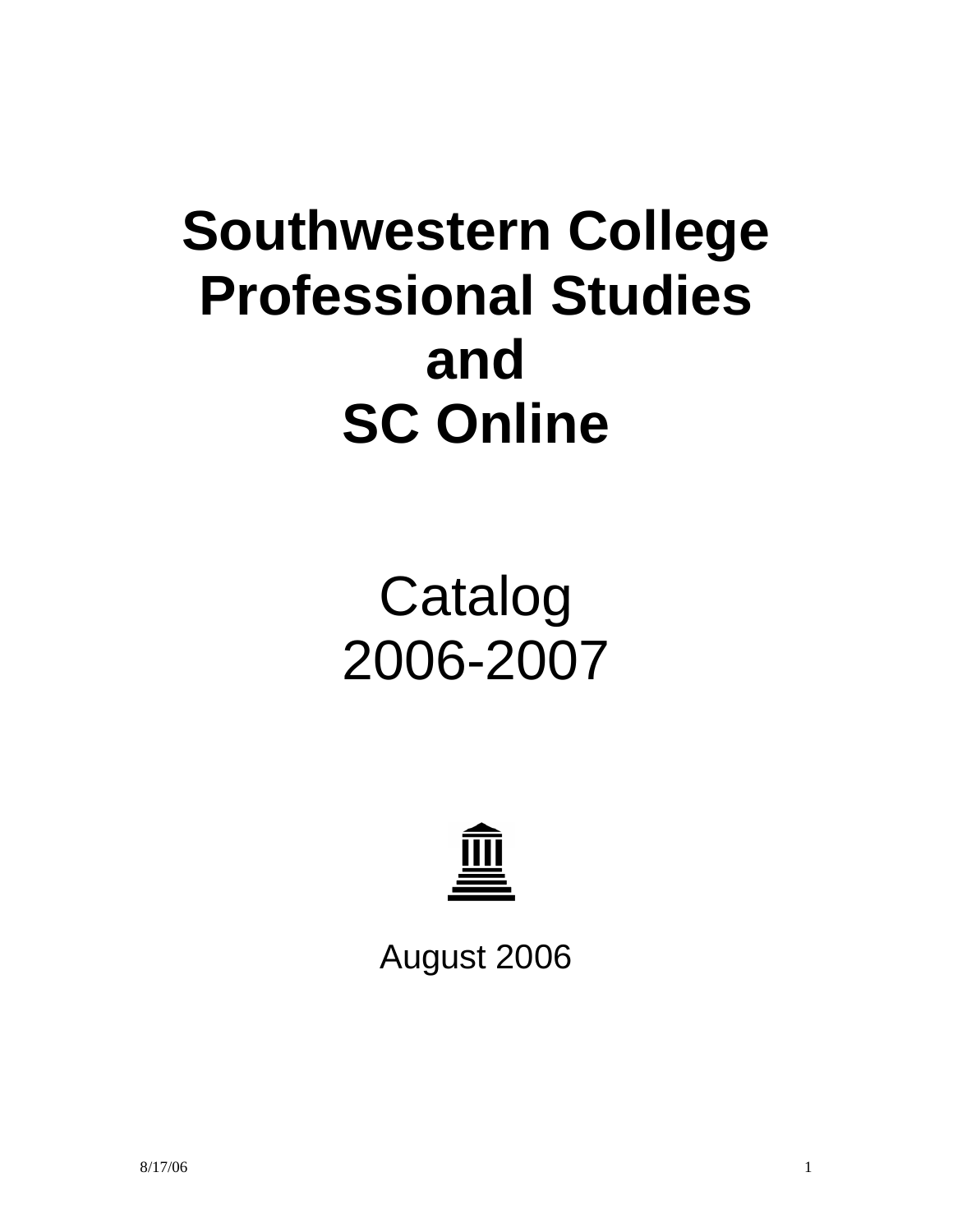## **Table of Contents**

| ACADEMIC INFORMATION 3       |  |
|------------------------------|--|
| DEGREES OFFERED3             |  |
| DECLARATION OF MAJOR 4       |  |
|                              |  |
| ACADEMIC ADVISING 4          |  |
| DEGREE REQUIREMENTS 4        |  |
| ADMISSIONS REQUIREMENTS 5    |  |
|                              |  |
| CHARGES AND FINANCIAL AID 13 |  |
|                              |  |
|                              |  |
|                              |  |
|                              |  |
|                              |  |

This catalog contains information and announcements about the program of Southwestern College Professional Studies and SC Online. It does not constitute a contract.

Additional institutional policies may be found online at www.sckans.edu.

# *Official Catalog*

# **HISTORY**

 Southwestern College was chartered June 19, 1885, by the Methodists of Kansas as "an institution of learning of full collegiate powers." It opened its doors for forty-three students on September 7, 1886. The first name of the college was "The Southwest Kansas Conference College." The name "The Southwestern College" was adopted November 5, 1908.

 Southwestern College opened Professional Studies in Winfield and Wichita, Kansas, to support its non-traditional students in special degree completion programs and to provide a valuable link between the college and the communities.

 Professional Studies provides easy access, and exemplary service to assist non-traditional students as they seek to complete requirements for a bachelor's degree. With full-time staff, Professional Studies consolidates all needed college services - registration, financial aid counseling, and tuition payments - in one convenient location.

 Southwestern College is the leader in south central Kansas and north central Oklahoma in providing excellence in education for the non-traditional student. Education for a lifetime is not a dream but a reality at Professional Studies.

 The Downtown Winfield location (123 East 9<sup>th</sup> Street, Winfield, Kansas) began offering classes during the fall of 1994. A 5000 square foot building in the Cedar Cove Mall at the corner of Rock Road and Pawnee in East Wichita opened for classes in the spring, 1996. A third location in West Wichita at Ridge and Central was opened in the spring, 1998. SC Online became a reality in 2001 through the offering, at that time, of two undergraduate majors. A fourth location, McConnell Air Force Base became a reality in June 2003 with the addition of classrooms and advising space on base. An additional location was added in Midwest City, Oklahoma in January of 05 offering classes in four majors and providing and advising center for both onground and online learners. Three new locations were added in 2006. In January we began offering our common classes and Master of Science in Leadership major at White Sands Missile Range in New Mexico. A certificate in Homeland Security was added at Fort Riley, Kansas in February, and common classes in August.

# **ACCREDITATION**

 Southwestern College is accredited by The Higher Learning Commission and is a member of the North Central Association, phone (312) 263-0456,

www.ncahigherlearningcommission.org. It is further accredited by the University Senate of the United Methodist Church and other accrediting bodies for individual majors. Southwestern students find credits taken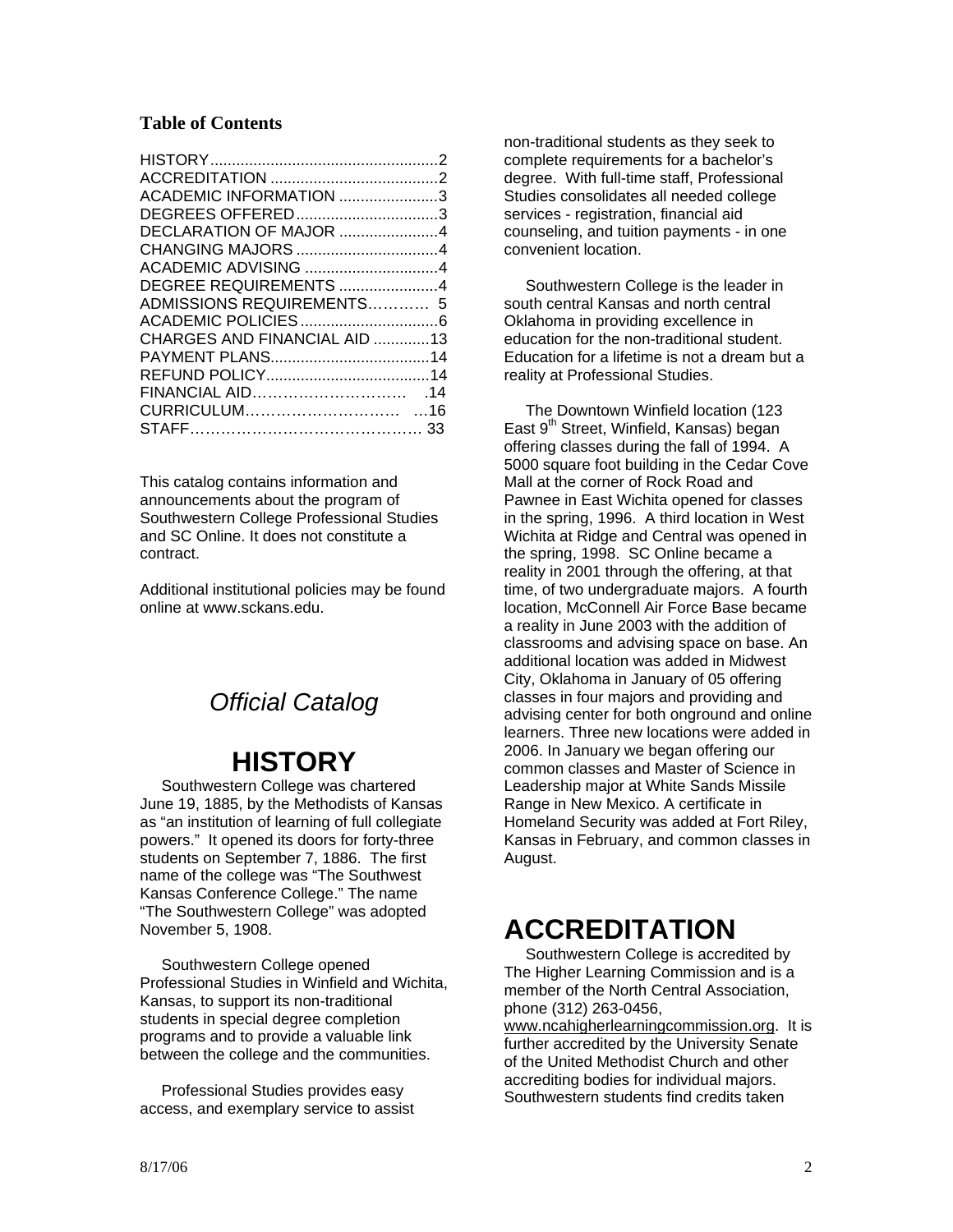here are fully accepted in undergraduate and graduate schools across the nation.

# **OUR VISION**

Southwestern College in Winfield, Kansas, is a learning community dedicated to…

> -*intellectual growth and career preparation,*

*-individual development and Christian values,* 

 *-lifetime learning and responsible citizenship, and* 

*-leadership through service in a world without boundaries*.

# **MISSION STATEMENT**

Approved by Professional Studies Academic Council October 2000

The mission of Southwestern College Professional Studies is to serve the career development needs of professionals by emphasizing:

- a learning environment modeling active student learning, quality academic standards, superior customer service, and courses of study which exhibit relevancy and currency;
- a faculty who personify success and real-world experience, employ disciplined active-learning methodologies, require rigorous development of communication and critical thinking skills, and are visibly committed to continuous improvement in teaching and in their professions.

**In fulfilling this mission, Southwestern College Professional Studies and SC Online will:** 

- be the quality leader among the degree completion and graduate programs in the professional studies market, developing a reputation for academic integrity;
- be a preferred source for industries and agencies seeking leadership personnel; and
- carefully balance growth with quality while pursuing the goal of 1,000 students in phase I in the Wichita area and 3,000 in phase II with the opening of new sites in the region and addition of new delivery modalities.

# **ACADEMIC INFORMATION**

Especially designed to serve the needs of working adults, Professional Studies offers evening and weekend courses at centers in downtown Winfield, east Wichita (Rock and Pawnee), west Wichita (Ridge and Central), White Sands Missile Range, New Mexico, Midwest City, Oklahoma, and Ft. Riley, Kansas. In addition, courses are offered in an online environment through SC Online. Professional Studies and SC Online also offer a full compendium of certification preparation courses and programs.

Member of Servicemembers Opportunity Colleges (SOC).

### **DEGREES OFFERED**

 Southwestern College confers the following degrees by completion of Professional Studies and SC Online curricula:

Computer Operations Technology

**B.S., Bachelor of Science with majors in: Accounting** Business Administration\* Business Quality Management\*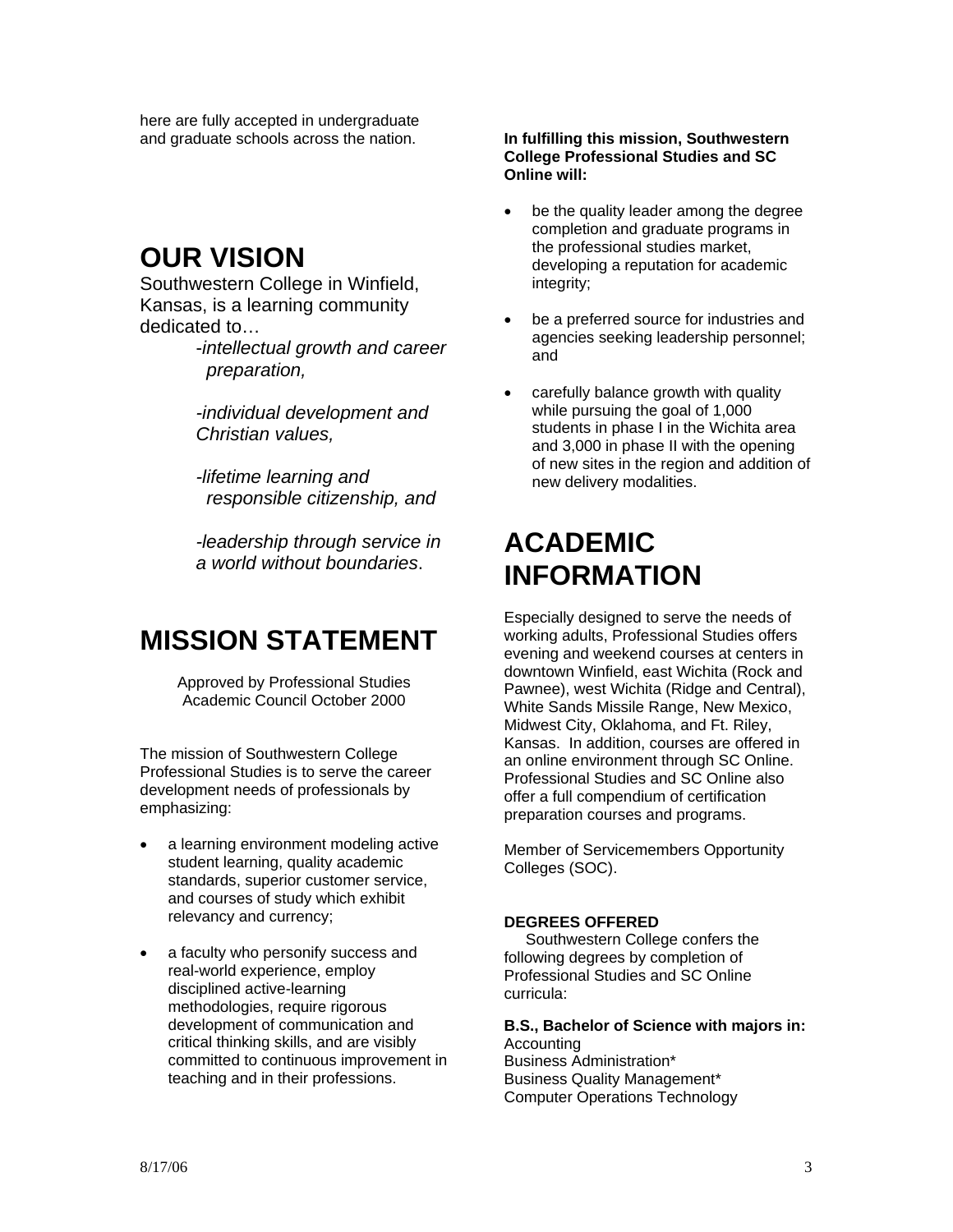Computer Programming Technology\* Criminal Justice\* Human Resource Development\* Operations Management Security Management\*

**B.S.N., Bachelor of Science in Nursing**  Major in Nursing

### **B.A., Education, Elementary or**

**Secondary**: admission requirements, graduation requirements, and curriculum are available through the following link: **http://www.sckans.edu/campus/academic s/acad\_majors.html**

### **B.A., Bachelor of Arts**

Major in Pastoral Studies\*

\*Denotes majors available online.

### **Certification Preparation Courses**

APICS – Educational Society for Resource Management ASQ – American Society for Quality ISM – Institute for Supply Management SME – Society for Manufacturing Engineers

Additional undergraduate elective and special topics courses are also offered online.

Certificate Courses Homeland Security certificate

Essentials of Human Resource Management certificate

### **Completion of Major Requirements**

 Students seeking a degree must fulfill all requirements as listed in the Professional Studies and SC Online catalog. A second degree requires a minimum of 30 additional semester hours of credit. A second major may be earned by completing all requirements for that major. Core course requirements used in the completion of one major may not be used to fulfill core requirements in a second major. A minimum of 21 credit hours particular to that major must be completed in order to declare a second major

### **SELECTION OF CATALOG**

In most cases, students will meet graduation requirements stated in the catalog under which they first enter Southwestern College. When graduation requirements change, students may adhere to the ones listed in the catalog under which they first entered, or they may optionally select the newer catalog and follow those requirements. In either case, integrative studies and major requirements must both be met from the same catalog. Students who leave Southwestern but re-enroll having missed no more than two terms (counting fall, spring, and summer as terms) may follow the catalog under which they were previously enrolled.

### **DECLARATION OF MAJOR**

 Declaration of major will be done when a Professional Studies or SC Online Application for Admission is completed.

 To declare an additional major or change a major, ask a PS or SC Online staff member for the appropriate form.

### **CHANGING MAJORS**

 A student wishing to earn a degree must declare a major upon entering the program. A student who changes majors at a later date must assume the responsibility for any extra credits that may be involved in meeting the requirements of the new major, and for filing the appropriate form indicating the change with an advisor.

### **ACADEMIC ADVISING**

 Academic advising is an important part of the educational process at Southwestern.

 An advisor is assigned to each student upon enrollment. In the Entrance Seminar – HRD 210, required of all new students, an advisor will work with students to determine a degree path and then follow through to help students attain their educational goals.

# **REQUIREMENTS FOR GRADUATION**

### **DEGREE REQUIREMENTS**

These are the requirements for a degree: 1. Complete the specific course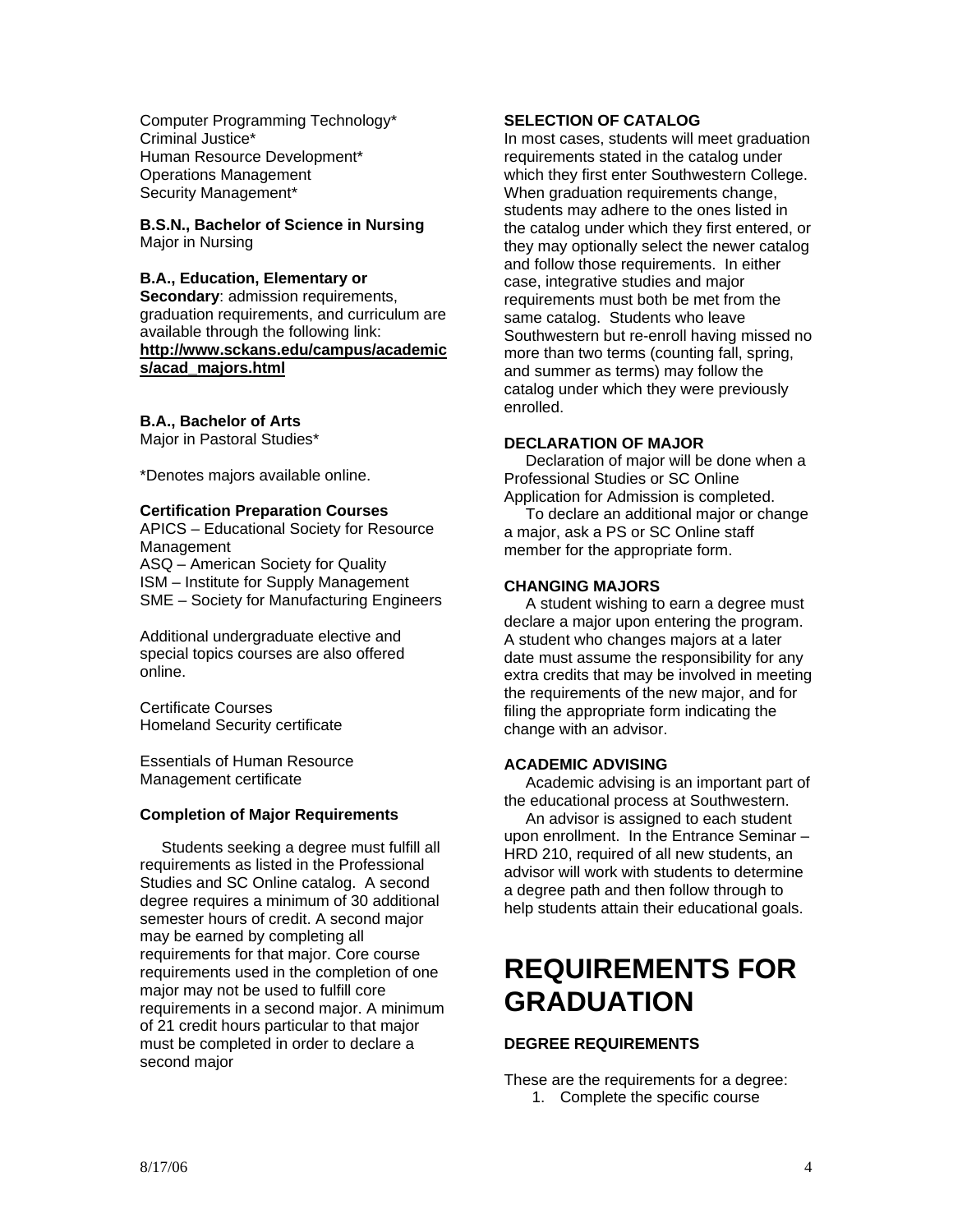requirements for a major field of study together with required common courses.

- 2. Meet the integrative studies requirements.
- 3. Complete a minimum of 124 credit hours.
- 4. Have an overall grade point average of 2.0 (C average).
- 5. Have Southwestern College course credit of at least 30 credit hours (cannot include prior learning experience credits). Regardless of grade points earned at other institutions, have at least a C average for all work taken at Southwestern College.
- 6. Have taken 15 of the last 30 course credit hours at Southwestern, (waived for Professional Studies or SC Online students who are active duty military personnel under a SOC agreement).
- 7. Be elected to the respective degree by the faculty and by the Board of Trustees.
- 8. Have a completed application for degree on file with the registrar by the deadline specified on the application.
- 9. For students transferring from twoyear colleges, complete a minimum of 60 hours at a baccalaureatedegree-granting institution.
- 10. Accept the judgment of school administrators in substituting transfer credits for courses in the Southwestern catalog.

### **ADMISSION REQUIREMENTS**

 To be admitted as a degree-seeking student in Professional Studies or SC Online, students must meet these requirements:

- 1. Have completed a minimum of 30 college credits with grades of C or better and have a cumulative GPA of 2.0 or better.
- 2. Have three years work experience.
- 3. Submit a resume and essay regarding work experiences and intentions on completing a degree as part of the entrance seminar.
- 4. If deemed necessary due to lack of

work experience, have an interview with the Director of Academic Programs.

5. The Director of Academic Programs makes the final admissions decision.

 Students accepted into the program must fulfill any residual Integrative Studies requirements (see Integrative Studies Requirements for Transfer Students).

 Transfer hours should include English Composition I and II and a course in mathematics (college algebra preferred) with a C- or better. If these are not present, additional courses will be required.

 As part of the degree completion plan, students may apply for prior learning experience credits or present College Level Examination Program (CLEP) or DANTES (DSST) credits. Detailed information on these alternative methods of obtaining credit is available at all four locations

**Guest Students.** Guests are welcome to enroll in Professional Studies and SC Online for individual courses. Such students are admitted with non-degree-seeking/nonmajor status. If guest students then begin to pursue Professional Studies or SC Online majors they must declare their intent to seek a degree and meet all admissions requirements.

 Students from Southwestern's main campus in Winfield may also enroll for courses in Professional Studies. Only professional studies courses with identical names and numbers as those on the main campus will fulfill requirements for a campus-based major or for integrative studies. Applicability of these credits toward fulfilling major requirements will be determined by the student's main campus advisor. Students should presume that other courses will count only as elective credits.

### **APPLICATION PROCEDURE**

 To be admitted to Southwestern College, the student should apply to Professional Studies or SC Online for admittance, have an official transcript sent from all prior colleges and receive degree and course selection counseling.

### **INTEGRATIVE STUDIES REQUIREMENTS FOR TRANSFER STUDENTS**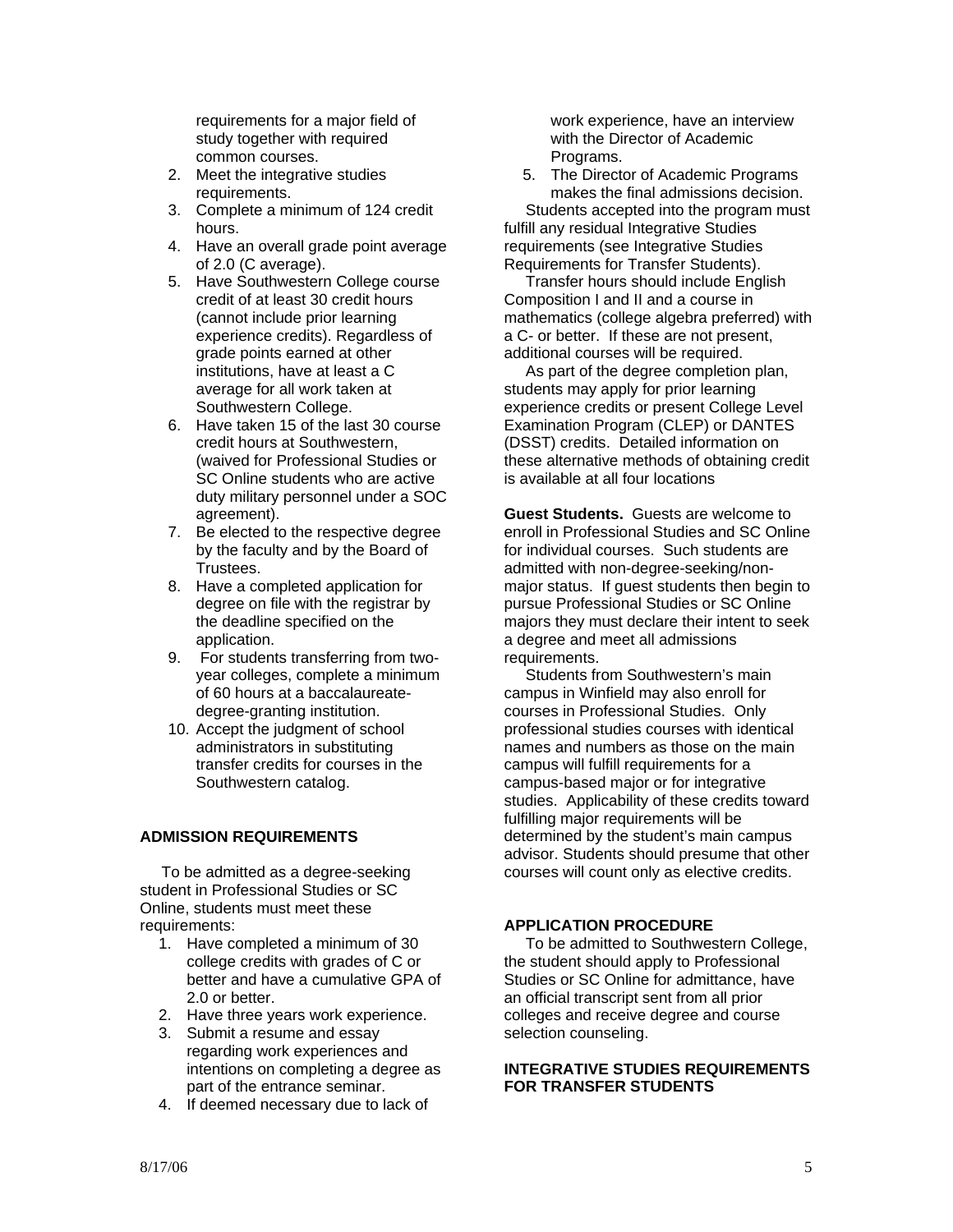When transfer students enter Southwestern they may request waivers from some of the integrative studies requirements, based on previous course work. Waivers are granted according to these quidelines:

- 1. A student who has completed one semester of traditional freshman English composition with a grade of C or better, may, if desired, be waived from LAS110, Writing Across the Disciplines. A student who has completed the second semester of a traditional freshman English composition sequence with a grade of C or better is waived from LAS120, Research Across the Disciplines.
- 2. A student who has completed at least 12 hours with grades of C or better may be waived from two of the integrative studies elective courses. Similarly, a student with at least 24 hours with grades of C or better may be waived from four electives; 36 hours waives six electives and 48 hours waives eight electives.
- 3. Any student with an Associate of Arts degree or an Associate of Science degree is waived from all integrative studies requirements except LAS 499 Responsibility for the Future.
- 4. Any student with a bachelor's degree is waived from all integrative studies requirements.

 Determination of integrative studies waivers is made at the time the student initially enters Southwestern College. Only hours successfully completed and degrees earned at institutions recognized by the Council for Higher Education Accreditation (CHEA) are considered. Southwestern does not recognize credit for varsity athletics.

 Once a student has entered Southwestern, it is expected that all remaining integrative studies requirements will be taken at the college. Students should not anticipate that hours taken, for example, in a summer session at another college will satisfy integrative studies requirements at Southwestern.

Effective January 2004, learners may enter Professional Studies if they have accumulated 30 credit hours of previous college coursework. Such a learner must select a sufficient number of courses from

the following general education requirements which will allow the learner to reach 48 college credit hours.

| <b>PSC225</b>  | Composition I                       |
|----------------|-------------------------------------|
| <b>PSC226</b>  | Composition II                      |
| <b>PSC227</b>  | <b>Interpersonal Communication</b>  |
| <b>PSC228</b>  | Intermediate Algebra                |
| <b>PSC229</b>  | College Algebra                     |
| <b>PSC230</b>  | The Physical World                  |
| <b>PSC231</b>  | Sociology                           |
| <b>PSC232</b>  | <b>General Psychology</b>           |
| <b>PSC233</b>  | Geography                           |
| <b>PSC 234</b> | Elementary Spanish                  |
| <b>PSC 234</b> | <b>World Civilizations</b>          |
| <b>PSC 236</b> | Comparative Religion/Philosophy     |
| <b>PSC 237</b> | Introduction to Computers           |
| <b>PSC 238</b> | <b>Elementary Statistics</b>        |
| <b>PSC 242</b> | Speech                              |
| <b>PSC 244</b> | <b>Elementary Spanish II</b>        |
|                | MATH 215 Introduction to Statistics |

Learners may begin by taking PS courses. Advisors will decide with learners which general education courses they should take. If a learner enters with 30 credit hours he/she would be expected to take 6 general education courses during the course of completing their degree requirements with PS. If a learner enters with 33 hours, he/she would be expected to take 5 general education courses, and so on for various points of entry. General education courses cannot duplicate previous college coursework.

The goal is to use the number of credit hours available (48-30) to provide learners with the opportunity to broaden their educational perspective beyond the courses traditionally offered within PS. Learners who enter with fewer than 48 credit hours will need to show that the requisite number of general education courses were completed prior to being approved for graduation.

# **ACADEMIC POLICIES**

### **ACADEMIC INTEGRITY**

 Southwestern College assumes the academic integrity of its students. In cases where academic integrity is in question, the following definitions and policies will apply.

 Academic dishonesty is any act of cheating, fabrication, plagiarism, abuse of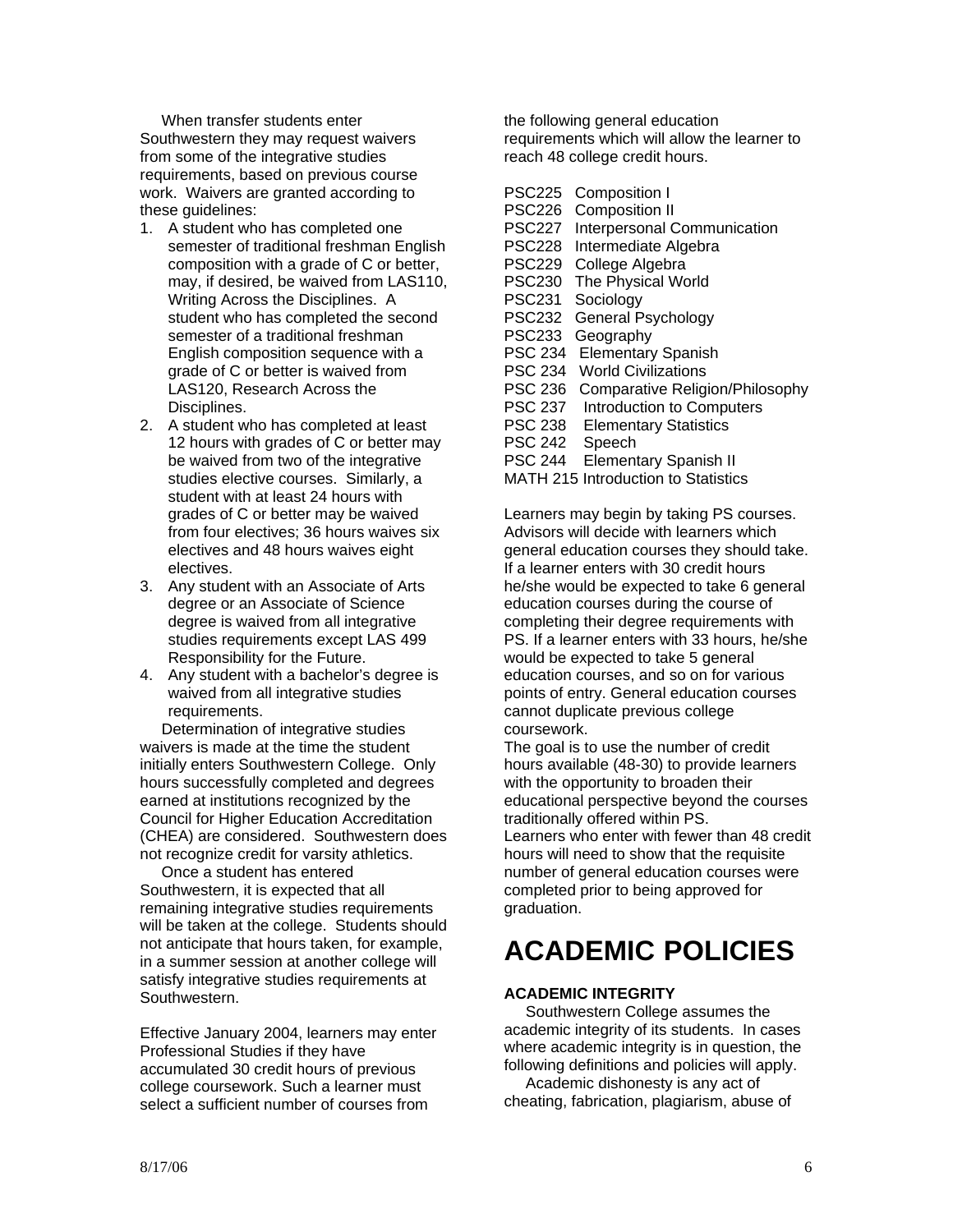resources, forgery of academic documents, dissimulation, or sabotage, and any act of aiding and abetting academic dishonesty. The following definitions make clear the policy of the college.

 1.Cheating is using or attempting to use unauthorized materials, information or study aids in any academic exercise. Examples: copying homework, copying someone else's test, using an unauthorized "cheat sheet," etc.

 2. Fabrication is the falsification or invention of any information or citation in any academic exercise. Examples: making up a source, giving an incorrect citation, misquoting a source, etc.

 3. Plagiarism is the representation of the words and ideas of another as one's own in any academic exercise.

 Plagiarism includes failing to give a citation for using work from another person or source. Modifications and rephrasings do not reduce the requirement for giving a citation. This also applies to information obtained electronically, such as from the Internet.

 4. Dissimulation is the disguising or altering of one's own actions as to deceive another about the real nature of one's actions concerning an academic exercise. Examples: turning in a paper for one class when original work is requested.

 5. Abuse of resources is the damaging of any resource material or inappropriately limiting access to resource material which is necessary for academic work. Examples: hiding library materials, removing noncirculating material from the library, failure to return library materials when requested by the library, etc.

 6. Forgery of academic documents is the unauthorized changing or construction of any academic document. Examples: changing transcripts, changing grade books, changing grades on papers which have been returned, forging signatures, etc.

 Examples also include completion of an application for any Southwestern academic program which omits or falsifies any requested information. Such violations can result in the revocation of the application, even if approval was previously granted on the basis of fabricated information.

 7. Sabotage is the damaging or impeding of the academic work of another student.

Examples: ruining another student's lab work, destroying another student's term paper, etc.

 8. Aiding and abetting academic dishonesty is knowingly facilitating any act defined in 1-7.

### **POLICIES FOR DEALING WITH ACADEMIC DISHONESTY**

 The instructor shall determine if the infraction is intentional or unintentional. Violations of the academic integrity policy will result on the first offense with:

 1. A reprimand (written or verbal) for unintentional violations

 2. A zero for the assignment (paper, exam or project) for intentional or flagrant violations

 Unintentional infractions may be reported to the Director of Academic Programs at the discretion of the faculty member. All infractions deemed by the faculty member to be intentional must be reported in writing to the Director of Academic; the student will also be notified. The Director of Academic Programs shall keep a record of reported infractions and sanctions.

 Any subsequent intentional violation of the policy by that student during his/her academic career at Southwestern will result in a disciplinary hearing before the academic affairs committee and possible suspension from the institution. Any student so suspended has a right to an appeal. If a student wishes to appeal, the request should be made in writing, and submitted to the Director of Academic Programs, who, if the appeal is determined to be appropriate, will submit the appeal to the academic affairs committee at the next available meeting of that group.

 Any violation of the policy not under the supervision of a faculty member will be handled by recommendation of the Director of Academic Programs to the academic affairs committee.

 *Adapted and used by permission from Tabor College.* 

### **College Regulations**

Actions or behavior inconsistent with the Christian and academic traditions of the institution or unacceptable to the established community standards may result in suspension or expulsion. Enrollment at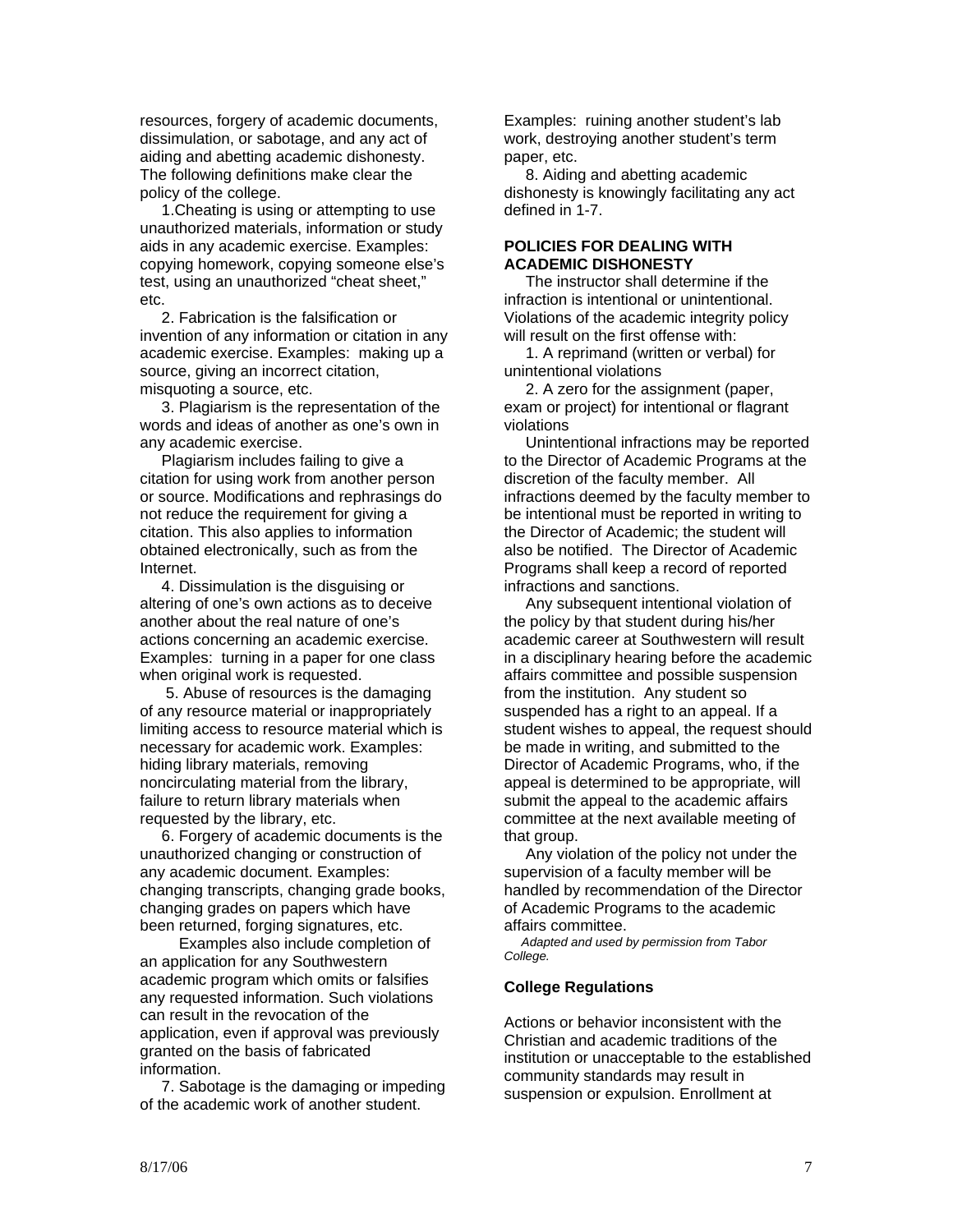Southwestern College is interpreted by the institution to have both academic and social/behavioral implications. Students will be respectful, responsible, respect community rules and recognize the rights of others. Inappropriate behavior will be presented to the Professional Studies Academic Council for disciplinary action. Disciplinary actions can consist of suspension and/or dismissal. (July 06)

### **ASSESSMENT**

 Southwestern College is committed to quality in higher education. It strives to meet the educational needs of society and of individual students. The student assessment program at Southwestern exists to evaluate the effectiveness of the college experience in assisting students' movement toward the outcomes identified as flowing from the mission of the college. The outcomes assessed are: Critical Thinking, Communication, Ethical Behavior, Leadership and Career Preparation. Aggregate data is collected from students during the Research Project class required of all students. The process and product of student assessment focuses on the centrality of the teaching mission of higher education, and on the institution's ability to self-correct in ways meaningful to the educational experience of students.

 Students enrolled at Southwestern are expected to participate in the student assessment program. The information resulting from the assessment process will not be used in any way other than for institutional improvement and individual student advising. Students may be privy to their individual scores and may use them in ways they deem helpful.

#### **GENERAL ACADEMIC POLICIES**

**Course Load.** It is recommended that no more than two and preferably one course be taken during either an onground or online session in the Professional Studies or SC Online program.

#### **Course Numbering System.** Courses are numbered by level:

 Freshman - 100 Sophomore - 200 Junior - 300 Senior - 400

**Grading System**. The college grading system defines the following marks as graded hours and assigns the grade points shown per credit hour.

- $A =$  Superior work (A+ or A, 4 points; A-, 3.67)
- $B =$  Above average work (B+, 3.33; B, 3; B-, 2.67)
- C = Average work (C+, 2.33; C, 2; C-, 1.67)
- $D =$  Minimally acceptable work for

receiving credit (D+, 1.33; D, 1; D-, 0.67)  $F =$  Failure (0 points)

 These additional marks are also used but do not designate graded hours and do not impact calculation of a GPA:

- WD = Withdrawal from a course
	- $I = Incomplete work$
	- S = Satisfactory work
	- U = Unsatisfactory work

**Military Grading Scheme for eArmyU**. Our involvement with eArmyU requires that we use the following grading scheme:

 $W = W$ ithdrawal WM = Military withdrawal FM = Failure Mission Related WV- Withdrawal voucher

These grade designations are determined by a military academic advisor. WM and FM carry no financial obligation for the learner. WV exists for special circumstances of deployment which allow the learner to retake the class at a later date. WV exists for extremely unusual circumstances and carries specific conditions which must be met for approval. This designation must be approved by either the Vice President for Professional Studies or the Director of Professional Studies.

**Change of Registration**. A change of registration is not official until a student obtains a form from Professional Studies or SC Online, and returns it to the office for processing.

**Courses to Carry Credit Indicated**. All courses must carry the credit indicated in the catalog except by action of the Professional Studies Academic Council.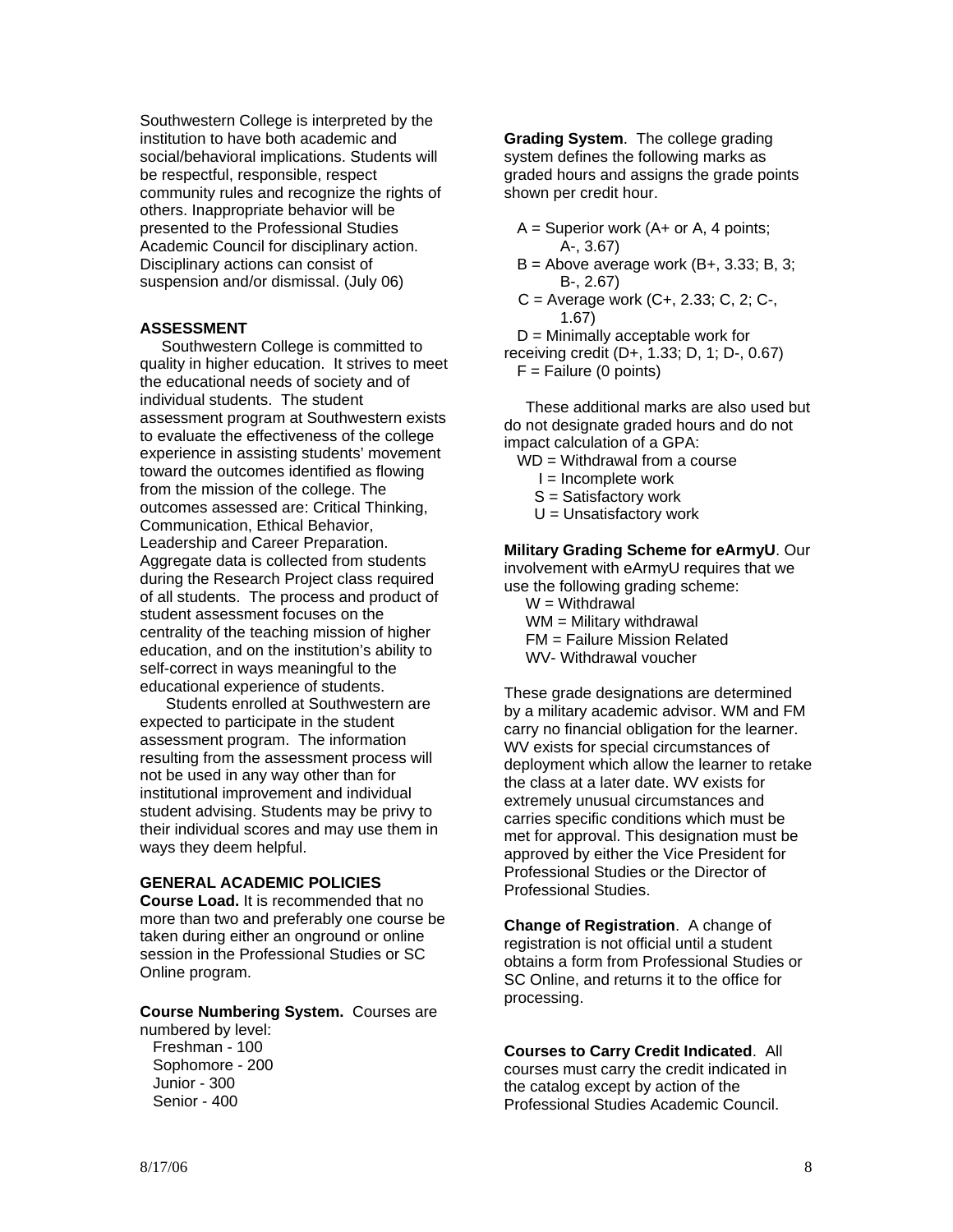**Incompletes**. A student may request a temporary grade of incomplete when the work of the student has been generally satisfactory, but for reasons beyond the student's control it has not been possible to complete certain assignments made by the instructor. If the instructor agrees to the student's request, the student and teacher must jointly complete and file with the registrar, a form describing the work remaining in the course and a plan for its completion.

 If an incomplete is given, the recommended deadline for finishing the coursework is 30 days; under extreme conditions students can request a maximum of 90 days after the end of the course to complete the coursework. A grade of F will automatically be entered as a final grade if the remaining work is not completed by the deadline.

 Extension of the deadline may be allowed by special permission of the Director of Academic Programs in cases of illness or other conditions beyond the student's control. Requests for extensions of deadlines must be initiated by the student and endorsed by the instructor involved in order to be considered. During the period in which a student holds an incomplete, the grade point average will be calculated without counting the incomplete.

 An instructor may not give an incomplete unless the student has requested it. If at the time grades are submitted to the registrar's office the form requesting an incomplete is not attached and jointly signed, a grade of F will be recorded.

#### **Official Withdrawal from Courses**.

Students may withdraw from a course at any time no later than one week before the course end date and receive a grade of WD. This grade does not influence the grade point average. All requests must be submitted in writing to the Professional Studies business office. Students will not be granted a WD once the last week of classes has started.

**Repeating Course Work.** If a student repeats a course, both the original and repeat grade will be recorded on the official transcript, but only the repeat grade will be used in calculating earned hours and grade point averages, regardless of whether that grade is higher or lower than the original grade. Courses shown in the catalog as repeatable for credit do not fall under this rule.

**Appeal of Grade.** Any grade change or appeal for a grade change must be requested within 90 days after the completion of a course. If a student believes the grade recorded by an instructor is inconsistent with the documentary evidence, an informal discussion with the faculty member is required as the first step of an appeal. If satisfactory resolution is not achieved at this level, the student may then submit a written request for an appeal of a grade to the Director of Academic Programs.

 An intermediary step for Nursing students is to contact the program director if no satisfactory resolution is achieved with the instructor. The final step for Nursing students is to appeal the grade to the Director of Academic Programs.

 After receiving the written request, the Director of Academic Programs will meet with the student to verify an attempt at resolution of the issue through the negotiation process and/or in mediation with the student and faculty. If it is determined that resolution has not occurred, the Director of Academic Programs will request written documentation with rationale from both the student and the instructor regarding the grade assigned. The Director of Academic Programs may issue a decision on the grade appeal and has the discretion to schedule a hearing with the appeals committee. The grade appeals committee will be made up of the Vice President for Professional Studies, the Director of SC Online, and a faculty representative from the Professional Studies Academic Council.The committee has the right to interview the student, the faculty member(s), and other pertinent individuals in an effort to reach a just resolution of this issue. The committee has the authority to recommend raising or lowering the original grade that was assigned. Notification of the grade appeal findings will be forthcoming from the Director of Academic Programs' office and will represent the final decision on the appeal.

 This process is followed in appealing sanctions placed on a student as a result of the academic integrity policy as well.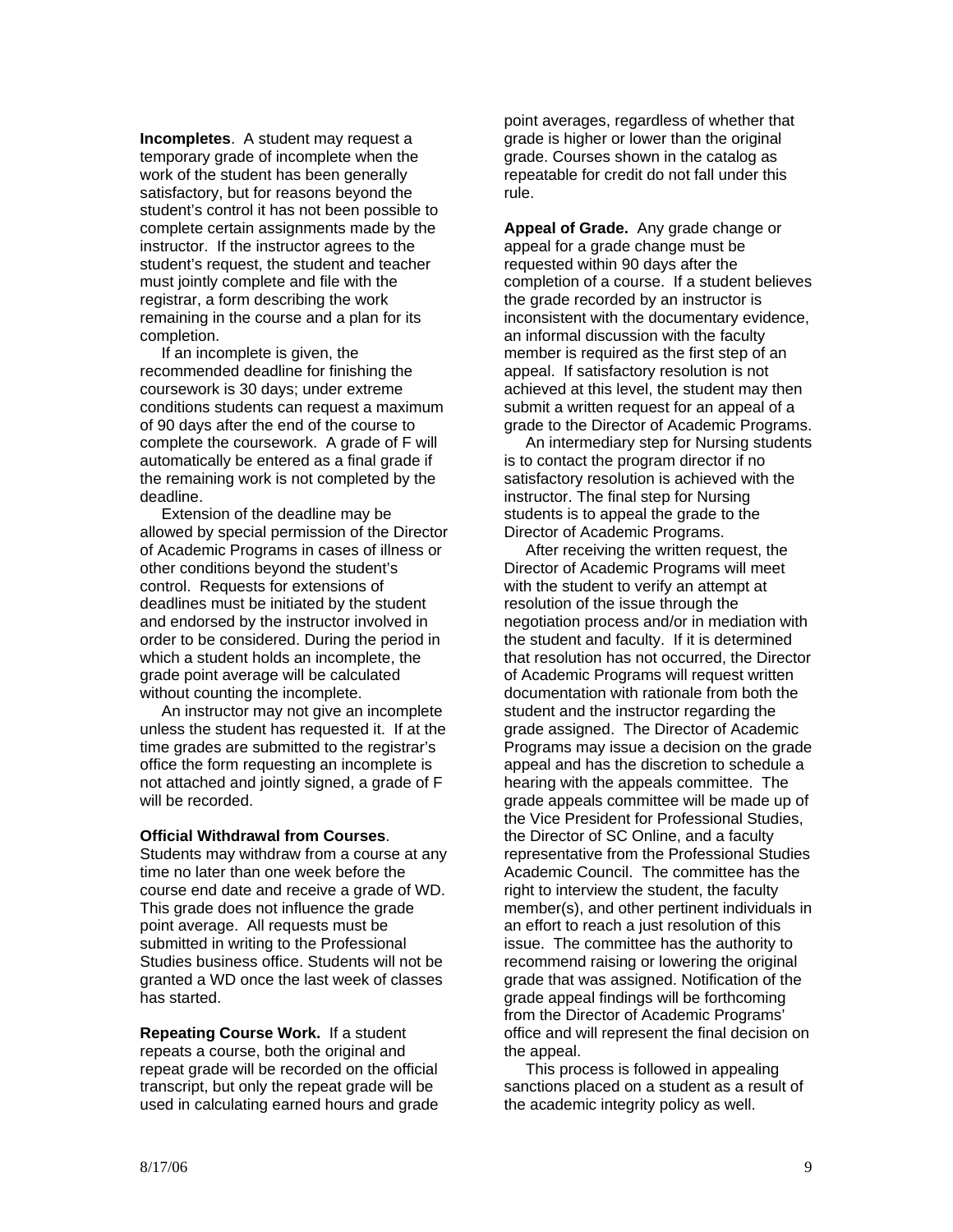**Professional Studies Attendance Policy.** Students are expected to attend all classes for the full length of the class period. One or more absences per Professional Studies course may result in a lower grade.

 Students who are absent are accountable for missed material and are responsible for arranging make-up work. More than two absences per class in one six week period are considered unacceptable and may result in a lower grade for the course. Tardies may be counted as absences at the discretion of the instructor.

### **SC Online Attendance Policy**

While there is no specific attendance policy for SC Online students, regular, systematic participation is required according to the tenents established on the course syllabus.

**Failure to Meet Course Requirements.** If a student exceeds the permitted number of class absences or otherwise fails to do the work of a course, an instructor can inform that student in writing that it will be impossible for the student to pass the course and an F will be the result when grades are turned in. The instructor may wish to suggest to the student that further attendance or completion of class work will not change this outcome.

 If this notice comes prior to the official last day to withdraw from a course, the student may withdraw and receive a grade of WD. After that date the grade will be F.

 A copy of the notification letter will be sent to the Director of Academic Programs. Any exemption from this policy must be discussed with the instructor personally, and the final judgment is the instructor's.

**Administrative Withdrawal**. The Director of Academic Programs may withdraw students from courses under limited circumstances associated with advising error, medical emergencies, and when exigent circumstances prevent the student from requesting a withdrawal or an incomplete.

**Academic Probation**. When the overall grade point average falls below 2.00, a student is placed on academic probation and will receive notification from the Director of Academic Programs. Any student placed on academic probation is subject to the

conditions prescribed by the academic affairs committee. Students on probation will be allowed to enroll in courses.

**Academic Suspension.** Students who fail to maintain the standards listed in the suspension index chart below are failing to make minimum progress toward the degree and therefore may be suspended from the college. Students who are placed on suspension will not be allowed to enroll. Additionally, students who complete a term with an F average may be suspended. Generally, suspended students may petition the academic affairs committee for readmission after one semester.

 Any student who is academically suspended has a right to an appeal. A request for appeal should be made by the student in writing and must be presented to the Director of Academic within two weeks of the date of suspension. Supporting material should be submitted by the student prior to the appeals meeting. The appeal will be heard by the academic affairs committee, and the committee's decision shall be final.

| <b>Suspension if</b><br><b>Cumulative</b><br><b>GPA Below</b> |
|---------------------------------------------------------------|
| 1.40                                                          |
| 1.50                                                          |
| 1.60                                                          |
| 1.70                                                          |
| 1.80                                                          |
| 1.90                                                          |
| 2.00                                                          |
|                                                               |

### **Validation of Credits by Examination.**

A student may present scores earned on examinations administered by outside agencies approved by the academic affairs committee. Credit from this source may include the College Level Examination Program (CLEP), Advanced Placement Program, DANTES Subject Standardized Test (DSST), and evaluations provided by the American Council on Education of military service and other educational programs. Up to 30 hours of credit may be validated by external examinations. Credit by examination awarded by other accredited colleges is accepted as transfer credit.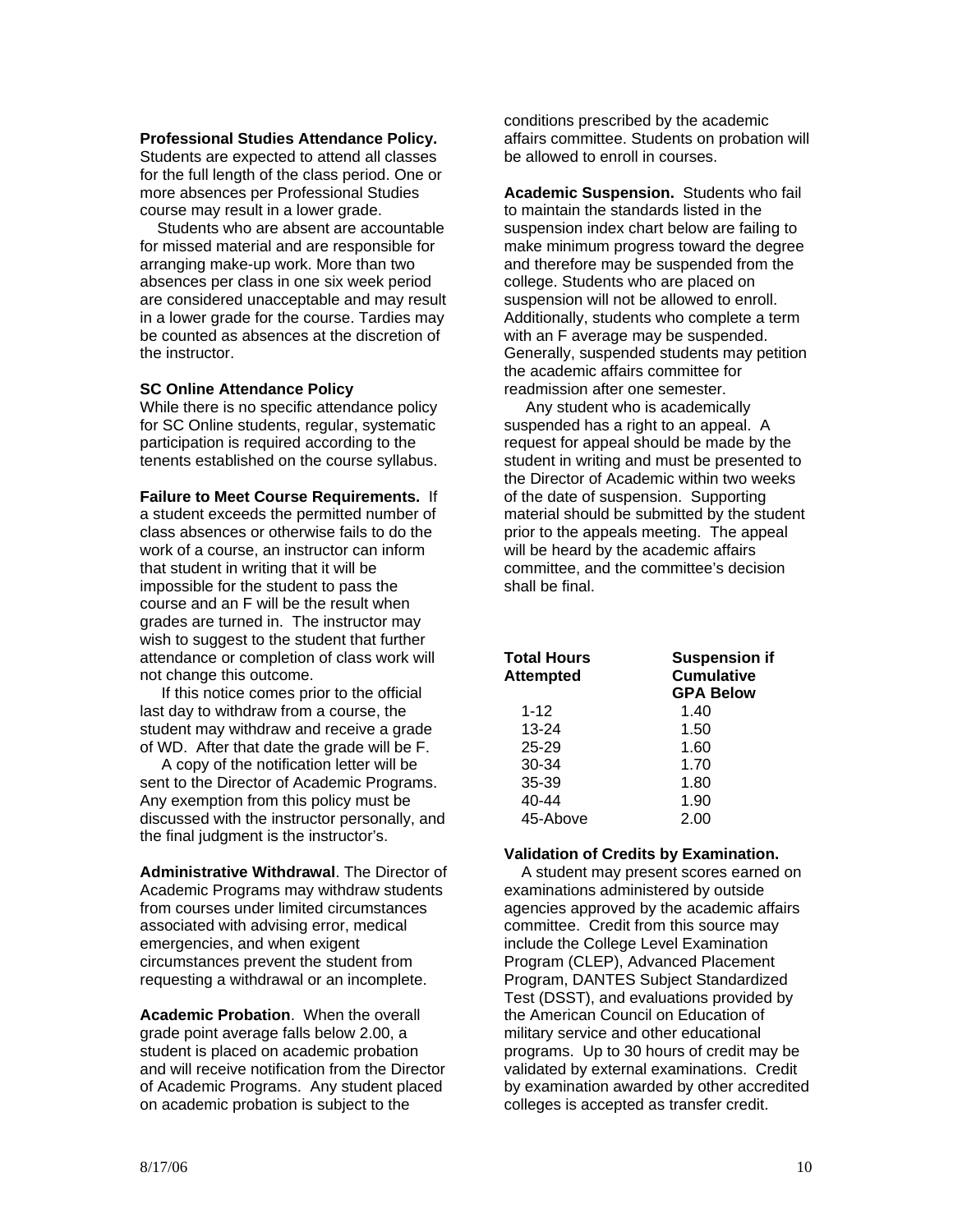Students who show proof of earning an A&P license may be granted 30 credit hours for that course of study. Students who have earned a pilot's license may be awarded 5 credit hours for the license, and upon submission of a signed and dated pilot's logbook, request that the logbook be evaluated for additional credit. There is no fee charged for credentialing the A&P license or the hours for pilot's license, but the additional evaluation of the logbook will cost \$75.00.

 Credits earned by validation are graded satisfactory (S). They count toward graduation and, when initially entered by Southwestern or another baccalaureate degree-granting institution, toward the minimum 60 hours required from baccalaureate-degree-granting institutions. They do not assist in fulfilling the requirement for a minimum of 30 hours in Southwestern courses.

**Credit for Prior Learning.** It is recognized that many persons have accumulated noncollege experiences that can be translated into college credit. Degree candidates may apply for evaluation of prior learning experience credit after completing 21 hours with Professional Studies or SC Online.

 A student who wishes to apply for such credit is invited to prepare a summary of those experiences in writing, strictly following guidelines outlined in a document available from any center staff member or the online program office.

 Students enrolled in Professional Studies or SC Online should confer with a staff member regarding application procedures.

 An external evaluator uses various methods of evaluation to assess the student's competency level and grants elective credit hours accordingly.

 Examples of work and other experiences that may be considered for credit are inservice education, continuing education in any form, occupational experience, professional attainment, and travel which can be shown to have resulted in personal growth and learning.

 Credits awarded by Southwestern College for prior learning are graded satisfactory (S). They count toward graduation but do not assist in fulfilling the requirement for a minimum of 30 hours in Southwestern courses.

 A fee will be assessed for evaluation of prior learning. The current fee is \$850.00. It must be paid at the time an application is submitted for evaluation.

**Extra institutional Credit.** Southwestern College Professional Studies works with third party organizations to award extra institutional credit. Students can apply up to 30 extra institutional credit hours as elective credits towards selected degree programs. A standard extra institutional credit fee (per credit hour) will be assessed as a part of the college's tuition and fees schedule.

### **Independent Study/Unscheduled Class**

 In very extraordinary circumstances a student may request a degree requirement to be fulfilled by an independent study of the course normally taken at Professional Studies or through SC Online. This will be considered when:

- 1. A very limited number of credit hours are needed to complete the degree.
- 2. The student has completed at least two thirds of his/her program.
- 3. The student contacts their academic advisor to review their options.
- 4. The course for independent study must be submitted for approval of the Director of Academic Programs.
- 5. The student completes the Independent Study/Unscheduled course form, pays the regular fees, enrolls in the class, and purchases the text. The course is completed in the regular schedule of courses.

### **Accident or Injury:**

Southwestern College does not insure against accidents or injury to students which may occur during college sponsored activities or those which occur off campus as the result of class assignments. Students are expected to act responsibly by taking necessary precautions against accidents. Students are also advised to protect themselves from the financial burden of accident of injury by maintaining personal insurance.

### **Disability Services:**

The college does not exclude otherwise qualified persons with disabilities, solely by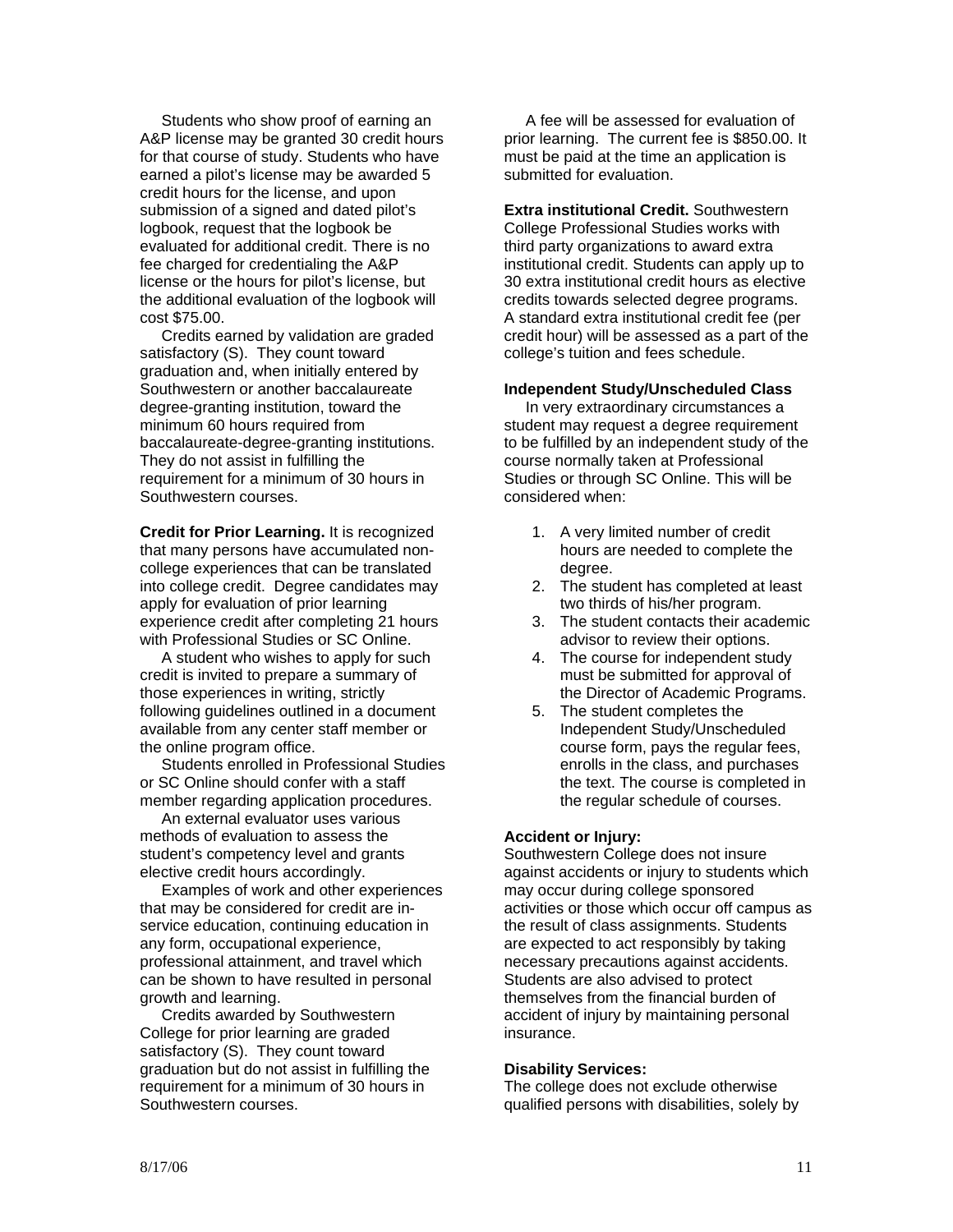reason of the disability, from participating in college programs and activities, nor are the persons with disabilities denied the benefits of these programs or subjected to discrimination.

It is the responsibility of the student to bring to the college's attention the need for accommodation due to a qualifying disability along with such supporting information as reasonably required. Requests for accommodation should be made to the Director of Professional Studies, and must be supported by appropriate documentation of the relevant disability. The Director, in consultation with other trained professionals if necessary, will determine what reasonable accommodations will be made by the college. The student should provide an updated request for accommodation should any changes occur which must be considered.

### **Learner Services:**

Professional Studies has initiated a web based learner services link named IQ Web to aid students in accessing pertinent information regarding their transcripts, grades and statements of account.

### On this site found at

http://www.sckans.edu/iqweb, learner resource links, learners may enroll, view schedules, access account information, view unofficial transcripts, print off grades, and view progress toward degree to date.

Effective August, 2004, statements and grades will no longer be mailed.

# **ACADEMIC HONORS**

**Graduation With Honors.** General honors are awarded to those members of the graduating class who throughout their college career have attained a high average of scholastic achievement in their work. In order for honors to be designated on the graduation program, all degree requirements must be met by the deadlines stated on the Application for Degree. Seniors with a grade point average of 3.85 or higher will graduate summa cum laude ("with highest honors"); a 3.70 will be required for magna cum laude ("with high honors"), and 3.50 for cum laude ("with honors"). **For students who have transferred hours to Southwestern, both the resident GPA** *and* **the cumulative GPA (transfer hours) must meet the standard.**

**Dean's Honor Roll.** The Dean's Honor Roll recognizes scholastic achievement of fulltime students during a single term. Based on the grades for the current term, students who earn 12 or more hours with a gradepoint average of 3.70 or higher are placed on the Dean's Honor Roll. Those students will receive a certificate of achievement from the office of the Director of Academic Programs.

**Order of the Mound.** The Order of the Mound recognizes academic achievements of baccalaureate-level graduates. Students are named to the Order of the Mound according to the following procedure:

- 1. Members shall be named once a year, in May, following submission of final grades for graduating seniors but prior to awarding of degrees at the May commencement.
- 2. After recording final grades, the registrar shall prepare a list of baccalaureate-level students graduating in the upcoming commencement (this shall include all students who have completed graduation requirements since the previous year's commencement). These students shall be arrayed by cumulative grade point average, with the highest GPA at the top of the list.
- 3. The number of students (n) eligible for Order of the Mound membership shall be determined as 10% of the names on the completed array. If n is a fractional figure, it shall be rounded off.
- 4. The registrar shall strike from the list those students who have completed fewer than 60 graded hours (A/B/C/D/F) at Southwestern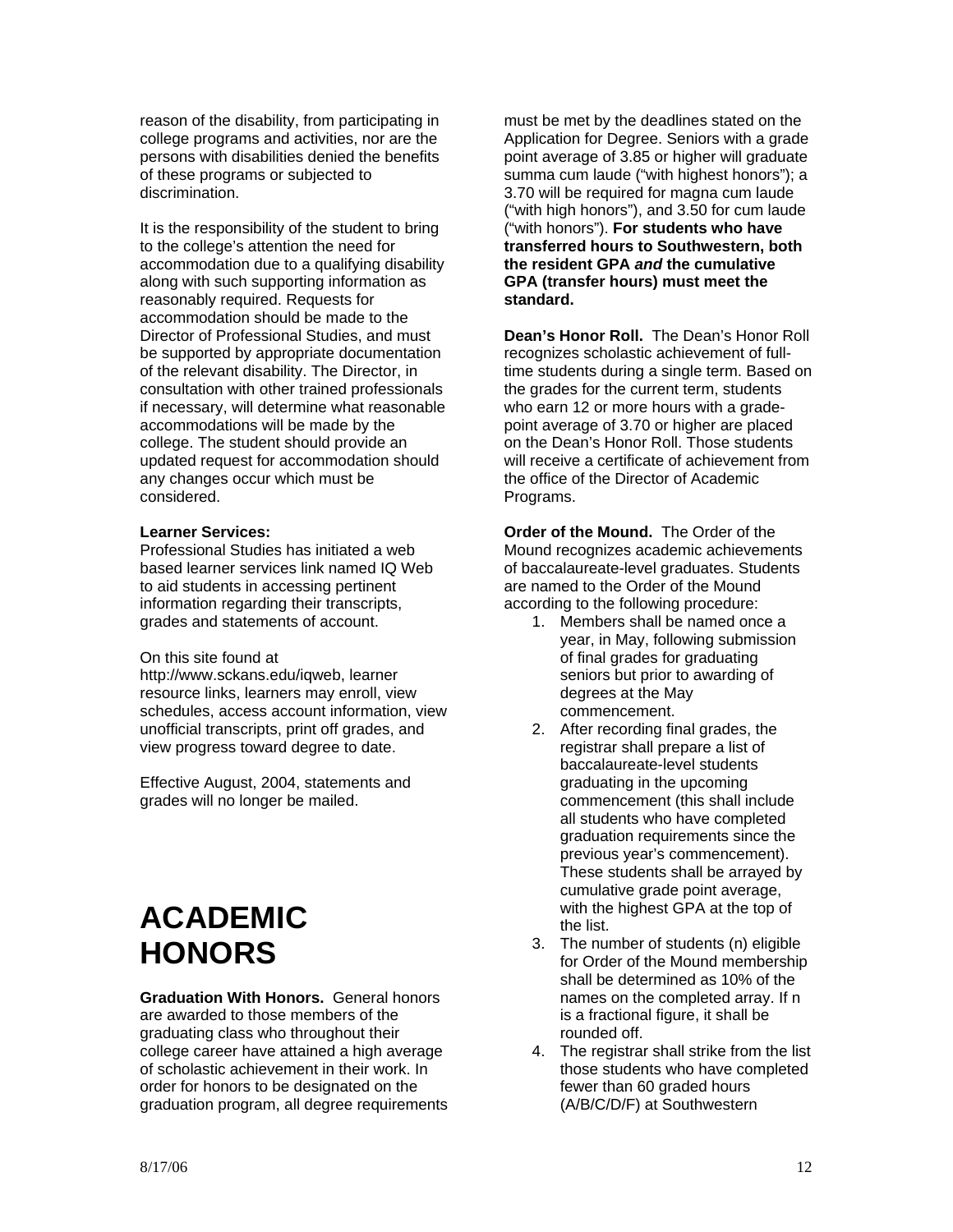College.

- 5. The registrar shall also strike from the list those students who have previously been named to the Order of the Mound.
- 6. The registrar shall then count the first n students in the array for Order of the Mound membership. If the nth student holds the same grade point average as one or more students farther down the array, those additional students shall also be included for membership unless such action increases membership to greater than 12% of the graduates. In such case, the first grade point average higher than that of the tied group of students shall be used as the final one for inclusion in membership. Notification of acceptance into the Order of the Mound generally occurs the day before graduation.

### **PARTICIPATION IN GRADUATION CEREMONY ON MAY 7, 2006**

If students satisfy all requirements to graduate by April 30, 2006, and the appropriately dated Application for Degree is on file with the registrar, they will be considered a spring graduate and will receive their diploma at the May graduation ceremonies. Honors earned will be designated on the program for those students who have satisfactorily completed all degree requirements by April 30. When requirements are completed after the date designated on the Application for Degree, honors will be designated on the diploma and the transcript. Degrees will be conferred in accordance with the date designated by the student on the Application for Degree provided all graduation requirements have been met satisfactorily.

 If the anticipated date of graduation changes, the student is responsible for filing an updated application for degree with the registrar indicating the new date of expected graduation.

 If students satisfy all requirements to graduate by May 6, 2007 they may participate in the May graduation ceremonies, will be considered a late spring graduate, and will receive their diploma after May 30, 2007.

 If students satisfy all requirements to graduate by August 18, 2007, they may participate in the preceding May, 2007 graduation ceremonies, will be considered a summer graduate, and will receive their diploma after August 30, 2007.

 If students satisfy all requirements after August 18, 2007, but before December 30, 2007 they will be considered a December graduate, will receive their diploma the beginning of January, 2008, and may participate in the ceremony the following May, 2008.

 If a student wishes to be a spring, late spring or summer graduate, an Application for Degree must be on file with the Registrar by **April 1, 2007** designating the expected date of graduation. No applications for spring or summer graduation will be accepted after that date. Applications submitted after **April 1, 2007** will cause the student to become an August or December, 2007 graduate.

# **CHARGES AND FINANCIAL AID**

**CHARGES:** The current tuition rate for the 2006-2007 academic years is \$276.00 per credit hour. Each course utilizing the computer lab, specialized computer software, or the use of Blackboard™ as a course enhancement will carry an additional \$25.00 technology fee.

Book charges vary for each course.

 Evaluation fee for prior learning portfolio is a flat fee of \$850.00 to be submitted with the portfolio.

 Evaluation fee for the pilot's license logbook is \$75.00 to be submitted with the logbook.

 Validation of credit will be \$100.00 per credit hour.

 Extra institutional credit validation will be \$35.00 per credit hour.

 The official transcript fee is \$7.00 per copy. A faxed copy is \$10.00.

 Military discounts are available for full time military and their spouses, reservists, DOD civilians, and national guard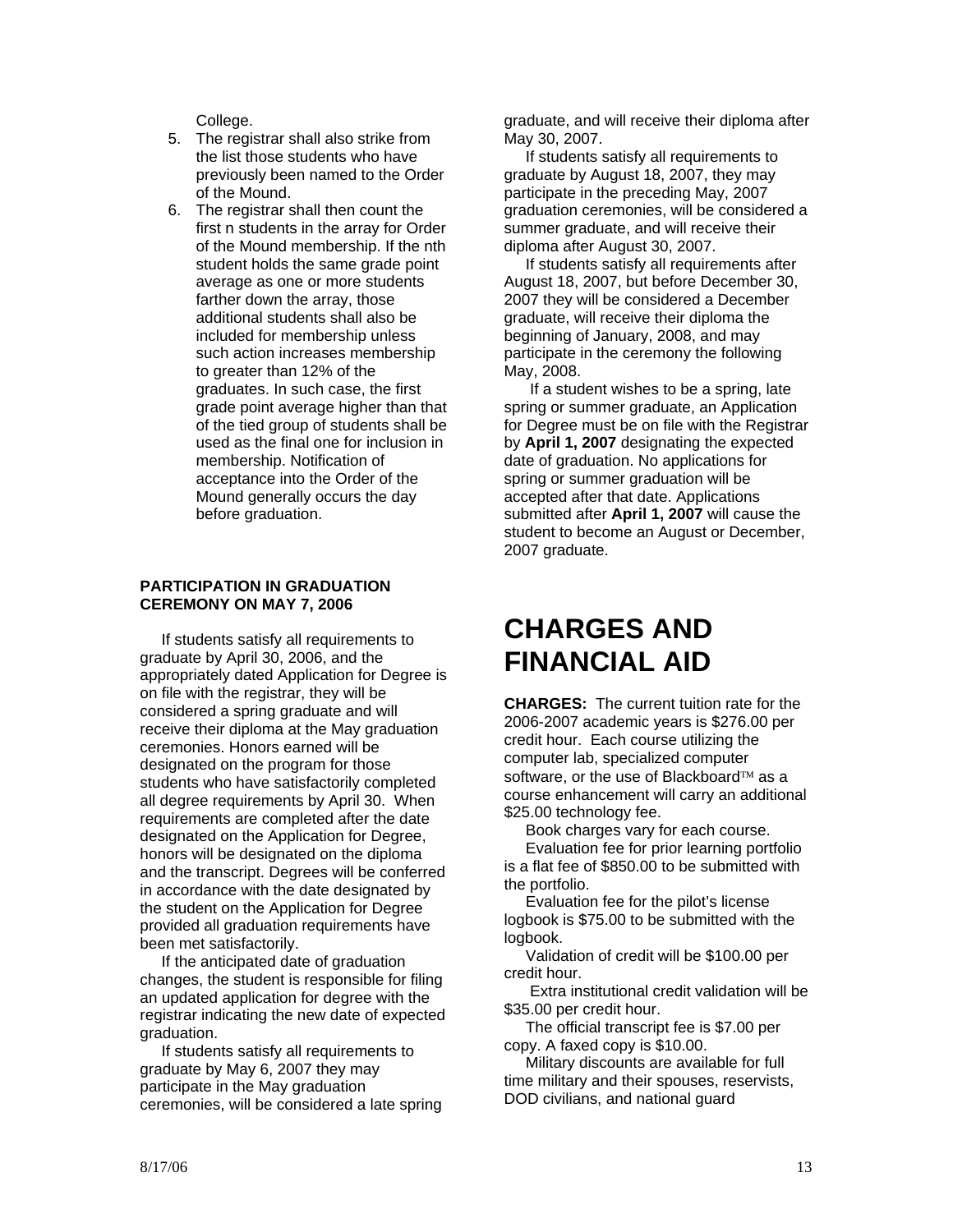### servicemembers.

### **PAYMENT PLANS**

Full Payment: Full payment of tuition will be made when enrollment is completed.

Partial Payment: The student may choose to pay half of the tuition when enrollment is completed. The other half of the tuition charge is due on or before the fourth class session. Fees not paid by the fourth night of class will be subject to a finance charge.

Reimbursement Plans: Reimbursement plans are unique to each company; therefore, plans for timely payment will be worked out on an individual basis.

### **TEXTBOOK PURCHASES**

Textbooks are listed on individual syllabi and on the master booklist for each semester found at http://cat.sckans.edu/psc\_syllabi. Textbooks may be purchased by logging onto the eFollett website at http://www.bookcave.bkstr.com and ordering textbooks using a personal credit card.

Textbooks may not be charged to a student's financial aid account.

Students may also access this site by clicking on "Bookcave" on the Southwestern College website: http://www.sckans.edu. They may also be purchased from eFollett, Higher Education Group, The Book Cave, Southwestern College, 1820 Warren, Winfield, KS 67156 or by phone 620-229- 6229 or faxed 620-229-6348.

### **FEDERAL FINANCIAL AID**

 For the student receiving financial aid, tuition may be charged to his/her account provided the balance in the account is enough to cover the charges. Provisions are made on an individual basis for pending financial aid but the financial aid file must be complete by the second course during each award year.

### **REFUND POLICY Cancellation of Charges**

 Students who officially withdraw from a course may be eligible for some cancellation of its tuition charge. To withdraw, give notice to the center at which the course is being offered. Cancellations are calculated

from the date notice is received, not the date of the last class attended.

 If a student gives notice before a course begins, all tuition is cancelled. Thereafter, a percentage is cancelled.

For classes lasting four weeks, 90% is cancelled when notice is given before the end of the first week of class, 50% when notice is given before the end of the second week, and 25% when notice is given before the end of the third week.

For classes lasting six weeks, 90% is cancelled when notice is given before the end of the first week of class, 50% when notice given before the end of the second week, and 25% when notice is given before the end of the third week.

For classes lasting eight weeks or longer, 90% is cancelled when notice is given before the end of the first week, 50% for notice given before the end of the third week, and 25% for notice before the end of the fourth week.

The cancellation policy for certification preparation classes is determined by the contract with a specific employer which has been approved for those course offerings. July 06

### **Cancellation of Financial Aid**

Withdrawing students who have received financial aid are required to return a portion of their aid to those sources that assisted in enrollment.

 For federal aid, a calculation is made of "earned" and "unearned" aid based on the days of attendance. Unearned aid is returned first to loans (in this order: unsubsidized or subsidized), then to a Pell grant, SEOG, and other Title IV programs.

### **Refunds**

After calculation of charges cancelled and financial aid cancelled, any excess remaining on the account is refunded to the student.

### **International Students**

Admission decisions for international students are based on a combination of English proficiency, successful completion of courses leading to graduation, letters of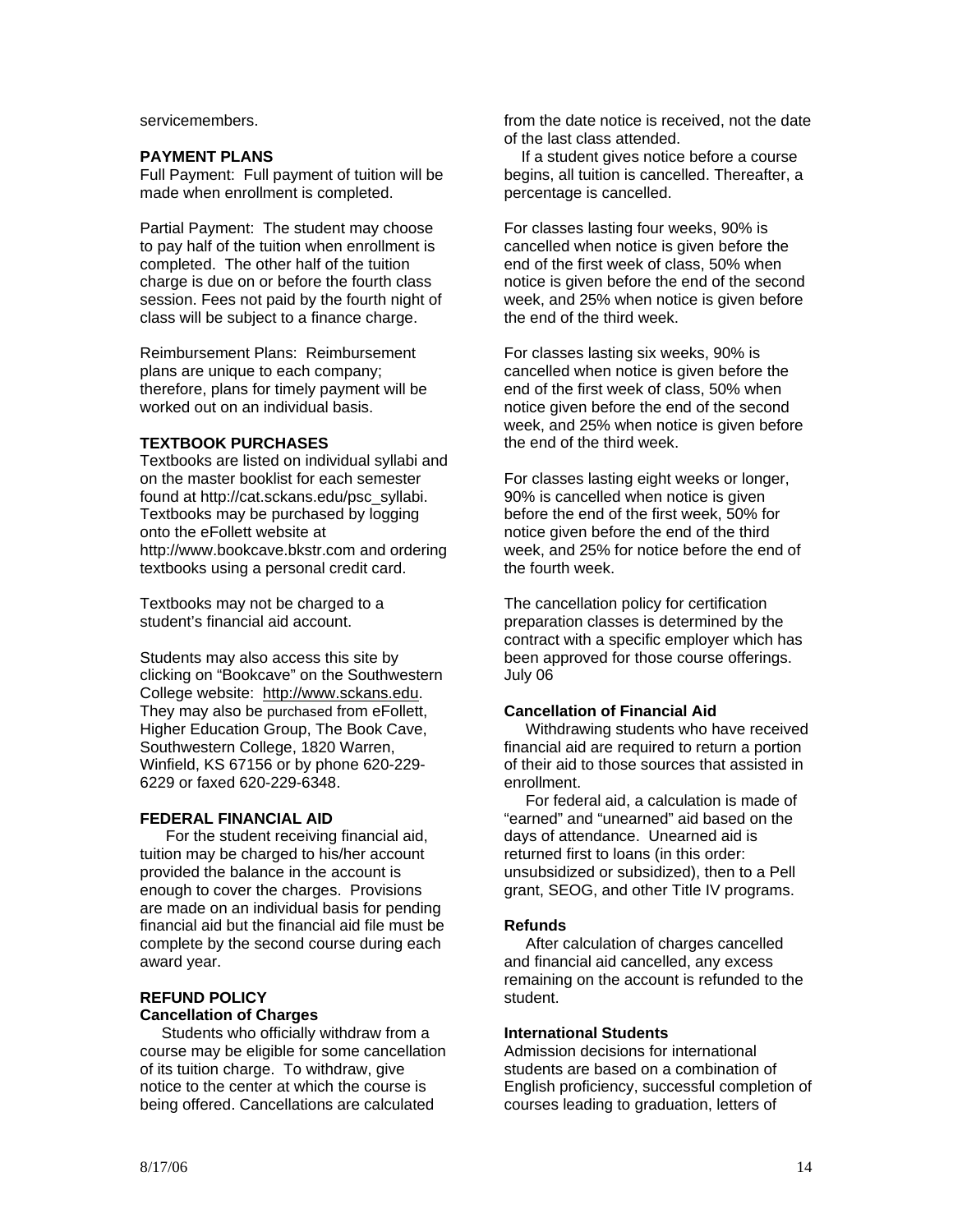recommendation, and proof of financial support.

Students who have attended schools where English has not been the primary language of instruction must show evidence of English proficiency through a score of 550 or higher on the Test of English as a Foreign Language (TOEFL), special courses in other institutions such as completion of the highest level of an Intensive English Language Center program or other relevant experiences.

Transfer students must provide original certified copies of all college transcripts which have been translated into English. An international student who enrolls as a degree-seeking student at Southwestern and who has taken courses outside the United States must pay to have these credits evaluated through a transcript evaluation service approved by Southwestern College. The address is as follows:

International Education Research Foundation Inc. Credentials Evaluation Service PO Box 66840 Los Angeles, CA 90066 Tel. 310.390.6276 Fax. 310.397.7686 info@ierf.org

In addition, international students must submit a certified bank statement indicating that the student or the student's sponsor has sufficient funds to meet the first year's expenses, a personal statement about the student's background, interests and personal accomplishments, and three letters of recommendation. International students will be required to enroll in and pay for in full at the time of enrollment, 12 credit hours each semester. If the student is being sponsored, a certified letter from the sponsor should be submitted indicating the sponsor will be supporting the student during the student's stay in the United States. If the student is sponsored by the student's home government, the student should send a certified letter from the government indicating support and billing information.

International students are subject to the same academic admission requirements as other Professional Studies students.

To be admitted to Southwestern College, international students should take these steps:

- 1. Write, e-mail call or visit the center to become acquainted with the college community and to discuss the admission process with a center coordinator.
- 2. Complete an admission application form and return it to the college with a written essay.
- 3. Have the official transcripts of all previous college credit translated into English and sent to the coordinator at the center the student wishes to attend.
- 4. Take the Test of English as a Foreign Language (TOEFL) and have the scores sent to the coordinator of the center the student wishes to attend. The TOEFL code for Southwestern College is 6670. If applying for English proficiency through other means, forward documentation such as transcripts accompanied by an explanation to the coordinator of the center the student wishes to attend.
- 5. Forward three letters of recommendation, translated into English, from teachers or professors, who are familiar with the student's academic ability.
- 6. Complete the certification of finances form documenting amounts of financial support from sources other than Southwestern College. If sponsored by the student's home government, send a certified letter indicating amount of support and billing information.
- 7. Documents will be accumulated by the center coordinator. When the file is complete, it will be sent to the Office of Admission for review and final approval.
- 8. Upon acceptance for admission, the student will be forwarded a Form I-20. This should be presented to the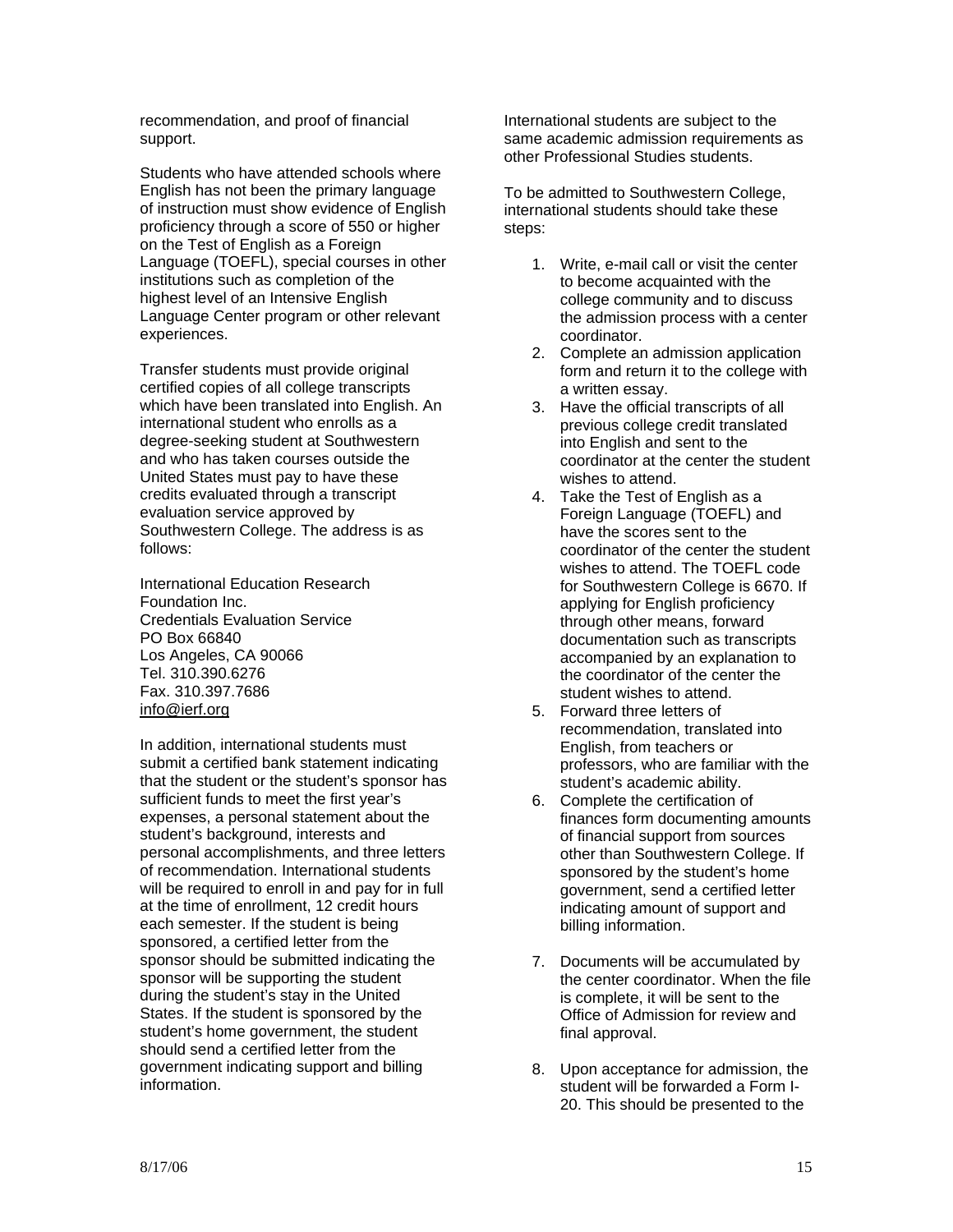student's local United States consular officer to obtain a student F-1 visa.

### **OTHER COLLEGE POLICIES Transcripts**

Transcript service is available when a student's accounts are paid to date. Transcripts are available from the Registrar's office for a fee of \$7.00; faxed copy \$10.00.

### **Finance Charges**

 A monthly finance charge of 1.5% (annual rate, 18%) with a minimum of \$1 is assessed on the unpaid balance of an account.

# **CHANGE OF ENROLLMENT STATUS**

 Any student receiving federal financial aid is required to fill out a form outlining his/her course schedule from the starting class through the completion of the program. Any changes made in the completion date must be reported to the center coordinator and will be passed on to the financial aid office. A new class list indicating the change in hours must be filed with the Financial Aid Counselor. Increasing or decreasing credit hours may mean a change of financial aid award. Decreasing credit hours might possibly mean a repayment by the student to the financial aid programs.

 Further details may be obtained from the college catalog, the college financial aid handbook, by contacting the financial aid director at 620.221.6215 or by contacting the Financial Aid Counselor at Professional Studies East Wichita, 316.684.5335, ext 209.

# **FINANCIAL AID**

The financial aid program assists students who want to attend Southwestern College but would find it difficult to do so without financial aid.

### **How to Apply for Financial Aid**

 Before financial aid can be awarded, students must have been granted admission to Southwestern. These steps should be followed to apply for financial aid:

- 1. The student should complete the confidential Free Application for Federal Student Aid (FAFSA) which may also be found online at www.fafsa.org, indicating Southwestern College on the form. Application forms may be obtained from the Financial Aid Counselor at Professional Studies.
- 2. After the financial aid office receives the Student Aid Report or Electronic Student Aid Report the student is notified as to what other documents are needed.

Financial aid is not awarded until the file is complete and the student has enrolled for the necessary courses.

### **Maximum Time Allowed to Complete a Degree**

 Students are eligible to receive federal and state financial aid up to 186 attempted credit hours. Once a student has exceeded 186 attempted hours, that aid will be suspended from subsequent terms.

### **Satisfactory Academic Progress**

 Financial aid recipients are classified as full-time (taking 12 or more hours per semester), three-quarter-time (9-11 hours per semester) or half-time (6-8 hours per semester).

 To maintain satisfactory academic progress, a full-time student must complete a minimum of 12 credit hours that count toward graduation each semester. The following letter grades do not count toward graduation: WD-withdrawal, F-failure, Iincomplete.

 Three-quarter-time students must complete a minimum of 9 credit hours and half-time students must complete a minimum of 6 credit hours each semester.

 If a student repeats a course which was previously passed, the hours received for the repetition of the course do not count for the purpose of determining satisfactory progress.

 Students whose work is below the levels shown in the academic suspension chart are failing to make minimum progress toward the degree (see Academic Information).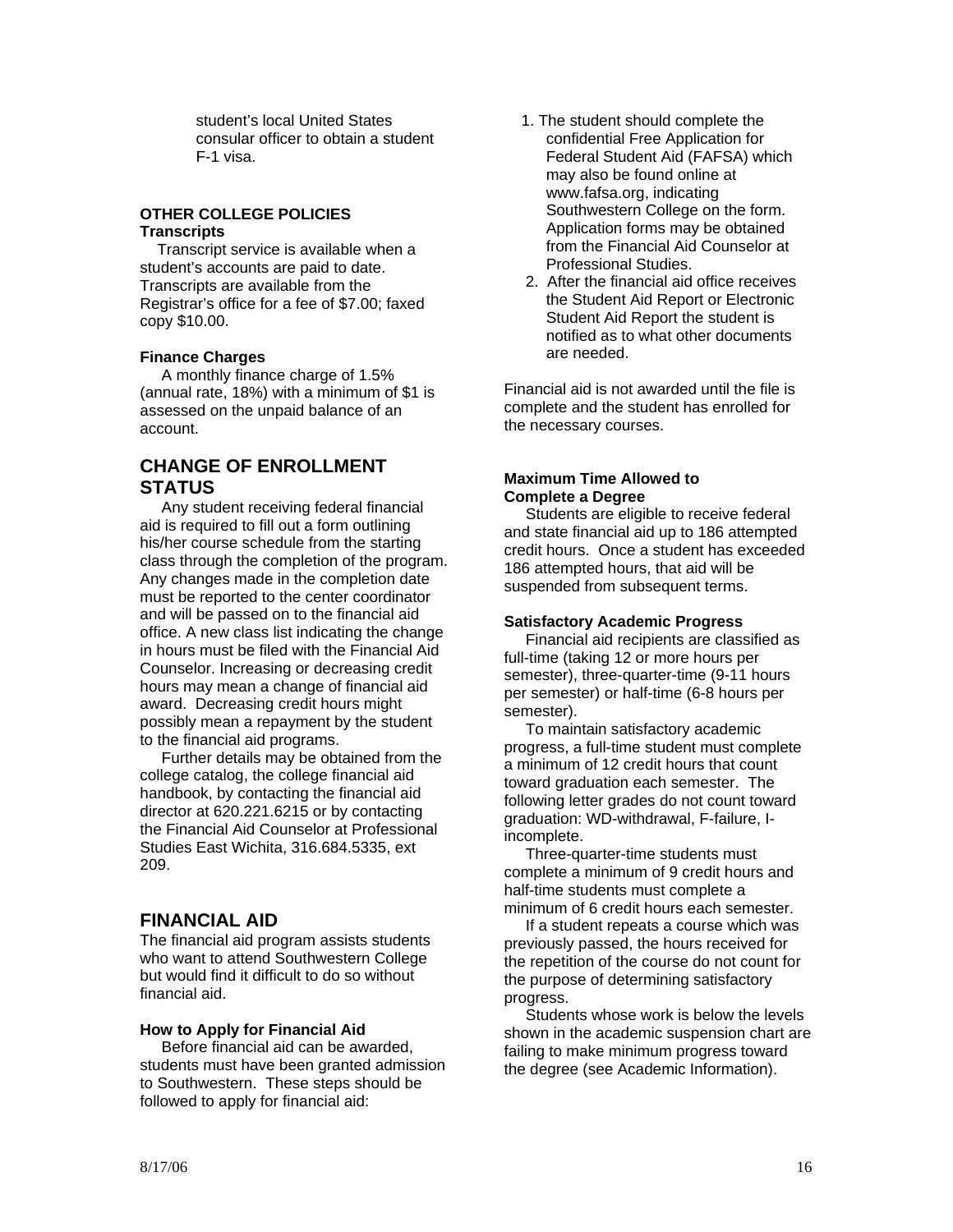### **Financial Aid Probation**

 At the end of the fall, spring, and summer terms, financial aid recipients who do not make satisfactory academic progress are placed on financial aid probation. A student on financial aid probation is still eligible to receive financial aid.

### **Financial Aid Suspension**

 Students on financial aid probation who do not make satisfactory progress and students exceeding the maximum time allowed are placed on financial aid suspension. A student on financial aid suspension is not eligible to receive aid the next semester of attendance.

### **Conditions for Reinstatement**

 Students on financial aid suspension may present hours earned during subsequent terms at Southwestern (without financial assistance), or hours transferred from another college or university. These hours will be used to recalculate the student's academic progress. If the suspension was caused by insufficient earned hours, a commensurate number of earned hours must be presented. Each subsequent term involved must in itself meet satisfactory academic progress.

 Once students demonstrate satisfactory academic progress again, they are reinstated as eligible recipients and returned to probation for subsequent semesters.

 Students on financial aid probation because of incompletes will be fully reinstated upon completion of the required coursework.

### **Appeals Procedure**

 Students may appeal either probation or suspension by writing to the Financial Aid Committee listing reasons (e.g., illness, death in the family, or other unusual circumstances) why they did not achieve satisfactory academic progress. The committee will review the appeal to determine if the student's status should be changed and will notify the student in writing of its decision. Contact the Financial Aid Counselor for specifics regarding appeal.

# **FEDERAL AID**

**FEDERAL GRANTS Federal Pell Grants:** This federal program provides nonrepayable grants of up to \$4,050 to students who are eligible as determined by the Free Application for Federal Student Aid. The result of the application is used by the Financial Aid Office to determine the amount of the Federal Pell Grant to be awarded. Students wishing to apply for any other federal aid programs are required to apply for a Pell Grant first.

### **FEDERAL LOANS**

 The federal program offers a variety of student loans. The student is under full obligation to repay the loans.

### **Federal Subsidized Stafford/Direct**

**Loans:** Subsidized loans are for students demonstrating financial need. The federal government pays the interest for the student while the student is enrolled and during the six month grace period after graduation. Maximums vary, according to the student's grade level.

### **Federal Unsubsidized Stafford/Direct**

**Loan**: Unsubsidized loans are available to students who do not demonstrate financial need. It is the same as the Subsidized Stafford Loan except the student is responsible for the interest while enrolled and during the six month grace period.

### **FOR MORE INFORMATION**

 **For necessary admissions forms, financial aid forms, or more information, students should write or call: Southwestern College Professional Studies 123 E. Ninth Winfield, KS 67156 620.221.7999 1.888.221.9555** 

**or:** 

 **Southwestern College Professional Studies Wichita East 2040 S. Rock Road Wichita, KS 67207 316.684.5335 1.888.684.5335** 

**or:**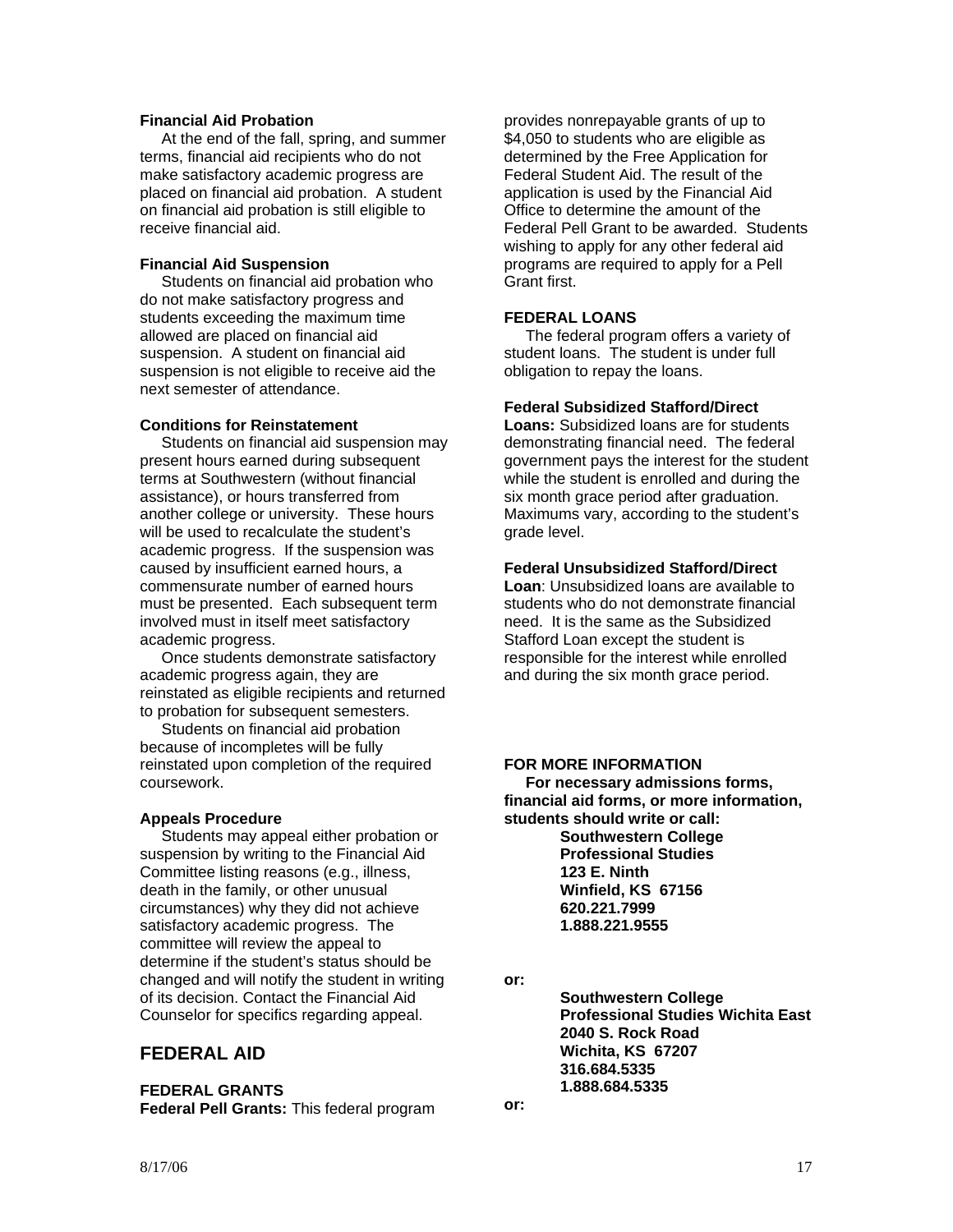**Southwestern College Professional Studies Wichita West 7011 W. Central, Suite 205 Wichita, KS 67212 316.946.1116 1.800.813.4378** 

# **CURRICULUM**

Major Requirements and Course Descriptions

### **COMMON COURSES**

Students majoring in Accounting, Business Administration, Business Quality Management, Computer Operations Technology, Computer Programming Technology, Criminal Justice, Human Resource Development, Operations Management, and Security Management must complete the following common course requirements:

**HRD210 Entrance Seminar.** Overview of the accelerated degree completion format. Student roles, critical thinking and reading, basics of online research, procedures and policies. Credit 1 hour.

**ENG420 Business and Administrative Communication.** The study and writing of technical reports, letters, memos, resumes, progress reports, and proposals. The course will also include various functions associated with writing: organization, sentence structure, and grammar in conjunction with rhetorical theory. Credit 3 hours.

**BQM427 Professional Communication and Presentations.** Comprehensive study of the oral communication processes in situations encountered in organizations and professional environments. Intensive analysis of simulated and real life situations using state-of-the-art presentation methods. Credit 3 hours.

**BUS337 Business Ethics.** An approach to the ethical challenges of a modern business society. The course will utilize the expertise of professionals working in the various areas of business as well as the moral reasoning of ethicists. Credit 3 hours.

### **BUS445 Management Decision Making (Aug 04).**

This course introduces the student to statistical methods using quality improvement tools and techniques, and Microsoft Excel applications in a variety of process control functions. Fundamental statistical concepts and techniques are used as the foundation for the development and interpretation of attributes and variables, and as data sources for the purpose of improving processes in business and production environments. Process capability and graphical methods for data presentation are also discussed. Credit 3 hours.

**BQM425 Research Project.** The development of skills required in research, evaluation, implementation, presentation, and feasibility both financial and non-financial. Projects may relate directly to the business or organization in which the student serves or hopes to serve. Credit 3 hours.

**LAS499 Responsibility for the Future.** Seniors with various majors will share learnings and approaches from their different disciplines toward dealing holistically with issues that shape the future, seeking to integrate disciplines and to synthesize knowing, caring, and doing. Credit 3 hours.

# **ELECTIVE COURSES**

**ACCT 388 Government and Not-For-Profit Accounting.** Reviews the business structure and special needs of financial reporting for not-for-profit entities. Emphasis is on examination of accounting, financial reporting, and budgeting for state and local governments, the federal government, and not-for-profit entities. Credit 3 hours

**BUS218 Business Mathematics.** Practical application of math procedures to business problems. Students will study math used for problem solving in banking, purchasing, inventories, payroll, loans, property ownership, depreciation, taxes, investments, and statistics. Course procedures include quantitative methods and group interaction in class. Credit 3 hours. **BUS395 Corporate Finance.** An introduction to the long-term and short-term investing and financing decisions required in the financial management of a business. Course procedures include quantitative methods, oral and written communication, group interaction in class. Prerequisite for BSAD310 Financial Accounting Systems. Credit 3 hours.

**BUS398 Creativity in the Workplace.** Creativity: Historical, biographical, and cinematic examinations of the issue of creativity. Fundamental questions posed: What is creativity? Why do we need to be creative? Are there ways to master creative responses to problems within life planning as well as for academic work? In what way can creativity enhance productivity, interpersonal relations, and professional development in the workplace? Credit 3 hours.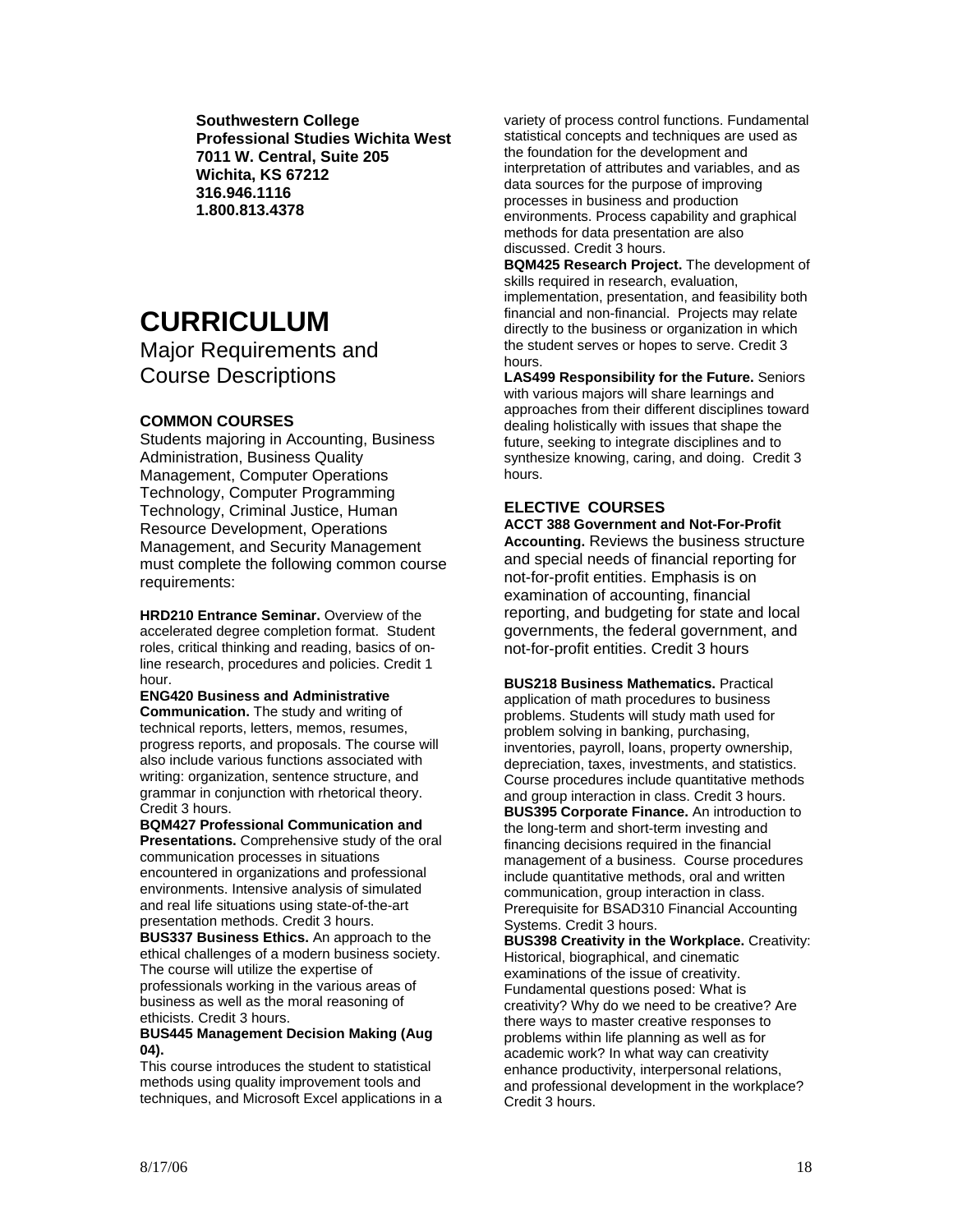#### **BQM327/CPT327 (Cross listed) E-Commerce.**

Course covers E-Business by defining it, creating a plan, building and designing a web site, addressing security issues, and launching the E-Business. Cross-listed with Computer Operations Technology. Credit 3 hours.

**CJUS325 Criminal Investigation Techniques.** This is an introductory course in criminal investigation. The course will cover the history of

investigation, its current role in criminal justice process, and specific investigative skills and techniques. This course is also designed to provide students with the basic theoretical and philosophical understanding of the investigatory process. Analysis of problems encountered in interviewing, interrogating, evidence collection, and admissibility will be examined. Application of investigation theories to the administration of justice will also be developed. Credit 3 hours. **COT308 Advanced Microsoft Access.** Course

requires students to integrate Access with the web, automate tasks with macros and VBA (Visual Basic for Applications), and both manage and secure databases. Prerequisite: 220. Credit 3 hours.

**COT312 Database Development.** This course covers the steps of database applications development. Using database design principles coupled with Microsoft Access database software, the student uses database table structures, design principles, queries, forms and reports, command objects, and macros to fully design a working database model. Credit 3 hours.

CPT440 Java Script. Course begins by reviewing with an introduction to HTML and XHTML, and cascading style sheet (CSS). The focus is then shifted to tan introduction to JavaScript including working with objects, special effects, windows and frames and well as forms, form validation, event models, cookies and dynamic content. Credit 3 hours.

**CPT441 Active Server Pages Programming.**  Course presents techniques for creating ASP pages and using ASP components to collect and deliver information to databases. Course enables students to design, maintain interactive and dynamic Web applications with the server-based scripting language, Active Server Pages. Credit 3 hours.

**CPT444 XML (Extensible Markup Language).**  Students will develop applications with XML that share and access data through the Web and apply the structure and code of XML for business applications that manipulate, share, extract, and store data. Prerequisite: 422. Credit 3 hours. **ECON326 Economic Theory.** A theory and issues oriented approach to the study of economics. Both microeconomic and macroeconomic principles are explored. Various cases and issues are used to develop the economist's view and contribution to

solutions. Prerequisite for BSAD320 Managerial Economics. Credit 3 hours.

**HRD322 Training and Development.** Training and development of human resources in organizations. Conduct and supervise training and development programs for employees. Increasingly, management recognizes that training offers a way of developing skills, enhancing productivity and quality of work, and building worker loyalty to the firm, Credit 3 hours. **HRD325 Developing Workforce Talent.** This course will focus on the development of a personal development plan that will provide insight into abilities, strengths and weaknesses that help people to succeed professionally. It will focus on skills assessment, career planning, developing the attributes and talents that help people move both up and laterally in organizations. It will also focus on the current trends in organization effectiveness/development. Credit 3 hours.

#### **HRD320 Professional Growth and**

**Development.** An assessment of personal and professional life experiences with regard to skills, competencies, and knowledge gained which will produce an under-standing of the evolution of the value systems we bring to bear to our professional roles. Credit 3 hours.

#### **HRD327 Employee & Labor Relations.**

Implement industrial labor relations programs and interprets and administers the contract with respect to grievances, wages and salaries, employee welfare, healthcare, pensions, union and management practices, and other contractual stipulations. Credit 3 hours.

**HRD328 Health & Safety.** This course introduces the learner to health and safety management, including occupational illness, safety motivation, identification of potential hazards, health & safety training, workplace violence, environmental issues, and workplace security. Upon completion of this course, the learner should be able to: identify potential hazards, health & safety training, workplace violence, environmental issues, and workplace security. Upon completion of this course, the learner should be able to: identify potential safety issues in the workplace environment, analyze personnel roles & responsibilities in Health & Safety, and discuss methods of control & intervention. Credit 3 hours.

**SMGT316 Agriterrorism.** Takes an in-depth look at food sources in the World and their vulnerability towards contamination by domestic and/or international terrorists. Animals and crops that may be affected by agriterrorism (agoterrorism) will be reviewed. Historical incidents and the effectiveness of security measures will be included. Credit 3 hours. **SOCS302 Diversity.** Twofold emphasis: 1) increasing students' awareness of their own ethno cultural roots and the influence of these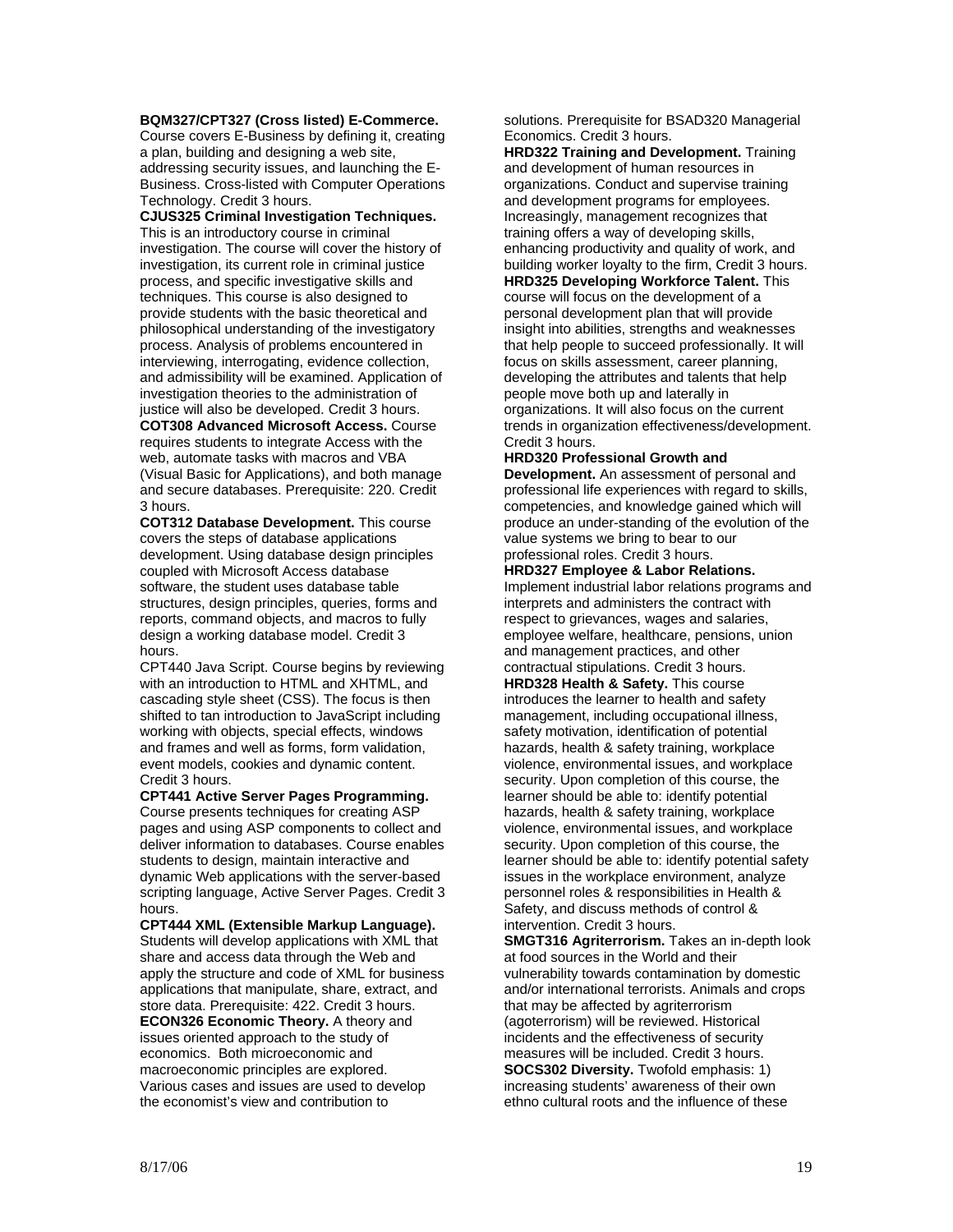roots on their world views and interactions with others, and 2) increasing students' understanding of and sensitivity to the experience of being an ethnic minority in the U.S. today. Credit 3 hours. **SOCS320 Adults in Transition.** This course will focus on adults moving through transitions. The skills necessary to negotiate transitions will be identified. Participants will become aware of various career assessment inventories and other resources available to assist adults confronting career and life changes. Credit 3 hours. **SOCS310 Women in Business.** With an ever growing number of women in the workforce, there is a need to examine the differing experiences of women. This course is designed to provide students, both women and men, with a foundation for the exploration and analysis of women's experiences in the workplace and their approaches to management. The course will also explore strategies for career development and provide a framework for considering the future of women in business. Credit 3 hours.

**MTCH330 Technical Math 1.** Survey of basic algebraic functions, number lines, signed numbers, coordinates, and conversions. Credit 3 hours.

**MTCH331 Technical Math 2.** Logarithmic and exponential functions, binomial theorem, quadratic equations, basic trigonometry, and geometry. Credit 3 hours.

**MTCH355 Manufacturing Math**. Practical application of math procedures to manufacturing problems. Students will study math used for problem solving in basic math, simple and advanced algebra, geometry, trigonometry and statistics. Credit 3 hours.

# **General Education Courses**

**A selection from the following courses will be required of learners entering the program with 30-48 hours:** 

PSC 225 Composition I PSC 226 Composition II PSC 227 Interpersonal Communication PSC 228 Intermediate Algebra PSC 229 College Algebra PSC 230 The Physical World PSC 231 Sociology PSC 232 General Psychology PSC 233 Geography PSC 234 Elementary Spanish PSC 235 World Civilizations PSC 236 Comparative Religion/Philosophy PSC 237 Introduction to Computers PSC 238 Elementary Statistics PSC 242 Speech PSC 244 Elementary Spanish II PSC 252 Developmental Psychology MATH 215 Introductions to Statistics

**PSC225 Composition I**. Focuses on developing reading and writing skills necessary for college level coursework. Provides a focus on the writing process, and rhetorical modes utilized in writing. **PSC226 Composition II**. Emphasizes the writing associated with critical thinking and research, argumentation and persuasion.

**PSC227 Interpersonal Communication**. An overview of interpersonal communication, models, and practices.

**PSC228. Intermediate Algebra**. Provides a review of basic algebra, exponents, radicals, quadratic formula, systems of equations, graphing.

**PSC229 College Algebra**. Provides a review of Intermediate Algebra with more depth in the topics. Also covers logarithmic and exponential functions, the binomial theorem, systems of quadratic equations, and matrices and determinants.

**PSC230 The Physical World**. This course is designed to present a relevant and practical introduction to everyday physical phenomena for students who have little or no previous background in physics. The course is largely descriptive in nature without mathematical emphasis.

**PSC231 Sociology**. A fundamental course which explores the development and interaction of the individual in society with consideration of the culture, structures and functions of societies, social groups and institutions.

**PSC232 General Psychology**. An introduction to the scientific study of behavior and mental processes. Special attention is placed on the scientific method in the exploration of consciousness, learning, motivation, emotion, development, personality, mental disorders, biological factors, social-psychological phenomena, and cognitive processes.

**PSC233 Geography**. An exploration of the major themes in geography—human and environment in interaction, patterns of distribution of natural phenomena affecting human use of the earth, and the cultural patterns of occupancy and exploitation of the natural world.

**PSC234 Elementary Spanish**. A language course with an emphasis on understanding, speaking, reading and writing phrases of practical value. No previous Spanish courses are necessary.

**PSC235 World Civilizations**. A basic introductory survey of world cultures and history which introduces students to the study of the past. The course considers political, social, economic, cultural, religious and philosophic topics.

**PSC236 Comparative Religion and**

**Philosophy**: Exploration of religion and its role in human life, coupled with a study of the origin and development of significant concepts that have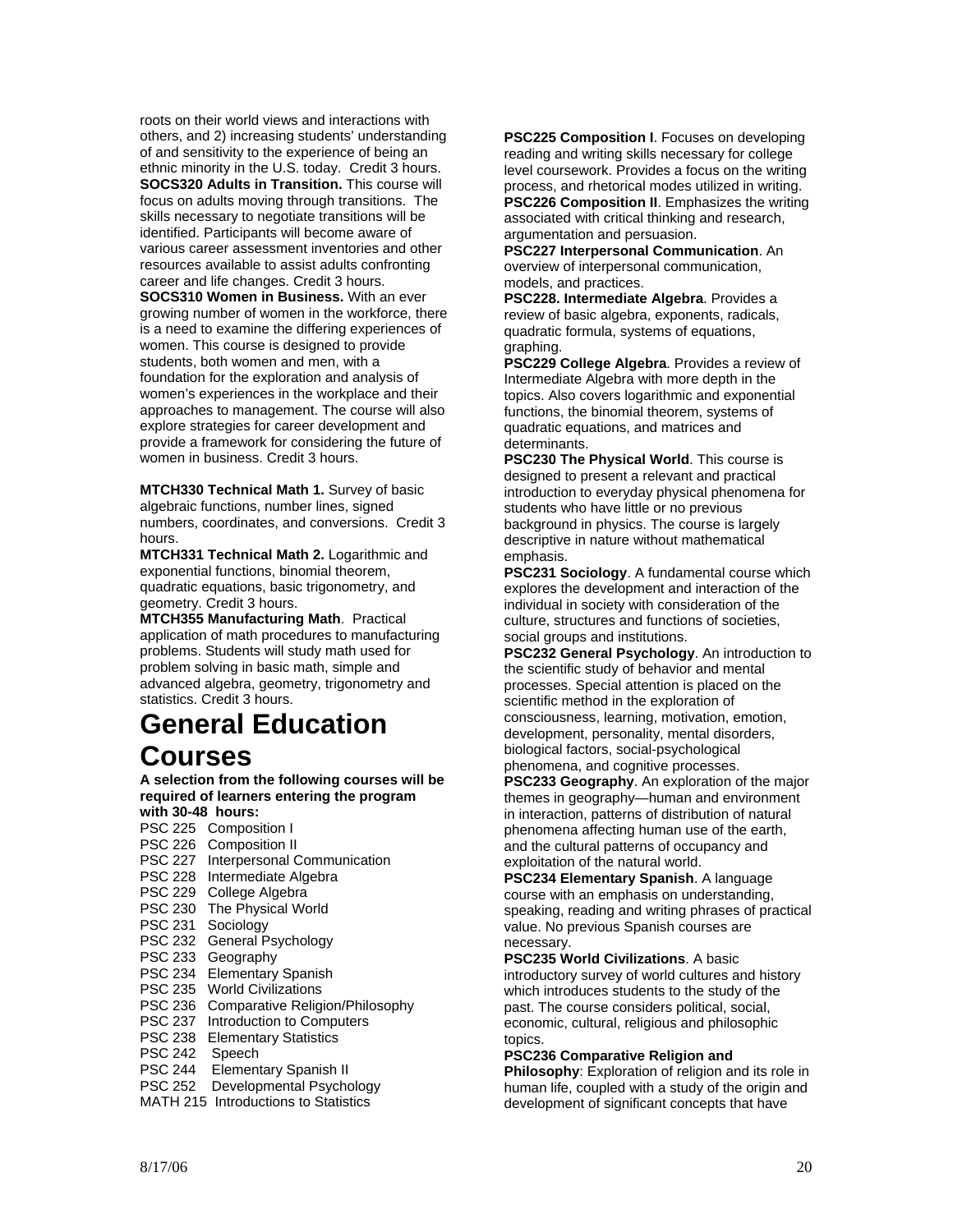influenced modern man's ideological heritage. **PSC237 Introduction to Computers**: An introduction to personal computers and the packaged software commonly available to them. It is designed for learners with little or not prior computer experience.

**PSC238 Elementary Statistics**: An introductory course which explores elementary descriptive statistics, binomial and normal distributions, elementary problems of inference, linear correlation and regression, sampling distributions, and hypothesis testing. Designed for the non mathematics major.

**PSC242 Speech:** This course is designed to prepare learners to practice introductory communication, listening, and presentational skills. Learners will be exposed to basic components of communication theory and given opportunity to perform speaking to inform, speaking to persuade and functioning in small groups. Other topics to be covered include use of language, research and proper citation, impromptu speaking, ethics and structuring a presentation in terms of delivery, visual aids, etc.

The class is limited to no larger than 15 students. **PSC244 Elementary Spanish II:** A language course with emphasis on understanding, speaking, reading and writing. Elementary Spanish I is a required prerequisite. This course builds on the information from Elementary Spanish I, and adding additional verb tenses, vocabulary, and other grammar concepts.

**PSC252 Developmental Psychology:** Students will gain a basic understanding of the biosocial. cognitive, and psychosocial development in humans from birth through adolescence, with additional emphasis on young adult through death.

### **MATH215 Introduction to Statistics:**

Application of elementary statistical tools in the analysis of grouped or ungrouped data. Statistical decision and analysis of variance. Basic probability theory. Designed to meet the statistical needs of the science, business, education, and social science student. Prerequisite: MATH 105 or one year of high school algebra.

# **Accounting**

Business trends consistently indicate a need for accountants nationally. The Accounting program is a broad based curriculum that will prepare learners to work in the field of accounting in a number of different capacities. This program will provide learners with practical, marketable skills to help them enter a burgeoning job market, while building a solid theoretical foundation for possible preparation for the CPA exam or future graduate coursework.

### **B.S., Major in Accounting Major Requirements (46 credit hours)**

BUS395 Corporate Finance BSAD310 Financial Accounting Systems ACCT379 Managerial Accounting ACCT380 Financial Accounting I ACCT381 Financial Accounting II ACCT480 Financial Accounting III ACCT382 Federal Income Taxation- Personal ACCT482 Federal Income Taxation-Corporate ACCT483 Cost Accounting ACCT484 Accounting Information Systems ACCT490 Auditing Theory and Practice

### **Prerequisites**

PSC229 College Algebra PSC238 Introduction to Statistics BSAD320 Managerial Economics ACCT285 Principles of Accounting

**Common Courses** (Required for each major): HRD210 Entrance Seminar ENG420 Business and Administrative **Communication** BQM427 Professional Communication and **Presentations** BUS337 Business Ethics BUS445 Management Decision Making BQM425 Research Project LAS499 Responsibility for the Future

#### **Recommended Electives:**

ACCT388 Government and Not for Profit **Accounting** BSAD420 Management Information Systems BUS394 Marketing BSAD410 International Business BSAD440 Strategic Management

## **Accounting Courses Department Code ACCT**

**BUS395 Corporate Finance.** An introduction to the long-term and short-term investing and financing decisions required in the financial management of a business. Course procedures include quantitative methods, oral and written communication, group interaction in class. Credit 3 hours.

**BSAD310 Financial Accounting Systems.** Accounting and business organizations, recording process, income determination, asset valuation, financial statements, fund statements, ratio analysis, and use of financial accounting information for decision making. Credit 3 hours. **ACCT379 Managerial Accounting.** An introduction to the principles of Managerial accounting. Topics include the development and use of accounting information to support managerial decision making. Topics include the study of cost accounting emphasizing job order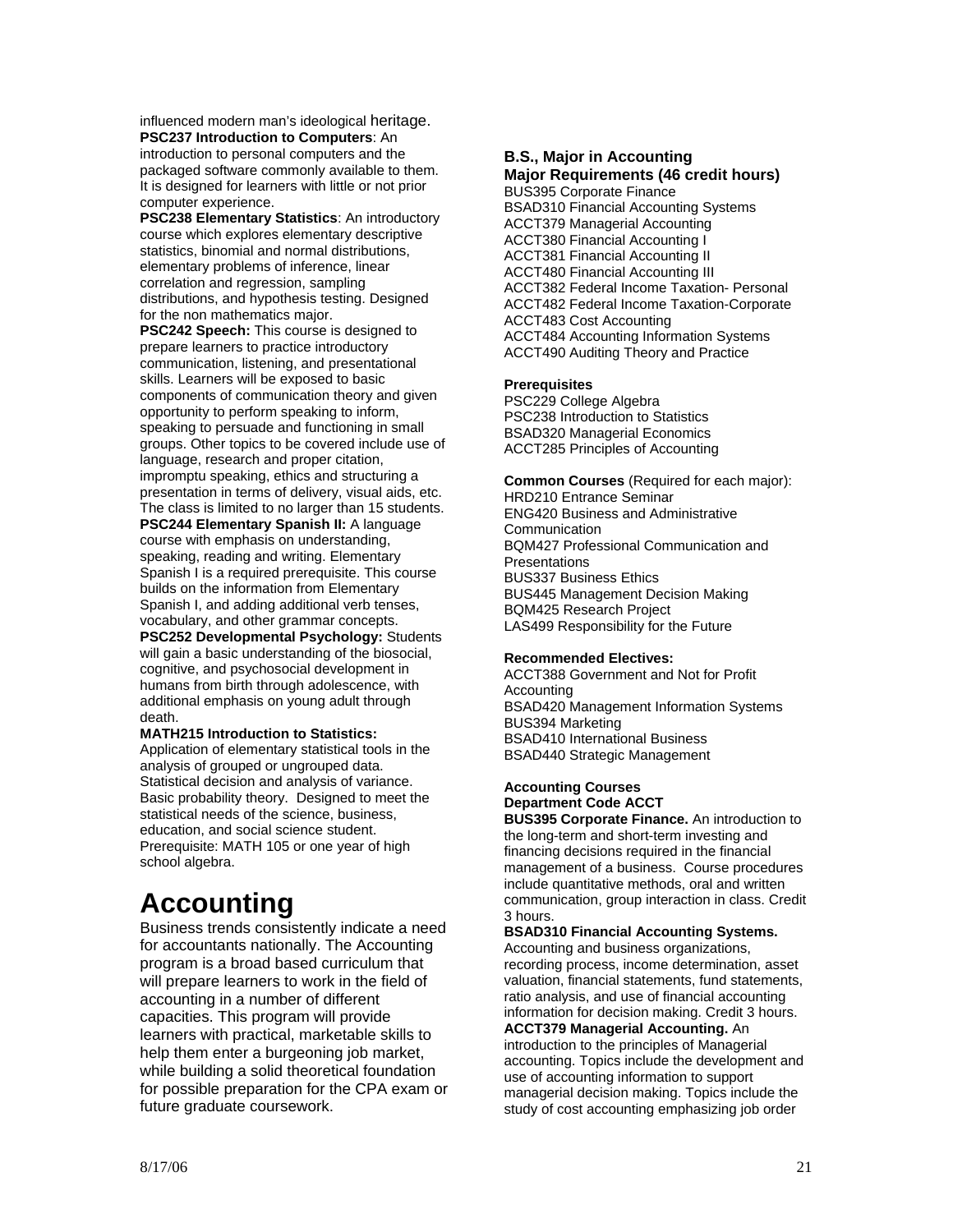costing, process costing, capital budgeting, and budget control analysis. (Prerequisite: ACCT226 Principles of Accounting)

**ACCT380 Financial Accounting I.** An examination of financial accounting considerations of business transactions. Emphasis is placed on understanding the accounting cycle, the conceptual framework underlying financial accounting and recognition, measurement and reporting of receivables, inventories, property, plant and equipment.

**ACCT381 Financial Accounting II.** Emphasis is placed on liabilities and corporate equity measurement, understanding the recognition, measurement, leases, pensions, reporting of revenue, earnings per share, and critical evaluation of financial goals/performance.

(Prerequisite: ACCT380 Financial Accounting I) **ACCT480 Financial Accounting III.** Emphasis is on foreign currency, deferred taxes, segment reporting, derivatives, partnerships, branches, and accounting theory. (Prerequisites: ACCT380 and ACCT381)

**ACCT382 Federal Income Taxation- Personal.**  A study of federal income tax law as it applies to individuals. Topics include: filing status, dependents, gross income, itemized deductions, tax credits, cost recovery, and property transactions.

**ACCT482 Federal Income Taxation-Corporate.** A study of basic principles of business taxation. This course deals primarily with the federal tax

laws as they relate to corporations and partnerships. (Prerequisite: ACCT381) **ACCT483 Cost Accounting**. A study of cost

accounting emphasizing managerial cost information for forecasting, planning, control, and behavior factors, including elements of product costs, job, process, standard, and variable costing systems and procedures.

**ACCT484 Accounting Information Systems.** A study of accounting information systems conceptions and applications. Topics include conceptual foundation of AIS, technology of information systems, design processes and concepts. Emphasis is on developing students' abilities to understand the processing of accounting data (with emphasis on the computer environment) and the controls that are necessary to ensure accuracy and reliability of the data processed by the accounting system.

**ACCT490 Auditing Theory and Practice.** Introduction to theory, concepts and principles of auditing. Emphasizing audit evidence, audit risk, ethical conduct and legal restrictions, professional standards of audit planning, Sarbanes-Oxley compliance, and audit reports.

# **Business**

# **Administration**

Success in the managerial arena is leveraged not only by mastery of business disciplines, but also by demonstration of leadership in a complex business environment. The broad-based curriculum in Business Administration will provide students with practical, marketable skills to help them in the job market, while building a solid theoretical foundation for possible graduate studies.

### **B.S., Major in Business Administration Major Requirements (43 credit hours):**

BSAD310 Financial Accounting Systems \*Prerequisite BUS395 Corporate Finance BSAD320 Managerial Economics \*Prerequisite Econ326 Economic Theory or approved economics class. BUS394 Marketing BSAD340 Legal Environment of Business BSAD410 International Business BSAD420 Management Information Systems Analysis BSAD430 Financial Management BSAD440 Strategic Management

**Common Courses** (Required for each major): HRD210 Entrance Seminar

ENG420 Business and Administrative Communication BQM427 Professional Communication and **Presentations** BUS337 Business Ethics BUS445 Management Decision Making BQM425 Research Project LAS499 Responsibility for the Future

**Recommended Elective** 

BQM450 Statistical Techniques

## **Business Administration Courses Department Code: BSAD**

**BSAD310 Financial Accounting Systems.**  Accounting and business organizations,

recording process, income determination, asset valuation, financial statements, fund statements, ratio analysis, and use of financial accounting information for decision making. Credit 3 hours. **BSAD320 Managerial Economics.** Applies models derived from microeconomics, macroeconomics, and international economics to the solution of business problems in a global economy. Prerequisite: ECON326 or approved introductory economics class. Credit 3 hours. **BUS394 Marketing.** Product concepts from idea to delivery to the ultimate consumer will be examined. Also included will be pricing, promotion, distribution, and planning for the marketing effort. Emphasis on being an informed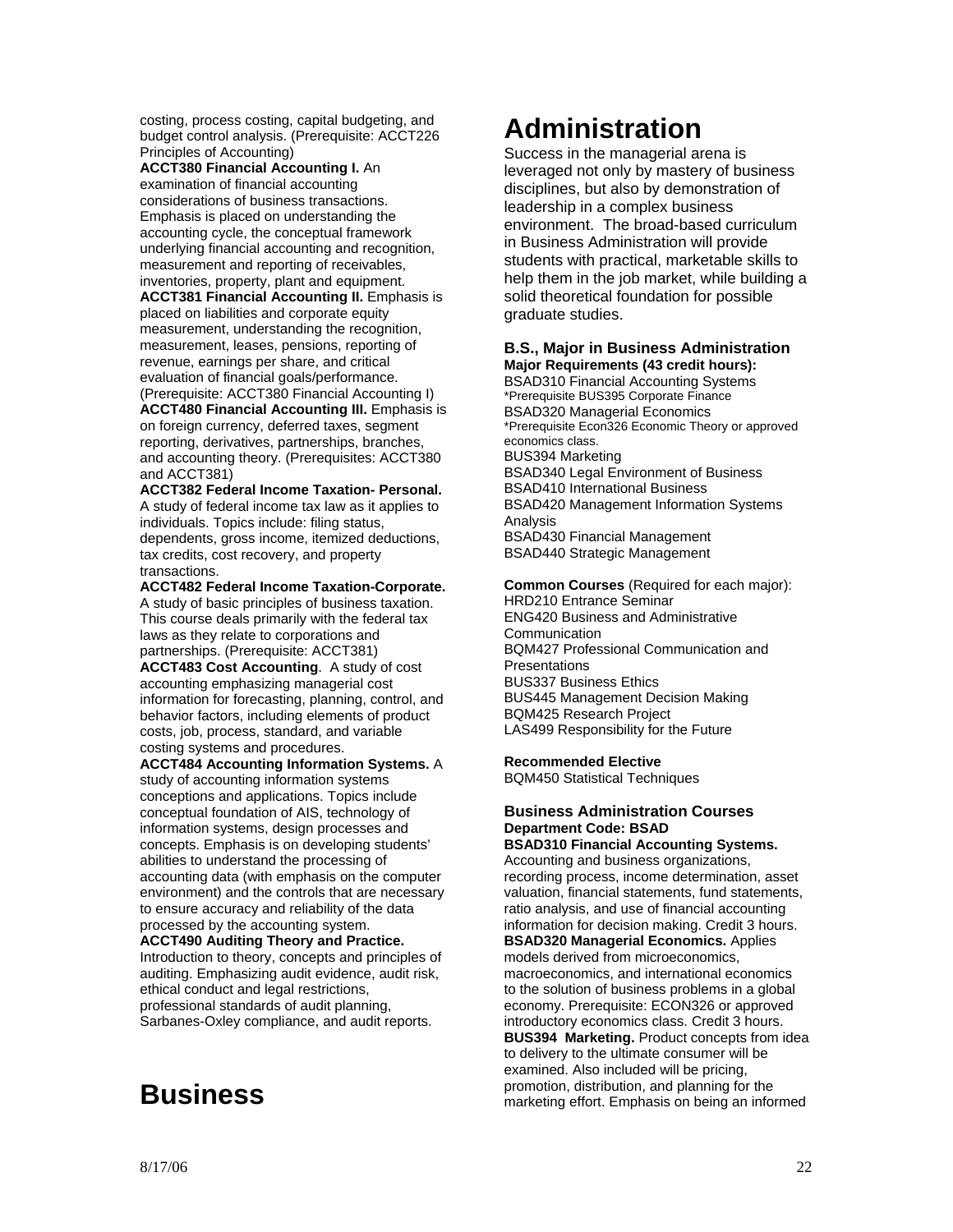#### consumer included. Credit 3 hours. **BSAD340 Legal Environment of Business.**

Examines the social and governmental structure within which business operates. Addresses labor and employment law, contracts, business torts and crimes, legal process, public issues, and environmental regulations. Credit 3 hours.

**BSAD410 International Business.** Framework for analyzing competitive structure of industries and for formulating strategy within an international context. Study of foreign exchange, balance of payments, and the international monetary system. Credit 3 hours.

#### **BSAD420 Management Information Systems Analysis.** Evaluation of different types

of software and their application in organization. Emphasis on practical skills, spreadsheet modeling, and database design. Techniques for developing systems responsive to managerial needs. Credit 3 hours.

**BSAD430 Financial Management.** Problems and procedures of financial management encountered in normal operations of a corporation. Emphasis on forward-looking financial analysis such as investments, project finance, and risk. Prerequisite: 310 and Bus 395. Credit 3 hours.

**BSAD440 Strategic Management.** Synthesis of major business administration disciplines. It is recommended that this be the last course in the core curriculum*.* Credit 3 hours.

### **Prerequisites:**

BUS395 Corporate Finance ECON326 Economic Theory or approved economics class

# **Business Quality Management**

Business Quality Management gives knowledge and skills immediately applicable to any workplace. The pursuit of quality is a business of necessity and ethics. The curriculum seeks to produce persons capable of assessing the impact of the techniques and philosophies of today's customer-based demands on businesses and organizations. They will learn that customer satisfaction depends on the consistent delivery of top quality. Students will understand the financial functions in business decision making. They will learn the philosophies and techniques needed to become leaders.

### **B.S., Major in Business Quality Management**

### **Major Requirements (40 credit hours):**

BQM301 Business Quality Management BQM310 Team Management BQM320 Organizational Leadership BQM432 Accounting for Management BQM444 Project Management BQM450 Statistical Techniques BUS394 Marketing

**Common Courses** (Required for each major): HRD210 Entrance Seminar ENG420 Business and Administrative **Communication** BQM427 Professional Communication and **Presentations** BUS337 Business Ethics BUS445 Management Decision Making BQM425 Research Project LAS499 Responsibility for the Future

### **Business Quality Management Courses Department Code: BQM**

**BQM301 Business Quality Management.** An overview of the key elements comprising a superior quality management program and the most accepted techniques (e.g., benchmarking, Baldrige criteria) for achieving quality. Credit 3 hours.

**BQM310 Team Management.** The study of teams and the impact of self-directed teams on continuous improvement. The focus will be on viewing the organization as a series of interactive teams with emphasis on the skills and knowledge essential to organizing teams, evaluating data, measuring progress, plotting accomplishments, and developing empowered teams. Credit 3 hours.

**BUS394 Marketing.** Product concepts from idea to delivery to the ultimate consumer will be examined. Also included will be pricing, promotion, distribution, and planning for the marketing effort. Emphasis on being an informed consumer included. Credit 3 hours.

**BQM320 Organizational Leadership.** A study of leadership models and styles including the principles of the latest leadership thinkers. The focus will be particularly on leadership within organizations emphasizing motivational, decision-making, communication, and employee involvement skills. Special emphasis will be given to diversity management, including minorities and gender issues in the workplace. Credit 3 hours.

**BQM432 Accounting for Management.**  Designed to address the needs of the nonfinancial, non-accountant manager. Study will include basic accounting principles as they deal with budgeting, asset value, cost factors, direct labor, overhead, standard cost, positive and negative variances, and spreadsheet analysis. Includes an overview and an examination of activity-based costing. Credit 3 hours.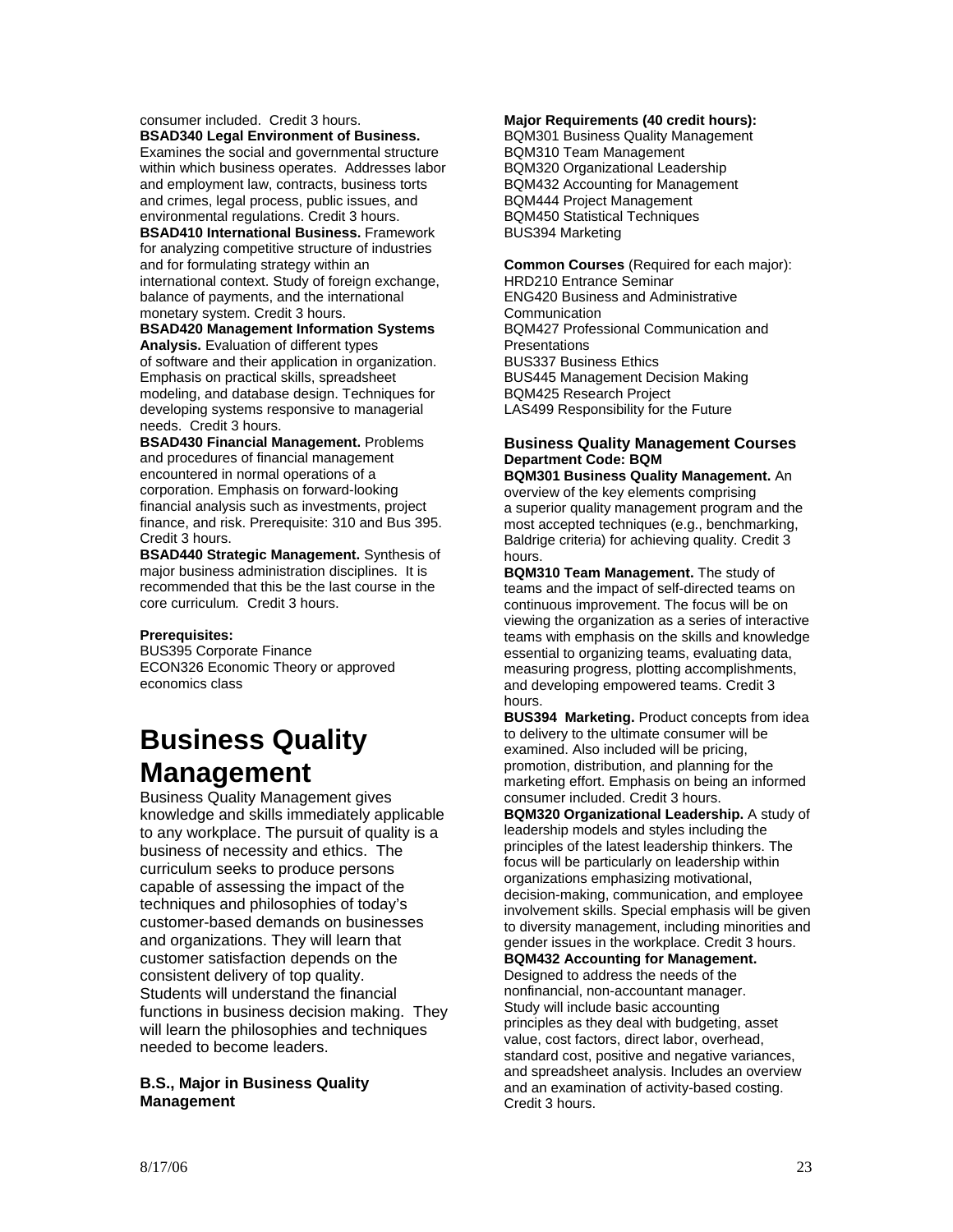**BQM444 Project Management.** The study and understanding of project management dealing with knowledge of the product and the environment in which the project is realized. The knowledge of technologies involved, financial, and contractual matters are included. The course will also develop an understanding that human relations and communications are critical to project management. Credit 3 hours. **BQM450 Statistical Techniques.** A survey of descriptive and inferential statistics, probability theory, sampling theory, hypothesis testing, and study of variability, regression and correlation. Emphasis will be placed on statistical applications and how to apply statistics in reducing large amounts of data into a meaningful form for effective decision making. Credit 3 hours.

# **Computer Operations Technology**

Computer Operations Technology is designed to provide today's employee with outstanding computer application skills. It is meant to be functional, flexible, and create an office professional with advanced computer operations skills. The networking environment is stressed along with advanced skills in the complete Microsoft Office software package.

### **B.S., Major in Computer Operations Technology**

**Major Requirements (40 credit hours):**  COT220 Microsoft Access COT305 Advanced Microsoft Excel COT311 Advanced Microsoft Word COT313 Project Administration COT410 Local Networking (LAN) Fundamentals COT411 Website Management COT415 Computer Systems Integration

**Common Courses** (Required for each major): HRD210 Entrance Seminar ENG420 Business and Administrative **Communication** BQM427 Professional Communication and **Presentations** BUS337 Business Ethics BUS445 Management Decision Making BQM425 Research Project LAS499 Responsibility for the Future

### **Recommended Electives:**

COT 312 Database Development COT308 Advanced Microsoft Access CPT 323 VBA, The Internet and MS Office Applications

### **Computer Operations Technology Courses**

**Department Code: COT** 

**COT220 Microsoft Access.** The course covers the basic steps of database application development. Using Microsoft Access database software, the student develops database tables, queries, forms, and reports to create a working Access database application. Credit 3 hours. **COT305 Advanced Microsoft Excel.** This course covers advanced uses of Excel, including layout, formulas, built-in functions, graphing, and secondary and derived sheets. Students also learn to manipulate and summarize lists, publish documents, create charts and data maps, and record macros. Credit 3 hours.

**COT311 Advanced Microsoft Word.** Effective preparation of technical documents using Microsoft Word. Covers structure and management of large documents, use of styles and templates, linking and embedding of pictures and drawings, introduces versioning and revisions, and general mark-up. Credit 3 hours. **COT313 Project Administration.** Introduction to project management using Microsoft Project. Covers tasks, phases, milestones, critical path tracing, resource planning, budgeting, and skill mix staffing. Credit 3 hours.

### **COT410 Local Networking (LAN)**

**Fundamentals.** This course covers the networking of computers within a small geographic area using current and emerging Ethernet protocols and includes the functions of internetworking devices such as routers, switches, hubs, and NICs. Network operating systems, delivery media (both physical and wireless), peer networking, server functions, workstation and server hardware, network addressing, and TCP/IP protocols will also be covered. Credit 3 hours.

**COT411 Website Management.** The design and development of websites to support business operations. Includes the study of site design, maintenance, and the integration of databases and other programming functionality to increase the capability of a website to support changing business needs. Credit 3 hours.

**COT415 Computer Systems Integration**. Comprehensive, hands-on course providing basic computer systems service topics as well as more advanced issues pertaining to hardware and operating system configuration, installation, and troubleshooting. Additionally, the course expands the students' practical experience and knowledge in networking maintenance issues, safety, and customer service techniques and management. Credit 3 hours.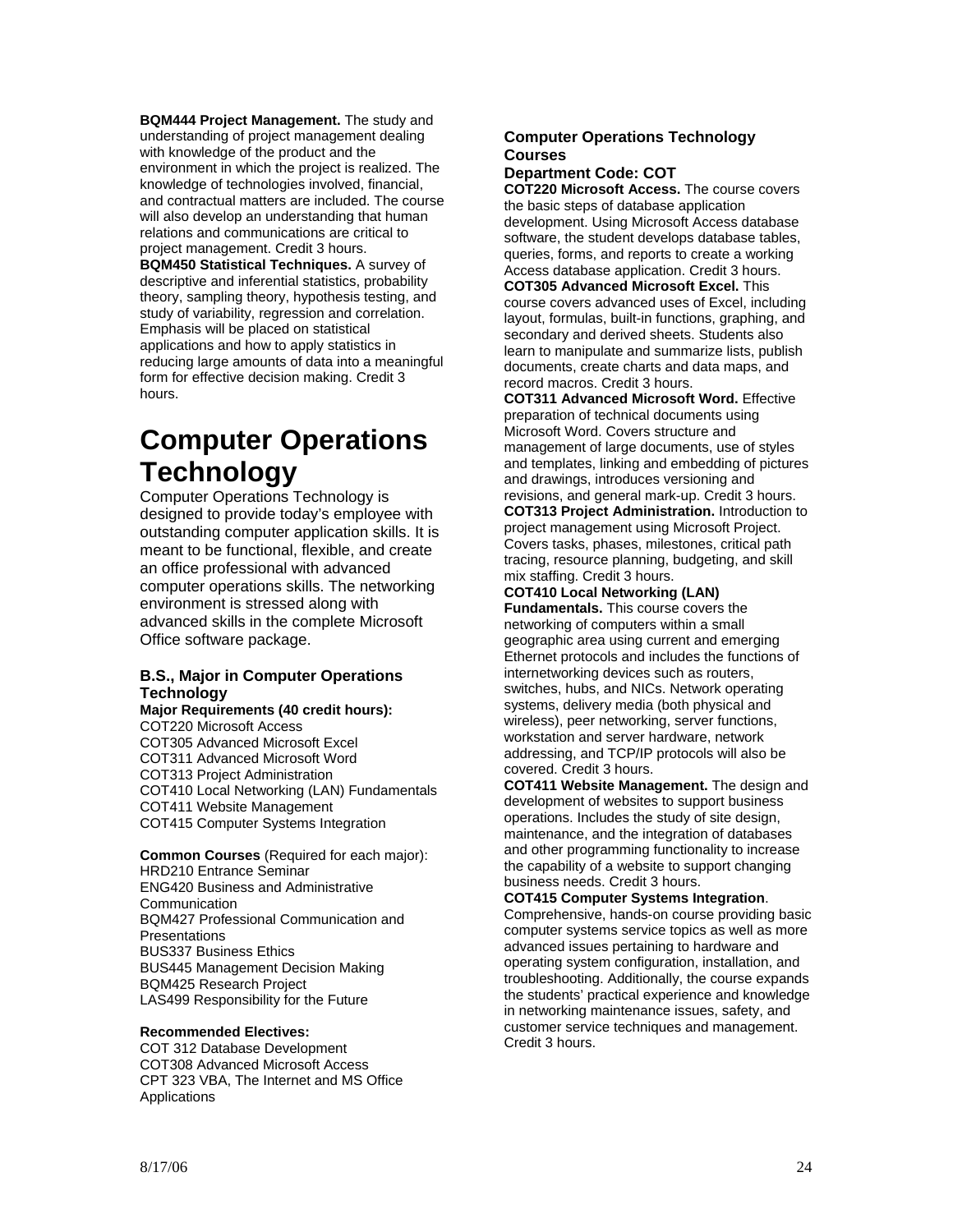# **Computer Programming Technology**

Computer Programming Technology is designed to provide professional programming skills. Students are taught necessary skills to effectively research, document, and develop program applications within the Microsoft Windows environment and beyond. The complete dynamic programming environment is stressed from developing initial algorithms, documenting code, coding, testing, applying and maintaining the designed application.

### **B.S., Major in Computer Programming Technology**

**Major Requirements (46 credit hours):**  COT220 Microsoft Access CPT432 Visual Basic.Net Programming Essentials I. CPT433 Visual Basic. Net Programming Essentials II CPT322 SQL Fundamentals CPT323 VBA, The Internet & Microsoft Office Applications CPT421 Java Programming Principles 1 CPT422 Hypertext Markup Language Programming CPT423 Project: Designing & Programming an Application CPT431 Java Programming Principles 2

**Common Courses** (Required for each major): HRD210 Entrance Seminar ENG420 Business and Administrative Communication BQM427 Professional Communication and **Presentations** BUS337 Business Ethics BUS445 Management Decision Making BQM425 Research Project LAS499 Responsibility for the Future

### **Recommended Electives:**

COT 312 Database Development CPT327 E-Commerce CPT 441 Active Server Pages Programming CPT 444 XML (Extensible Markup Language)

### **Computer Programming Technology Courses**

**Department Code: CPT COT220 Microsoft Access.** The course covers the basic steps of database application development. Using Microsoft Access database

software, the student develops database tables, queries, forms, and reports to create a working Access database application. Credit 3 hours. **CPT432 Visual Basic.Net Programming Essentials I**. January 04. Includes the essentials of Visual Basic Net applications programming within Microsoft's Visual Studio.Net Integrated Development Environment. Students learn how to develop object-oriented programs, test and debug applications, produce active Windows controls, develop multi-form applications, enhance the graphic user interface and manipulate dates and strings within the .Net platform. Prerequisite: None. Credit 3 hours. **CPT433. Visual Basic.Net Programming Essentials II.** January 04. Using Microsoft's Visual Basic.Net Integrated Development Environment, students learn advanced concepts on how to work with arrays and collections, structures and files, and XML to build robust business solutions. Advanced skills in objectoriented programming are presented for developing database applications using ADO. Net to produce bound controls and

parameterized queries to develop Web forms and services. Prerequisite: CPT432 Visual Basic.Net Programming Essentials I or equivalent. Credit 3 hours.

**CPT322 SQL Fundamentals.** Using SQL Server, students retrieve information from various relational databases. Beginning with simple queries that retrieve selected data from a single table, it progresses to advanced queries that summarize the data, combine it with data from other tables, and display the data in specialized ways. Credit 3 hours.

**CPT323 VBA, The Internet, and Microsoft Office Applications.** Course focuses on using Visual Basic for Applications programming to support applications in Microsoft Access and Excel. Students use the Object Model for both Access and Excel and produce programs that include declaration and assignment of object, string, date, and numeric variables, selection statements, repetition statements, custom dialog boxes, and ADO data exchange. Prerequisite: COT 220. Credit 3 hours.

**CPT421 Java Programming 1.** Presents Java object oriented programming logic and fundamental techniques from the basic concepts of primitive data types, operations, control statements to user defined methods, objects, classes, class inheritance and GUIs to construct robust business solutions. Credit 3 hours.

**CPT422 Hypertext Markup Language Programming Techniques.** A course designed to have students leverage the power of JavaScript coupled with HTML to build company business sites that deliver state-of-art interactivity and use tools such as image maps, forms, and style sheets to integrate JavaScript with the HTML language to design exquisite sites. Credit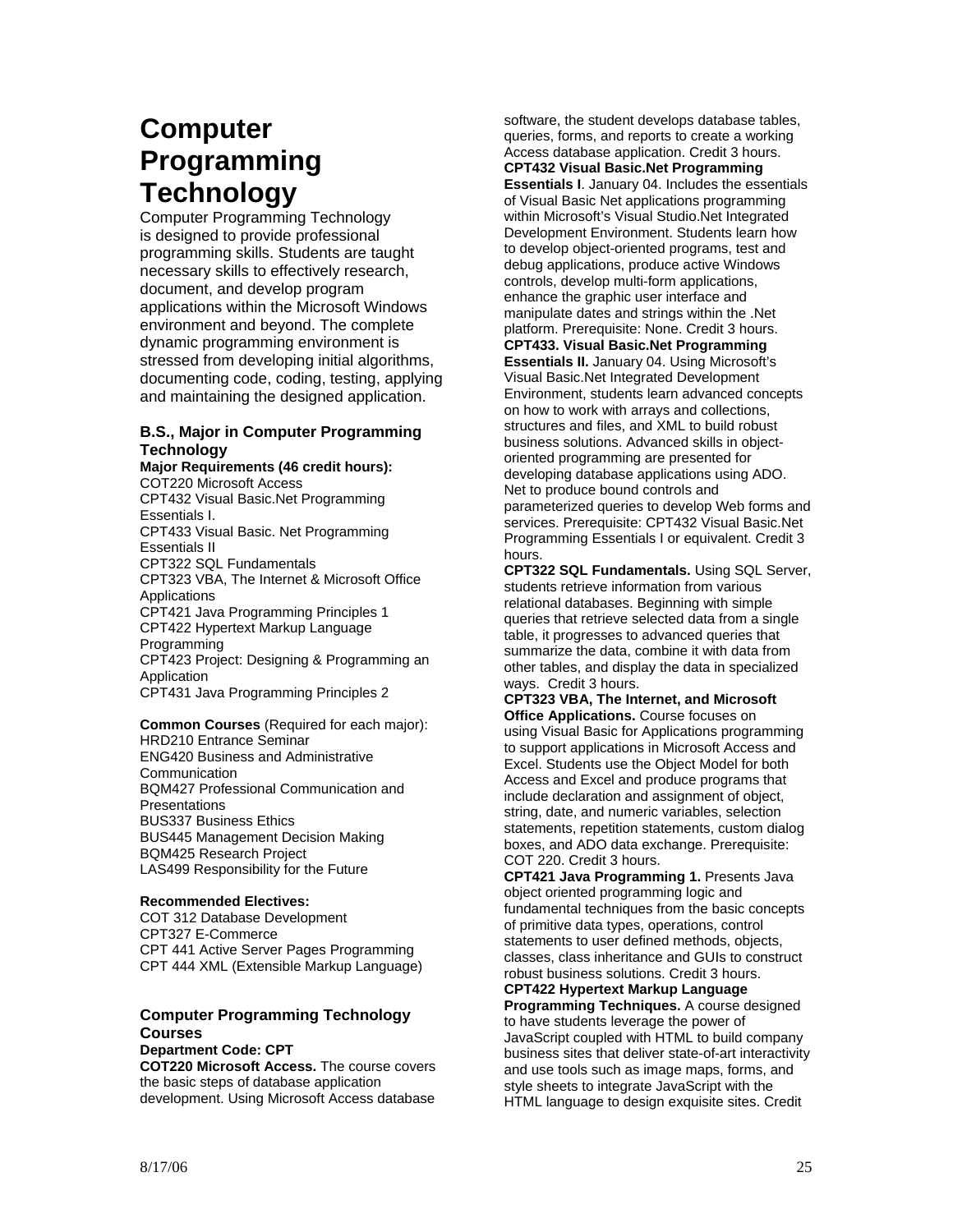#### 3 hours

**CPT423 Project: Designing and Programming an Application.** The student learns through the design of a complete application how to establish a robust, scalable, and secure business solution using the development and programming tools learned throughout previous computer programming courses. Prerequisite: 4 CPT courses. Credit 3 hours.

**CPT431 Java Programming 2.** The course progresses from programming business applications using arrays and strings through advanced inheritance and composition to handling exceptions and events. Advanced GUIs and graphics are presented with recursion being introduced. Prerequisite: 421. Credit 3 hours.

# **Criminal Justice**

Criminal Justice provides students with knowledge and skills they can apply immediately in the exercise of law enforcement policies and procedures while simultaneously providing perspectives and knowledge that transcend particular times and places. Management, communication, leadership, psychological, and sociological aspects of the executive criminal justice professional will be stressed.

### **B.S., Major in Criminal Justice Dept Code: CJUS**

**Major Requirements (43 credit hours):**  CJUS305 Ethics, Responsibility, and Liability CJUS310 Problem Oriented Policing CJUS317 Police-Community Relations CJUS320 Sociological Perspectives CJUS405 Cultural Awareness CJUS410 Domestic Violence/Substance Abuse CJUS415 Maladaptive Behavior CJUS420 The Holistic Professional

**Common Courses** (Required for each major): HRD210 Entrance Seminar ENG420 Business and Administrative **Communication** BQM427 Professional Communication and **Presentations** BUS337 Business Ethics BUS445 Management Decision Making BQM425 Research Project LAS499 Responsibility for the Future

#### **Criminal Justice Courses Department Code: CJUS CJUS305 Ethics, Responsibility, and Liability.**  A study of policy making and ethical decision

making for the criminal justice executive. From the officer on the street, law enforcement administration, through prosecution and into corrections, the practices and ramifications of appropriate action are explored. Credit 3 hours. **CJUS310 Problem Oriented Policing.** A study of the current move to redefine the relationships between the police and the community by being proactive and focusing on the end result of policing instead of merely responding to calls without determining the causes of problems. The course includes a model for solving problems that encourages police and citizens to work together to build stronger and safer communities. Credit 3 hours.

**CJUS317 Police-Community Relations.** This course provides a comprehensive study of three closely related concepts central to the examination of police community relations. The three concepts of human relations, public relations, and community relations will be introduced, distinguished from each other, and examined. The course will also cover the relationships between the police and different segments of society including youth, crowds, and the media. Credit 3 hours.

**CJUS320 Sociological Perspectives.** This course will focus on the study of the changing elements in our society and how law enforcement officials can effectively deal with the daily changes. Some topics to be discussed are the aging population, the economically challenged population, racial and ethnic relations, the changing family processes, and how to deal with violence and terrorism in the world today. Credit 3 hours.

**CJUS405 Cultural Awareness.** A study of the differences that may exist between different cultural groups and how those differences may affect police policy determination and conduct in the field. Substantial emphasis will be on those cultural groups likely to be encountered within the communities of this area. Credit 3 hours.

**CJUS410 Domestic Violence/Substance Abuse.** A study of the pressures that lead to and perpetuate domestic violence. The interconnection of substance abuse on this and other social problems will be examined. Treatment options and opportunities for transformational experiences will be reviewed. Credit 3 hours.

**CJUS415 Maladaptive Behavior.** A review of the causes, consequences, and treatment of people who behave abnormally. This course is oriented towards the criminal justice practitioner who must deal with the phenomenon in the field and design departmental policies and practices. Credit 3 hours.

**CJUS420 The Holistic Professional.** Designed to assist students in understanding how to improve supervisory and leadership skills. Areas of strength and areas needing improvement will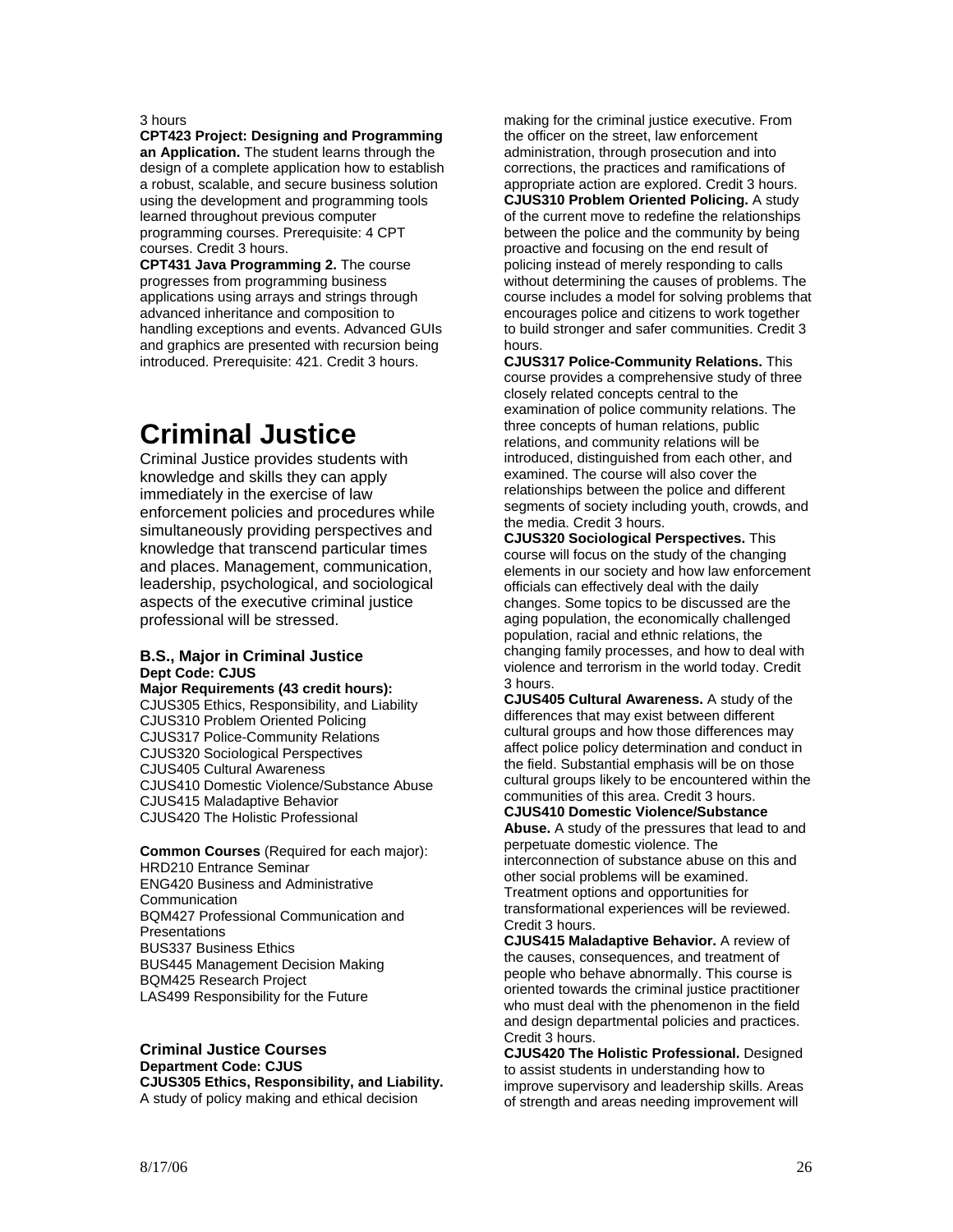be identified in order to maintain a balance between work and family and be successful in professional and personal areas of life while dealing with the stresses created by work and family. Credit 3 hours.

# **Human Resource Development**

With the increasing competitive pressure of a global economy and the growing emphasis on employee empowerment, people with highly developed management skills will be the leaders of tomorrow. The human factor remains the key to success. The Human Resource Development curriculum gives students the education necessary for effective management of people and resources.

### **B.S., Major in Human Resource Development**

### **Major Requirements:**

HRD310 Legal and Regulatory Environment of Human Resources HRD330 Microsoft Office Applications HRD338 Human Resources Technology HRD323 Finance for Non-Financial Managers HRD345 Managing Human Resources BUS328 Organizational Behavior

HRD324 Performance Management HRD321 Compensation and Benefits **(replaces ECON325 Economics of Human Resources)**

**Common Courses** (Required for each major): HRD210 Entrance Seminar ENG420 Business and Administrative Communication BQM427 Professional Communication and **Presentations** BUS337 Business Ethics BUS445 Management Decision Making BQM425 Research Project LAS499 Responsibility for the Future

### **Human Resource Development Courses Department Code: HRD**

**HRD310 Legal and Regulatory Environment of Human Resources.** A survey of the various levels of government statutes and regulations as they affect the human resource function in modern organizations. Credit 3 hours. **HRD330 Microsoft Office Applications.** The applications involved in Microsoft Office Professional (Word, Excel, Access, PowerPoint, and Schedule) will be surveyed individually as well as their interaction. Emphasis will be on applications that typically benefit the small business or departmental computing. Credit 3

### hours.

**HRD321 Compensation and Benefits.** Analyzes the labor market, insights into socioeconomic and political events that influence wage and salary administration, methods of building an adequate and equitable compensation package in order to attract and retain competent employees, reward for merit and accomplishments, and providing incentives for development. Credit 3 hours. **HRD338 Human Resources Technology.** An understanding of the role of application systems software in supporting the business functions of human resource management. The course will address the strategies and methodologies utilized in the design, development, and deployment of information technology solutions including vendor evaluations and user involvement. Credit 3 hours.

### **HRD323 Finance for Non-Financial Managers.**

The course will develop an understanding of the role of finance in the business organization. Topics include ratio analysis, creation of financial statements, sources of funds for financial operations, managing the cash flow process, the cost of capital and capital budgeting. In addition, the financial impacts of international operations will be explored. Credit 3 hours.

### **HRD345 Managing Human Resources.** A study

of the development of the personnel management role, the organization of work, staffing the organization, developing human resources, creating favorable work environment, management labor relations, compensation, and benefit administration. Credit 3 hours.

**BUS328 Organizational Behavior.** Individual and work group behavior in organizations. Exercises in the dynamics of power, developing leadership, facilitating quality and change, and interpersonal communication skills will e emphasized. Credit 3 hours.

**HRD324 Performance Management.** The student is introduced to the application of the principles and techniques of behavior modification to the performance of individuals and groups in organizations. The course includes application of the ABC analysis and the study of antecedents, behaviors and consequences that can be used to successfully sustain individual and group performance. Credit 3 hours.

# **Operations Management**

The Operations Management major provides the knowledge and skills necessary to be a successful manager of a business operation within an integrated supply chain. Concepts covered include: personnel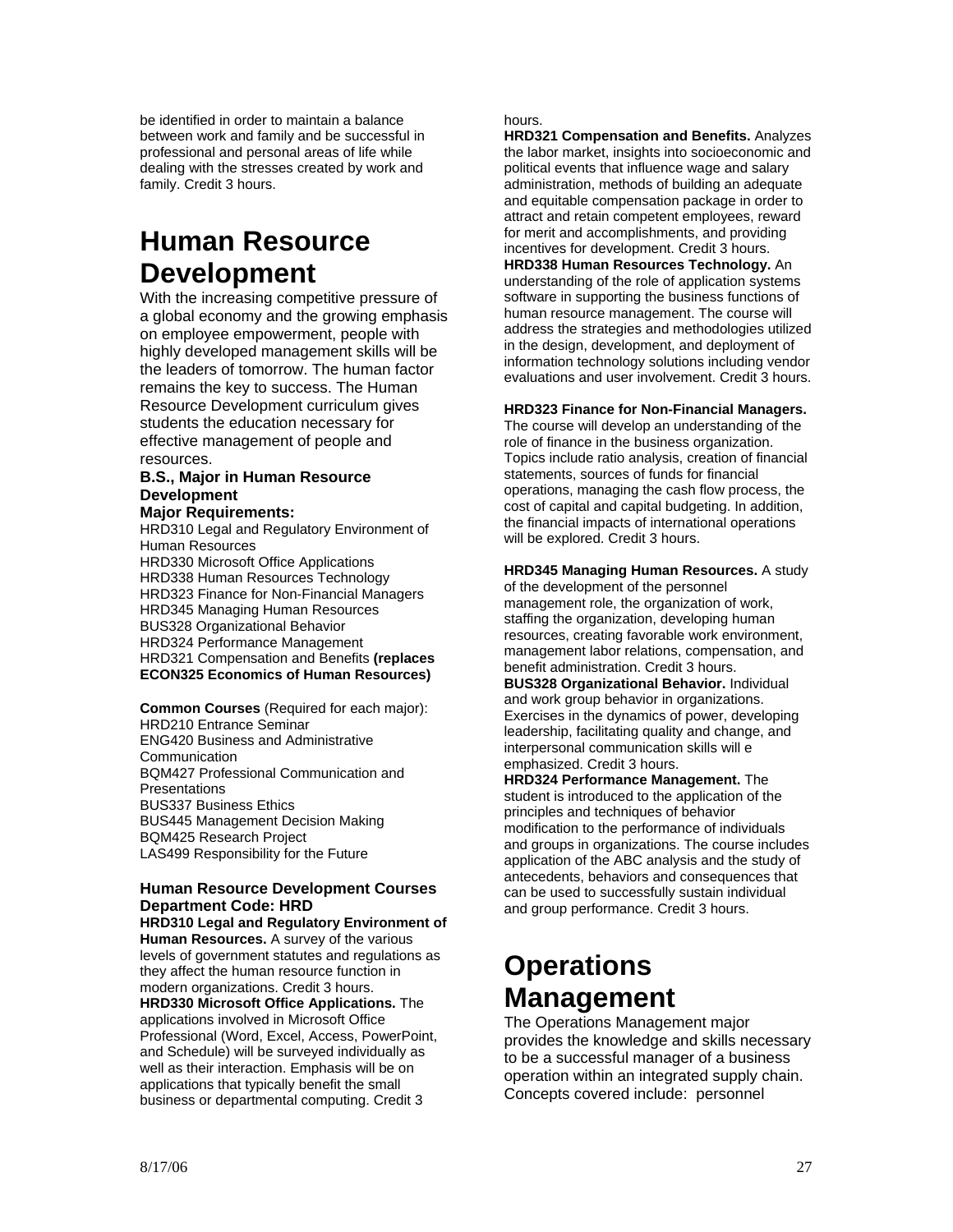management, process management and analysis, scheduling, project administration, six sigma and legal and regulatory compliance issues affecting business operations.

### **B.S., Major in Operations Management Major Requirements (43 credit hours):**

OMGT310 Operations Management I COT313 Project Administration BQM301 Business Quality Management OMGT311 Six Sigma Green Belt I HRD345 Managing Human Resources OMGT410 Operations Management II OMGT415 Supply Chain Management BQM432 Accounting for Management

**Common Courses** (Required for each major): HRD210 Entrance Seminar ENG420 Business and Administrative **Communication** BQM427 Professional Communication and **Presentations** BUS337 Business Ethics BUS445 Management Decision Making BQM425 Research Project LAS499 Responsibility for the Future

#### **Recommended Electives**

MTCH318 Six Sigma Black Belt I MTCH319 Six Sigma Black Belt II BQM320 Organizational Leadership BUS328 Organizational Behavior OMGT Logistics Management OMGT425 Managing Technological Change and Innovation OMGT430 Contemporary Operations Management Issues BSAD340 Legal Environment of Business OMGT435 Simulation Modeling for Managerial **Decisions** OMGT440 Design of Work Systems BSAD420 Management Information System Analysis BSAD440 Strategic Management OMGT312 Six Sigma Green Belt II

#### **Operations Management Courses Department Code: OMGT OMGT 310 Operations Management I.**

Overview of the salient aspects of operations management related to process analysis, product and service delivery design, work measurement**,**  reliability and quality. This course is the first course in a two part series. Discussion of the aspects of operations strategy, supply chain management, competitive advantage and the management of operations in a global environment are included. Credit 3 hours. **COT 313 Project Administration.** An introduction to project management using

Microsoft Project. Covers tasks, phases, milestones, critical path tracking, resource planning, budgeting, and skill-mix staffing. Credit 3 hours.

**BQM 301 Business Quality Management.** An overview of the key elements comprising a superior quality management program and the most accepted techniques (e.g. benchmarking) for achieving quality. Credit 3 hours.

**OMGT 311 Six Sigma Green Belt I.** This course is the first of a two part series to prepare professionals to participate on teams that are designed to improve, redesign, and create efficient, customer-focused business processes. It will provide an understanding of how Six Sigma integrates tools and best practices from various disciplines into a more powerful system of management. The teaming aspects critical to Six Sigma will be described. Credit 3 hours.

**HRD 345 Managing Human Resources.** A study of the development of the personnel management role, the organization of work, staffing the organization, developing human resources, creating favorable work environments, management-labor relations, compensation and benefit administration. Credit 3 hours.

**OMGT 410 Operations Management II.**  Overview of layout strategy, forecasting and constraint theory. This course is the second course in a two part series. Includes a detailed investigation of planning and scheduling strategies that are applicable to a broad range of business situations and an introduction to simulation. Credit 3 hours.

**OMGT 415 Supply Chain Management.**  Intricacies of supply chain management and disruptive factors that influence the supply chain are studied. Includes an analysis of current practices that reflect maximum supply chain reliability and sustain delivery integrity. Credit 3 hours.

**BQM 432 Accounting for Management.**  Designed to address the needs of the nonfinancial, non-accountant manager. Study will include basic accounting principles as they deal with budgeting, asset value, cost factors, direct labor, overhead, standard cost, positive and negative variances, and spreadsheet analysis. Credit 3 hours.

### **Elective Courses**

**MTCH 318 Six Sigma Black Belt I** Course is designed to acquaint students with the body of knowledge contained in the American Society for Quality (ASQ) for Six Sigma Black Belt Exam. This course is the first in a two part series. Subjects covered in this course include enterprise-wide deployment, business process management, project management, six sigma improvement methodology, and both tools-define and tools-measure. Credit 3 hours.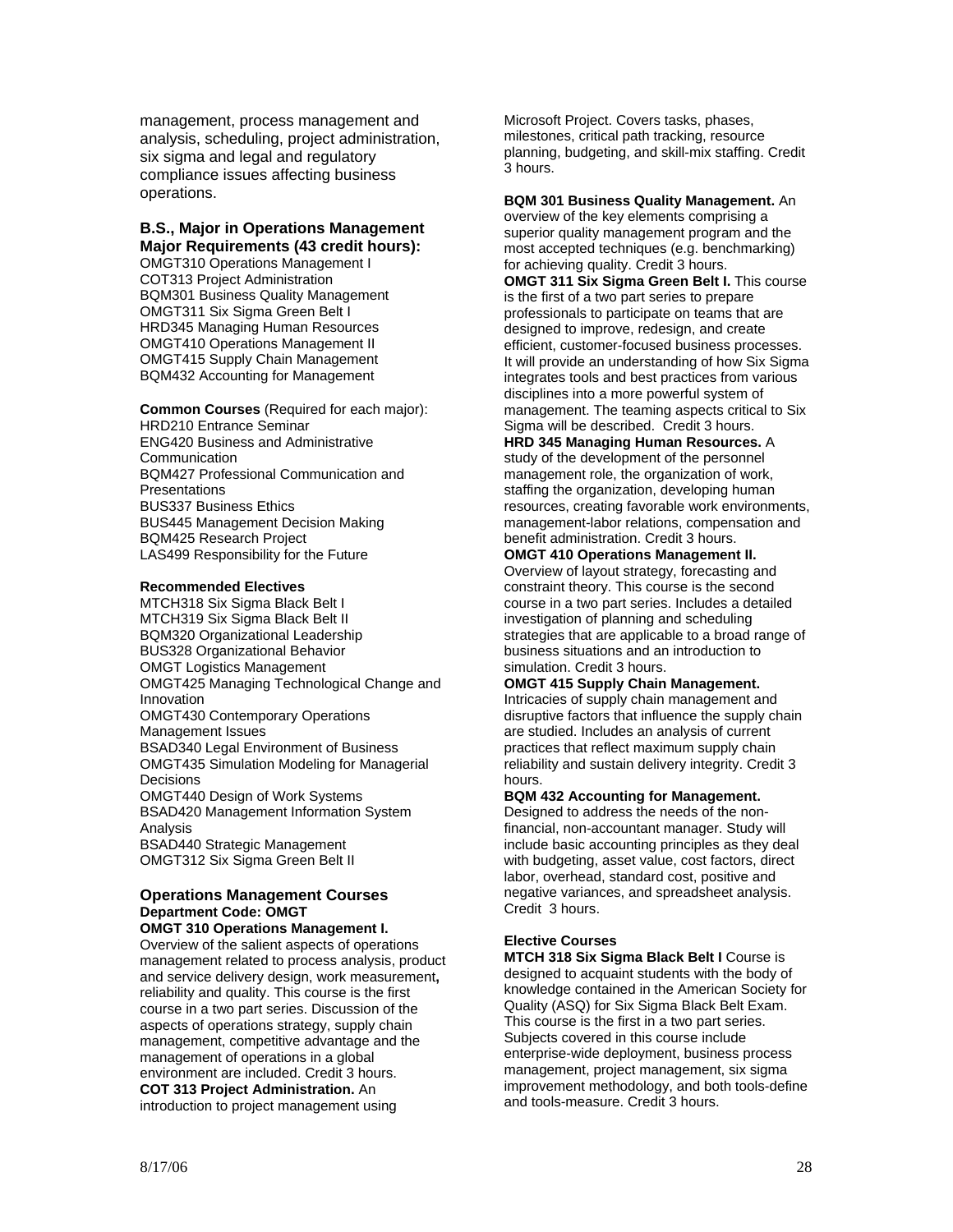**MTCH 319 Six Sigma Black Belt II** Course is designed to acquaint students with the body of knowledge contained in the American Society for Quality (ASQ) for Six Sigma Black Belt exam. This course is the second in a two part series. Subjects covered in this course include six sigma improvement methodology (tools-analyze, toolsimprove, and tools-control), lean enterprise, and design for six sigma. Credit 3 hours.

**OMGT 420 Logistics Management.** Includes the study of transportation modalities and the prepositioning of raw materials and components to ensure efficient business operations. Supplier certification processes and effective techniques to manage and schedule the movement of goods and services will be discussed. Credit 3 hours.

**OMGT 425 Managing Technological Change and Innovation.** Focuses on the two perspectives required to successfully manage

and implement change and innovation within a work culture. Applicable individual, group and organizational theory will be paired with the study of innovation theory and practice. Credit 3 hours. **OMGT 430 Contemporary Operations** 

**Management Issues.** A course designed to explore the contemporary issues faced by management in managing complex operations in a rapidly changing world. Current issues to be researched include REID impact on operations, security of inventory and assets plus the latest advances in lean, supply chain management, Six Sigma, and Human Resources. Credit 3 hours.

**OMGT 435 Simulation Modeling for** 

**Managerial Decisions.** Study of the nature and purpose of computer simulation models. Topics include data collection and analysis. Provides the opportunity to plan and design simulations for facilities, manufacturing, material handling, warehousing, distribution, sales and marketing business scenarios. Credit 3 hours.

**OMGT 440 Design of Work Systems.** An examination of the interaction among individual, job design and work environment factors and design choices. Topics include work analysis, communication, job satisfaction, motivation, productivity, job and work environment redesign and socio-technical design choices. Credit 3 hours.

**OMGT 312 Six Sigma Green Belt II**. This course is the second in a two-part series and will emphasize the quantitative and problem solving techniques associated with Six Sigma. Statistical Process Control (SPC) and how it is used for monitoring, analyzing, and improving quality will be covered. In addition, analysis of histograms and machine/process capability will be studied. Proficiency with problem solving tools will be gained through practical application. Methods for achieving continuous improvement will be discussed. The Green Belt candidates must successfully complete a process/quality improvement project in the second of the two

course series. Credit 3 hours.

**Suggested electives from other majors:** 

BSAD420 Management of Information Systems Analysis

BSAD440 Strategic Management BQM320 Organizational Leadership BUS 328 Organizational Behavior BSAD340 Legal Environment of Business

# **Security Management**

With the increasing need for security in a changing world, security professionals with expertise in all aspects of security management and operational administration will be in demand. Security professionals will enable private and public organizations to strengthen existing security measures and initiate policies and procedures to ensure a safe and secure working environment, as well as to prevent or limit organizational losses.

#### **Major Requirements (43 credit hours): Changes October 04**

SMGT311 Introduction to Security **(Replaces SMGT310 Security Management)**  SMGT315 Physical Security SMGT320 Information Security SMGT321 Homeland Security Fundamentals **(Replaces SMGT325 Personnel Security)**  SMGT411 Loss Prevention and Crime Prevention **(Replaces SMGT410 Vulnerability, Loss Prevention** and Risk Management) SMGT415 Legal Aspects of Security SMGT420 Emergency Planning SMGT424 Terrorism-Motivations and Adversaries **(Replaces SMGT425 Bio-Terrorism)** 

**Common Courses** (Required for each major): HRD210 Entrance Seminar ENG420 Business and Administrative Communication BQM427 Professional Communication and **Presentations** BUS337 Business Ethics BUS445 Management Decision Making BQM425 Research Project LAS499 Responsibility for the Future

### **Recommended Electives**

BUS328 Organizational Behavior BQM320 Organizational Leadership SMGT330 Media Management (Omit) SMGT335 Security Investigation Techniques SMGT340 Fire Protection Systems SMGT430 Contemporary Issues in Security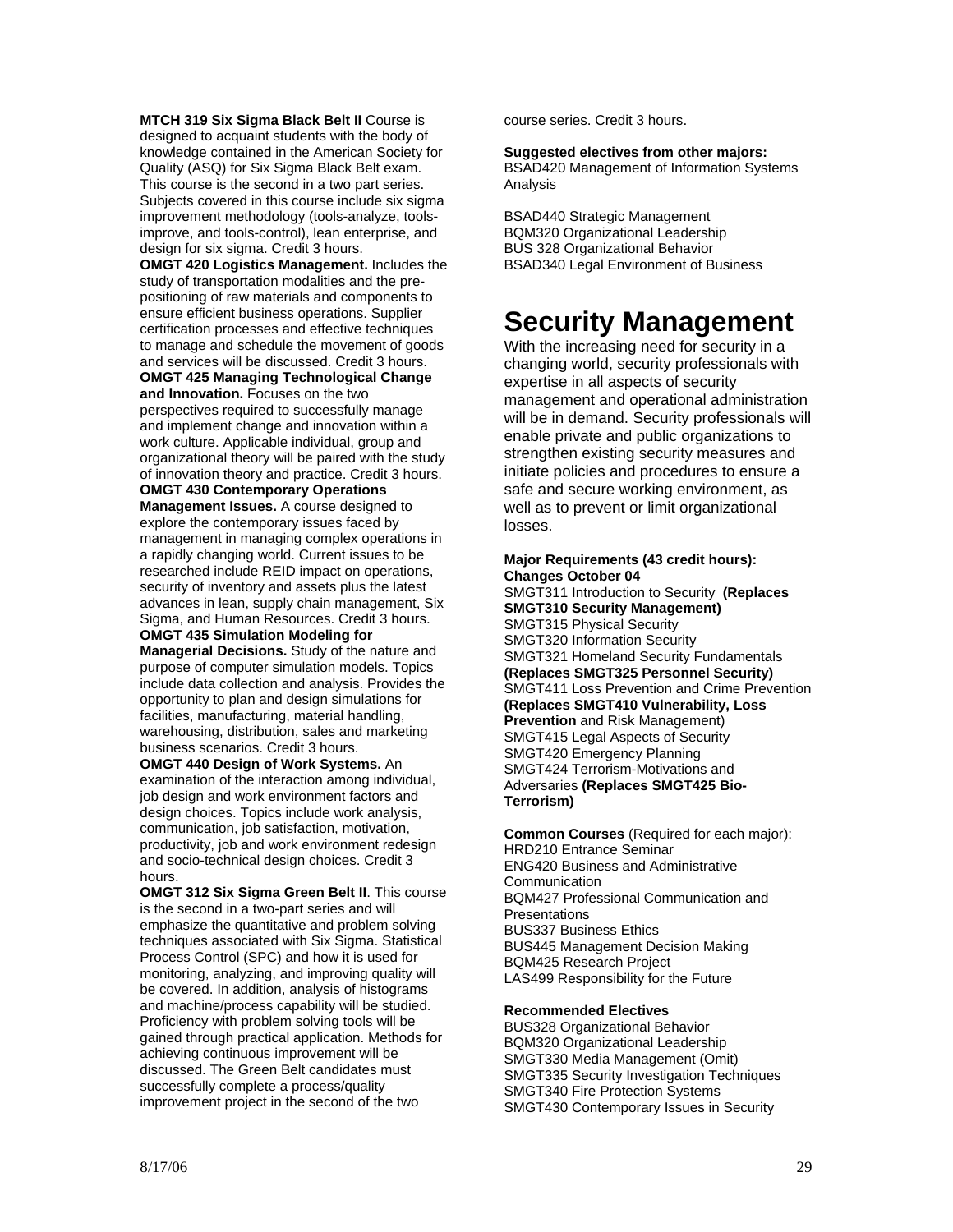### **Security Management Courses Department Code: SMGT**

**SMGT311 Introduction to Security.** The course includes a detailed review of the representative duties of the professionals engaged in private and public security. It focuses on the latest trends, concerns, and issues in the security industry today. This includes specific threat analysis, countermeasures, the security function, fundamentals of defense. The course will also provide an overview of the historical development of security. Credit 3 hours.

**SMGT315 Physical Security.** Examines physical design, risk assessment, security surveys, barriers, locks, lighting, alarms, entry control, closed circuit television and digital recording systems. The overall process of physical protection system design and integration is also extensively covered. Credit 3 hours. **SMGT320 Information Security.** Provides a framework for analyzing current and projected data and information exposure within an organization. Includes the study of firewalls, virus prevention techniques, network security and common forms of cyber crime. Credit 3 hours. **SMGT321 Homeland Security Fundamentals.**  Provides a diverse group of topics related to homeland security. Topics covered include, but are not limited to, critical infrastructure sectors and protection, weapons of mass destruction planning and response strategies, national security, and public management. There is also a review of the essential coordination and communication between government agencies and private entities. Credit 3 hours. **SMGT411 Loss Prevention and Crime Prevention.** Examines the security function and issues from a loss prevention and crime prevention perspective. It specifically shows how to avoid or minimize losses with a wealth of practical information. This includes, but is not limited to, community-oriented policing, workplace violence, internal theft controls, executive protection, awareness, retail security, high-rise security and fire life safety, personal safety and self defense, designing crime risk management systems, financial institution security, telecommunications fraud, and counterespionage strategies. Credit 3 hours. **SMGT415 Legal Aspects of Security.** Provides a thorough overview of the legal issues and concepts that security professionals must be familiar with while operating in public or private organizations. A review of legal rights available to security officers, corporations, partnerships, and individually owned businesses for the protection

of their property from theft by employees, customers and others is covered. The law of arrest, search and seizure, detention, surveillance and legal consequences are also examined. Credit 3 hours.

**SMGT420 Emergency Planning.** Provides a practical process of disaster response planning and mitigation for security professionals working in both public and private organizations. A review of the Federal Emergency Management Agency (FEMA) is covered as well as an examination of the roles, responsibilities, and interrelationship between FEMA, state and local emergency management systems and other critical partners. The government's emergency resources available before, during and after crises are also explained. The fundamental disciplines of emergency management are covered as well. Credit 3 hours.

**SMGT424 Terrorism—Motivations and Adversaries.** Reviews the events, ideas, motivations and histories that result in terrorist acts, as well as an examination of the theories that help explain this volatile behavior the international and domestic terrorism as well as domestic extremist groups in the United States. A conceptual overview of terrorism, progresses to a focused discussion of the terrorists, investigates the nuances of the terrorist trade, and concludes with a final analysis of modern terrorism. 3 hours.

### **Elective Courses**

**SMGT330 Media Management. (Recommend removal)**Provides an overview of effective media management techniques and includes a variety of case study scenarios that require the preparation of press releases and statements to the media for a variety of security and emergency management related events. Includes the study of historical events and the effective media management techniques that were employed. Credit 3 hours.

**SMGT335 Security Investigation Techniques.**  Includes the study of interviewing and interrogation techniques that are appropriate for employee investigations relating to business fraud, discrimination or harassment. The separation of fact from attribution relative to witness observations is included. Credit 3 hours. **SMGT 340 Fire Protection Systems.** Selection and ongoing management of a fire protection strategy for a business is discussed. Includes preparation of a master fire protection plan and facility design choices to minimize structural damage. Common fire protection devices and their effectiveness in specific scenarios are emphasized. Credit 3 hours.

**SMGT 430 Contemporary Issues in Security Management.** A survey of contemporary issues affecting the conduct of personnel engaged in managing security within organizations and businesses. Includes an analysis of the impact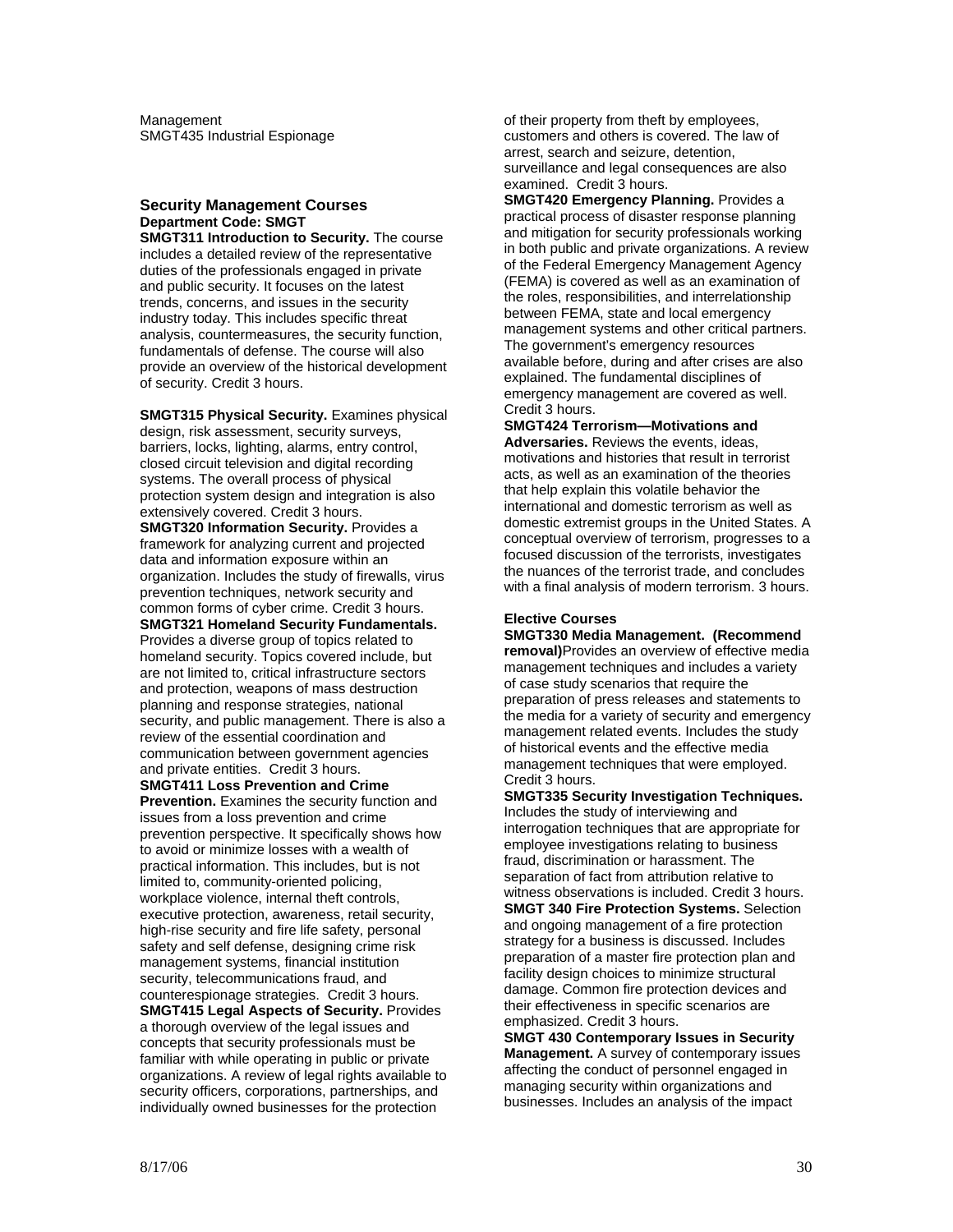recent legislation on internal security processes and procedures. Mechanisms and plans to facilitate data exchange with public safety organizations at the local, regional, and national level are discussed. Credit 3 hours. **SMGT 435 Industrial Espionage.** Reviews current theories on cyber terrorism and the range of options available to organizations to mount a defense. Includes technological and management approaches to prevention and detection. Credit 3 hours.

# **Nursing**

Registered nurses (RNs) with a diploma or an associate degree in nursing and at least one year of full-time practice may acquire a baccalaureate degree in nursing. This educational program builds on the RN student's previous learning experience. Course work is not a repeat of previouslylearned material. This educational opportunity is in agreement with the mission of Southwestern College and that of the Department of Nursing. Southwestern College evaluates a diploma from a school of nursing as equivalent to 40 hours credit at a two-year college.

# **B.S.N., Major in Nursing**

**Major requirements (41 credit hours):**  HRD210 Entrance Seminar NURS310 Introduction to Professional Nursing Education NURS332 Caring: A Foundation for Nursing NURS333 Health Promotion: A Framework for Nursing Practice NURS334 Theories, Trends, and Issues in Nursing NURS442 Research Applications in Nursing NURS336 Health Assessment NURS345 Nursing Research NURS400 Ethical and Legal Dilemmas in Nursing NURS410 Community Health Nursing NURS426 Culturally Competent Nursing NURS440 Nursing Management PSC238 Elementary Statistics LAS499 Responsibility for the Future Economics 3 credit hours

#### **Nursing Courses Department Code: NURS HRD210 Entrance Seminar.** Overview of the

accelerated degree completion format. Discussion of student roles, critical thinking and reading, basics of online research, procedures and policies. Credit 1 hour. **NURS310 Introduction to Professional** 

**Nursing Education.** An introduction to the concept of professionalism, and to BSN education. Exploration of program philosophy and mission, and of skills necessary to be a successful adult student. Student roles, critical thinking, and scholarly work are addressed. Credit 1 hour.

**NURS332 Caring: A Foundation for Nursing.**  Analysis of the concept of caring with exploration of caring theory, relationships, influences and behaviors, and development of caring for self and others, as the essence of nursing. Credit 3 hours.

**NURS333 Health Promotion: A Framework for Nursing Practice.** Health promotion and disease prevention as a framework for nursing practice are explored from a theoretical, philosophical and historical perspective. Consideration of clients as individuals with health issues is approached from a positive orientation. Credit 3 hours.

**NURS334 Theories, Trends, and Issues in Nursing.** Past, present, and future of nursing. Analysis of the impact of current health-care system dynamics on nursing roles. Credit 3 hours.

**NURS442 Research Applications in Nursing**. Application of the research process to nursing, and exploration of evidence based practice. Basic statistical methods for conducting research are explored and research results are interpreted. Prerequisite: NURS345 Nursing Research **PSC238 Elementary Statistics**. An introductory course which explores elementary descriptive statistics, binomial and normal distributions, elementary problems of inference, linear correlation and regression, sampling

distributions, and hypothesis testing. Designed for the non mathematics major.

**NURS336 Health Assessment.** Comprehensive health assessment foundational for professional nursing practice. Credit 3 hours.

**NURS345 Nursing Research.** Principles of research and identification of applications to nursing practice. Experiences in the research process through writing a proposal and critical evaluation of written research. Students must successfully complete this course before enrolling in NURS 335. Credit 3 hours. Prerequisite: Successful completion of two nursing courses.

**NURS400 Ethical and Legal Dilemmas in Nursing.** Ethical principles and legal issues associated with nursing and health care. Emphasis on personal introspection and selfunderstanding are emphasized. Credit 3 hours **NURS410 Community Health Nursing.** 

Development of an understanding of the concept of community as partner as the basis for nursing practice in and for the community. Emphasis is on theories critical to understanding the community as partner, the process of community as partner, and strategies for health promotion.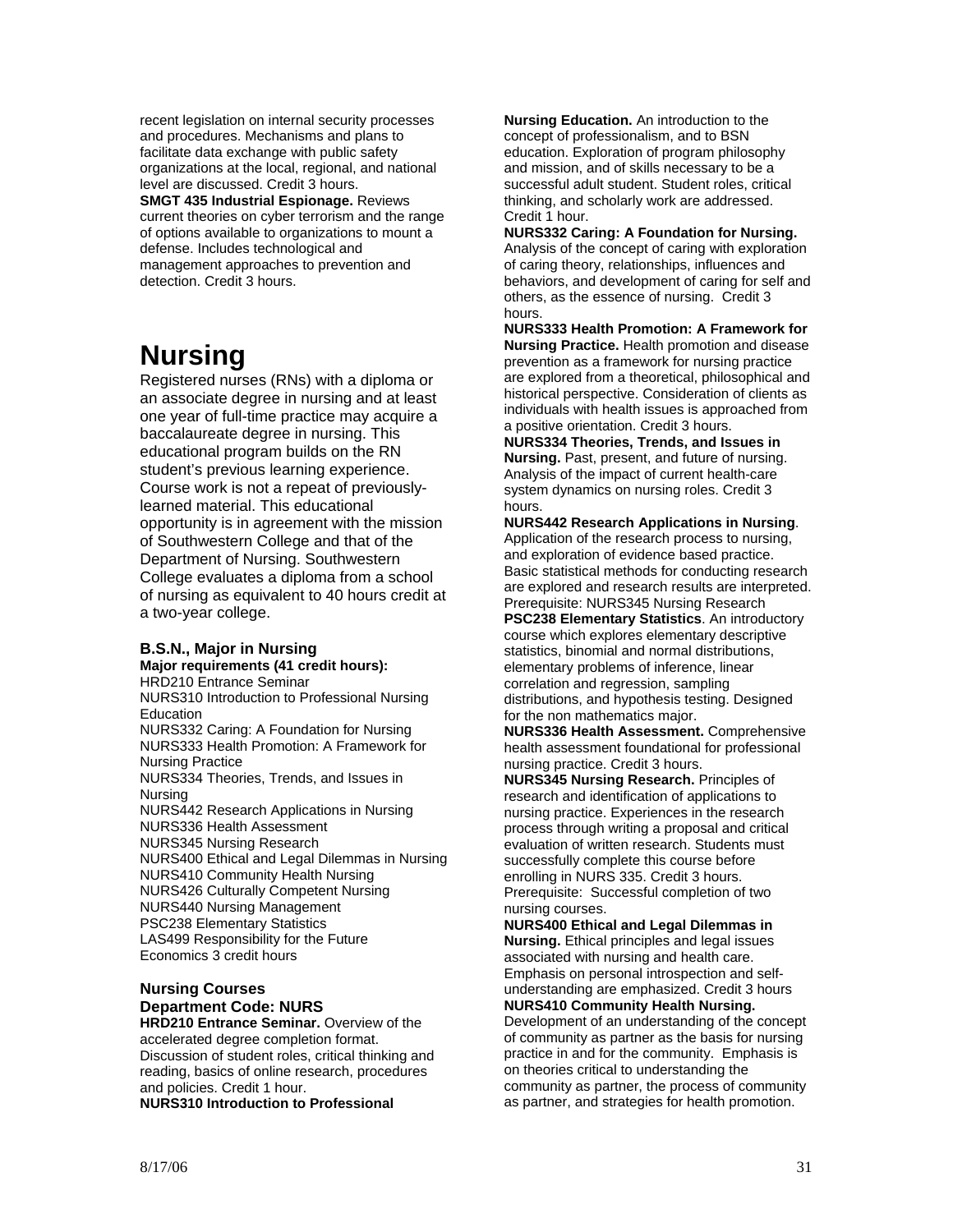Credit 3 hours: classroom and practicum experience.

**NURS426 Culturally Competent Nursing Care.** 

Cultural diversity, as well as universality are emphasized in comparing beliefs, values, and practices pertaining to health, care expressions, and well being among cultural groups.

Communication to convey mutual understanding of thoughts, feelings and actions is emphasized. Directed on-line reading, learning, interaction and individually scheduled practicum. Credit 3 hours: classroom and practicum experience.

**NURS440 Nursing Management.** Exploration of management skills necessary to function as a professional practitioner within today's healthcare organizational hierarchy. Practicum component includes observation of management skills as they are applied in an organizational setting. Credit 3 hours: classroom and practicum experience.

**LAS499 Responsibility for the Future**. Seniors with various majors will share learnings and approaches from their different disciplines toward dealing holistically with issues that shape the future, seeking to integrate disciplines and to synthesize knowing, caring, and doing. Credit 3 hours.

Note: Electives deleted Jan. 04

# **Pastoral Studies**

This program provides students with preparation for graduate study, for professional study, or for a wide range of occupations for those persons pursuing service within any Protestant Christian denomination and for further theological education and for ordination.

#### **B.A., Major in Pastoral Studies Major requirements (40 credit hours):**

HRD210 Entrance Seminar PHIL 225 Critical Thinking REL200 Bible Survey REL215 Understanding the Old Testament REL216 Understanding the New Testament REL301 Systematic Theology I REL302 Systematic Theology II (Replaces REL 402 Theological Issues) REL320 Pastoral Composition and Writing REL333 The Church: Origins to the Middle Ages REL334 The Church: Renaissance to the Present REL340 Hermeneutics REL401 Theological Systems and Issues (Replaces Theological Systems) REL415 Denominational Heritage and Structure LAS499 Responsibility for the Future

### **Recommended Electives**:

REL305 Applications in Youth Ministry REL325 Basic Preaching REL332 Caring in the Church Community REL420 Evangelism REL425 Church Administration and Finance PSC236 Comparative Religion and Philosophy

# **Pastoral Studies Courses Department Code: REL**

**PHIL225 Critical Thinking.** This course introduces students to critical thinking skills necessary to recognize various forms of argumentation regularly employed in philosophical and theological writings. It includes learning to recognize informal fallacies and developing skill in analyzing and summarizing arguments. Credit 3 hours.

**REL200 Bible Survey.** An introduction to the basic content of the Biblical books. The main objective of this course is to help students gain a solid overview and to discern major scriptural themes. Credit 3 hours.

**REL215 Understanding the Old Testament.** A study of the Hebrew scriptures seeking to understand them in their original context and thus their significance for today. Prerequisite: REL200. Credit 3 hours.

**REL216 Understanding the New Testament.**  The origin and development of the Christian religion as expressed in the New Testament. We will seek to understand the Christian scriptures in their original context and thus their significance for today. Prerequisite REL200. Credit 3 hours.

**REL301 Systematic Theology.** An introduction to the standard means by which theologians organize questions and ideas relative to Christian doctrine. This course focuses on theological method, i.e. the historical context and conceptual tools necessary for a systematic approach to thinking theologically. Credit 3 hours.

**REL302 Systematic Theology II.** The second of a series of two courses introducing students to the standard categories by which theologians organize Christian thought. This course surveys the main categories of Christian theology from the Trinity to eschatology. Pre-requisite, REL 301. Credit 3 hours.

**REL320 Pastoral Composition and Writing.**  Ministry requires sound communication skills. This course takes the student beyond basic competency to mastery of the written word. Credit 3 hours.

**REL333 The Church: Origins to the Middle Ages.** This course introduces students to the major events and personalities that helped to shape the church in the West, especially in terms of its basic doctrines and practices, from the origins of the church to roughly 1300. Credit 3 hours.

**REL334 The Church: Renaissance to the Present.** This course introduces students to the major events and personalities that helped to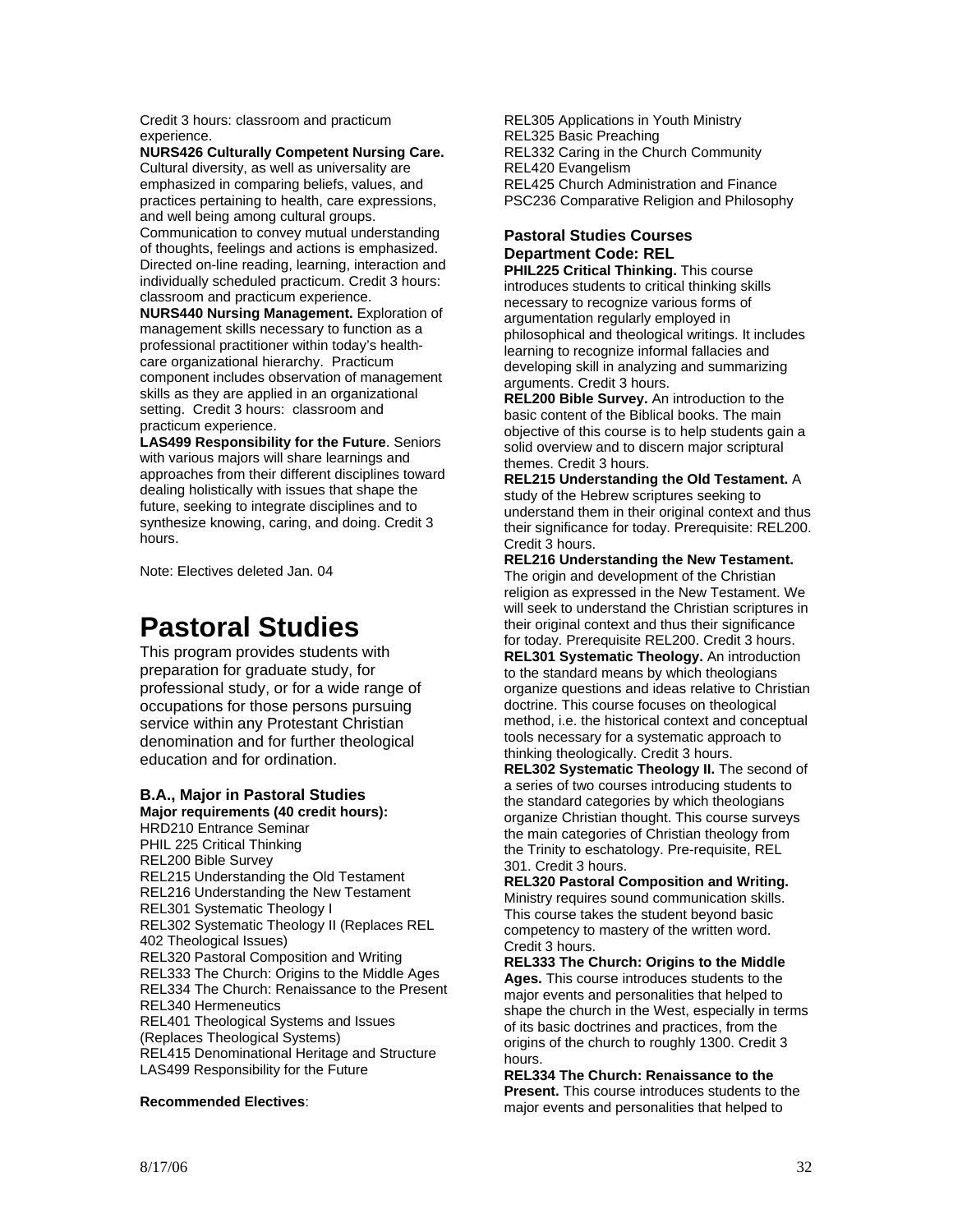shape the church in the West, especially in terms of its basic doctrines and practices, from roughly the fourteenth century to the present. It is a continuation of Religion 333. Credit 3 hours. **REL340 Hermeneutics.** An introduction to the basic principles involved in interpreting and understanding texts. The course will look at such questions as the relationship and understanding between author, the text, the reader(s), and the community in which these materials come together. Prerequisite: REL200. Credit 3 hours. **REL401 Theological Systems and Issues.** A brief review of theological method and a survey of well-known modern systems of Christian thought including process, liberation, feminist, and neo-orthodox/evangelical theory. Prerequisite: REL301 and 302. Credit 3 hours. **REL415 Denominational Heritage and Structure.** This course is designed to assist students in the knowledge of their chosen denomination as it relates to the universal Church. Independent research and personalized instruction will be part of the learning process. Credit 3 hours.

### **Recommended Electives REL305 Applications in Youth Ministry.**

Comprehensive youth ministry foundational to local church work. Emphasis on equipping students to practice youth ministry in the local church by exploring a variety of theories, techniques, and resources. Credit 3 hours.

**REL332 Caring in the Christian Community.**  The course will help students become better informed as caring ministers and more effective in developing care ministries in their local settings. Students will learn to use a method of critical reflection in praxis, through which they can identify where suffering is occurring, analyze the causes of suffering, and imagine responses by which suffering can be alleviated with caring. Credit 3 hours.

**REL325 Basic Preaching.** Though a form of public speaking, preaching is different in many important respects. This course is designed to help the student develop skills in delivering a sermon. Credit 3 hours

**REL420 Evangelism.** This course is designed to help the student gain theoretical and practical education in Christian evangelism. Credit 3 hours.

**REL425 Church Administration and Finance.**  This course will help students evaluate the administrative and financial aspects of ministry. Credit 3 hours.

**PSC236 Comparative Religion and**

**Philosophy**: Exploration of religion and its role in human life, coupled with a study of the origin and development of significant concepts that have influenced modern man's ideological heritage. Credit 3 hours.

# **Certification Preparation Coursework**

# **American Society for Quality (ASQ)**

**MTCH311 Certified Quality Technician (CQT).**  Course is designed to acquaint students with the body of knowledge contained in the American Society for Quality (ASQ) exam for Certified Quality Technician. Subjects include quality concepts and techniques, practical statistical methods, metrology and calibration, inspection and test, quality audits and preventive corrective action. Credit 3 hours.

**MTCH312 Certified Quality Engineer (CQE).**  Course is designed to acquaint students with the body of knowledge contained in the American Society for Quality (ASQ) exam for Certified Quality Engineer. Subjects covered include quality systems, management, leadership, product and process quality, reliability, quantitative methods, quality improvement, and assuring product/process quality. Credit 3 hours. **MTCH313 Certified Quality Auditor (CQA).**  Course is designed to acquaint students with the body of knowledge contained in the American Society for Quality (ASQ) exam for Certified Quality Auditor. Subjects include auditor skills and conduct, audit reporting, planning and conducting an audit, audit program management, and corrective action. Credit 3 hours. **MTCH314 Certified Mechanical Inspector** 

**(CMI).** Course is designed to acquaint students with the body of knowledge contained in the American Society for Quality (ASQ) exam for Certified Mechanical Inspector. Subjects include inspection and test, technical math, statistical techniques, quality improvement, and measurement tools. Credit 3 hours.

**MTCH435 Certified Manager of Quality/Organizational Excellence (CMQ/OE) (replaces MTCH315 Quality Science 5 (CQM)).**  This course is designed to acquaint students with the body of knowledge contained in the American Society of Quality (ASQ) exam for Certified Manager of Quality/Organizational Excellence (CMQ/OE). Subjects covered include leadership, strategic plan development and deployment, management elements and methods, quality management tools, customer-focused organizations, supply chain management, training and development. Credit 3 hours. **MTCH317 Certified Quality Improvement**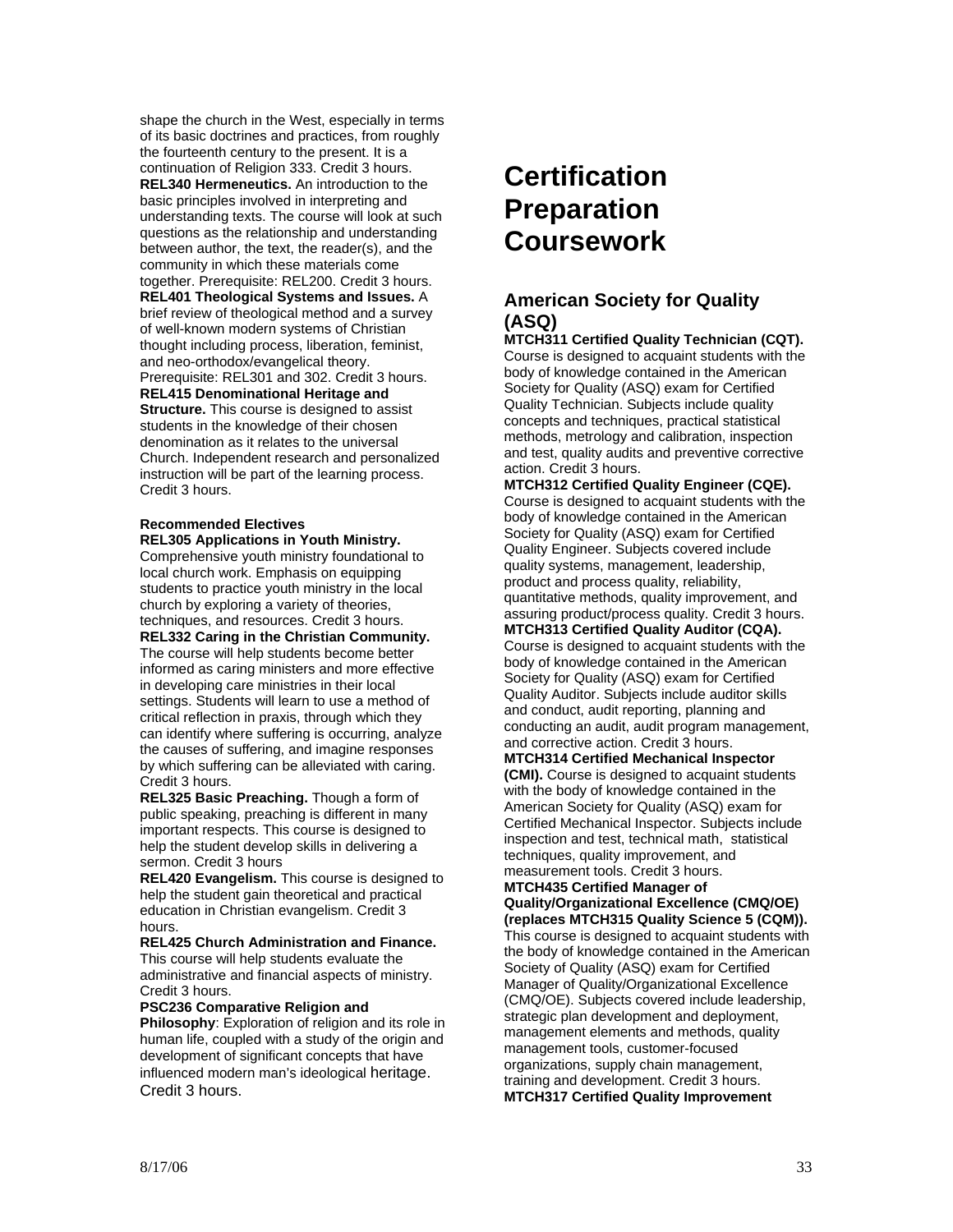**Associate (CQIA).** Course is designed to acquaint students with the body of knowledge contained in the American Society for Quality (ASQ) Certified Quality Improvement Associate (CQIA) exam. Subjects covered include quality basics, teams, and continuous improvement. Credit 3 hours.

**MTCH318 Certified Six Sigma Black Belt I (CSSBB)** Course is designed to acquaint students with the body of knowledge contained in the American Society for Quality (ASQ) for Six Sigma Black Belt exam. This course is the first in a two part series. Subjects covered in this course include enterprise-wide deployment, business process management, project management, six sigma improvement methodology, and both toolsdefine and tools-measure. Credit 3 hours.

**MTCH319 Certified Six Sigma Black Belt II (CSSBB)** This course is the second in a two part series Course is designed to acquaint students with the body of knowledge contained in the American Society for Quality (ASQ) Six Sigma Black Belt certification exam. Subjects covered in this course include six sigma improvement methodology (tools-analyze, tools-improve, and tools-control), lean enterprise, and design for six sigma. Credit 3 hours.

**MTCH320 Certified Software Quality Engineer (CSQE**).This course is designed to acquaint students with the bodies of Knowledge contained in the American Society for Quality (ASQ) exam for Certified Quality Engineer (CSQE). This course will prepare the individual with a comprehensive understanding of software quality development and implementation; students will have a thorough understanding of software inspection, testing, verification, and validation; and can implement software development and maintenance processes and methods. Credit 3 hours.

Quality Science courses have special requirements regarding years of experience in the field. Those requirements are detailed in the applications for the various certification exams. For more information, contact a center staff member.

### **Educational Society for Resource Management (APICS) PRMG201 Introduction to Materials**

**Management.** This course provides an overview of all activities in the flow of material from the supplier through the consumer. Such activities include physical supply, operations planning and control, and physical distribution. Major emphasis is placed on operations planning and control. Course introduces students to the bodies of knowledge contained in the in the Education Society for Resource Management (APICS) certification for Production and Inventory

Management (CPIM). 3 credit hours.

### **Certified in Production and Inventory Management (CPIM) PRMG210 Introduction to Materials**

**Management.** This course provides an overview of all activities in the flow of material form the supplier through the consumer. Such activities include physical supply, operations planning and control, and physical distribution. Major emphasis is place on operations planning and control. Course introduces students to the bodies of knowledge contained in the Education Society for Resource Management (APICS) certification for Production and inventory Management. Credits 3 hours

**PRMG305 Basics of Supply Chain**

**Management.** This is an introductory course for production and inventory management personnel and CPIM candidates. The course provides basic definitions and concepts for planning and controlling the flow of materials into, through, and out of an organization. It explains fundamental relationships among the activities that occur in the supply chain from suppliers to customers. In addition, the course addresses types of manufacturing systems, forecasting, master planning, capacity management, production activity control, purchasing, inventory management, distribution, quality management, and just-in-time manufacturing. Credit 1.5 hours. **PRMG306 Master Planning of Resources.** In this course, students explore processes used to develop sales and operations plans, identify and assess internal and external demand and forecasting requirements, and effect an achievable master schedule consistent with business policies, objectives, and resource constraints. The course focuses on developing and validating a plan of supply, relating management of demand to the environment and developing and validating the master schedule. Credit 1.5 hours.

**PRMG307 Detailed Scheduling and Planning.**

This course focuses on material and capacity scheduling and planning. It includes a detailed explanation of material requirements planning (MRP), a technique suitable for use in job shops. The course also introduces material-dominated scheduling, which is applicable to process industries and other mature production environments. The course explains capacity requirement planning, including processordominated scheduling. Credit 1.5 hours. **PRMG308 Execution and Control of Operations.** This course focuses on three main areas: prioritizing and sequencing work, executing work plans, implementing controls, and reporting activity results, and evaluating and providing feedback on performance. The course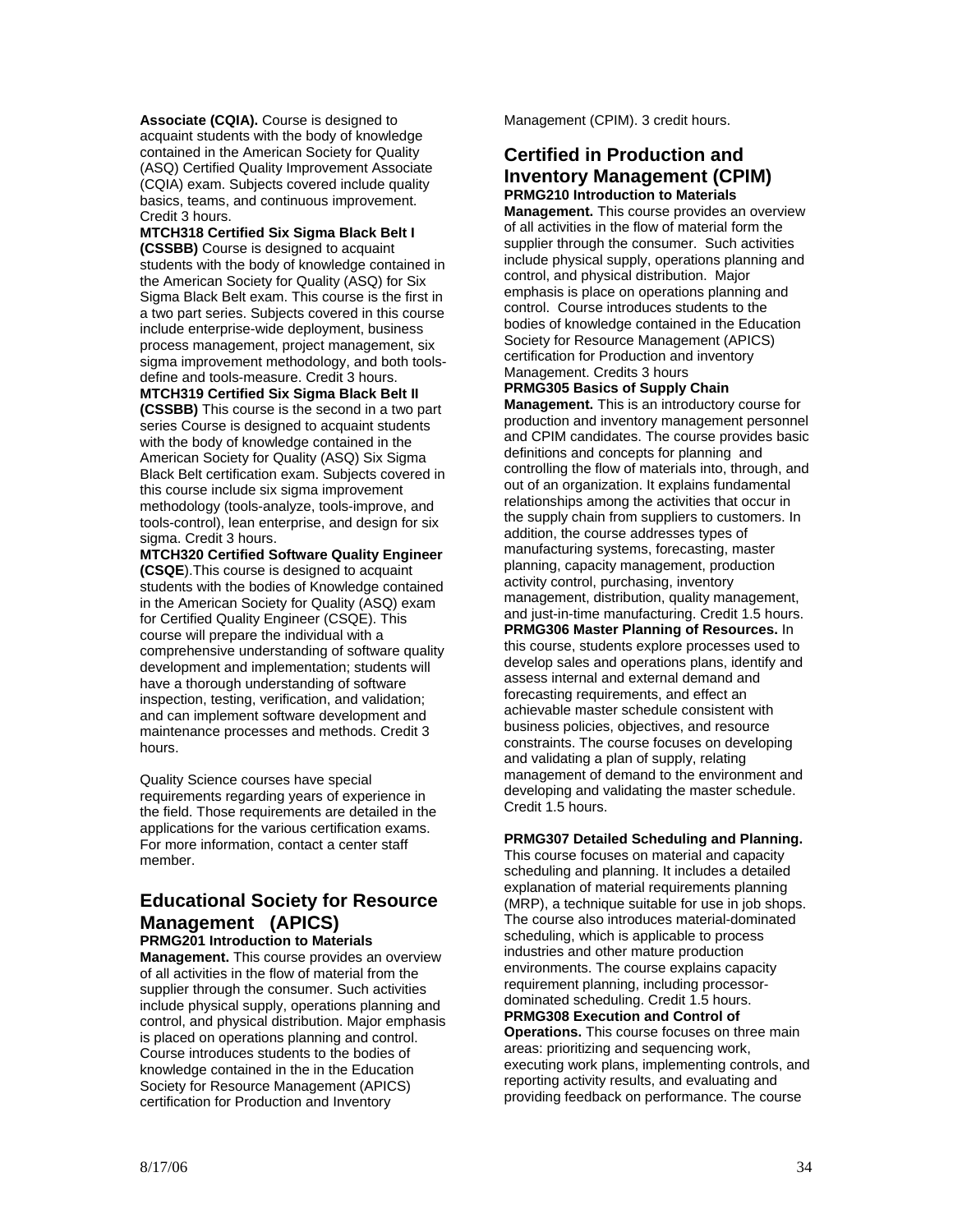explains techniques for scheduling and controlling production and process operations. It also addresses the execution of quality initiatives and continuous improvement plans as well as controlling and handling inventories. Finally, the course presents techniques for evaluating performance and collecting data for effective feedback. Credit 1.5 hours.

### **PRMG309 Strategic Management of**

**Resources.** In this course, students explore the relationship of existing and emerging processes and technologies to manufacturing strategy and supply chain related functions. The course addresses three main topics: aligning resources with the strategic plan, configuring integrating operation processes to support the strategic plan, and implementing change. Credit 1.5 hours.

# **Institute for Supply Management (ISM™)**

**BSAD301 Purchasing Process.** This course has four parts, which are identifying requirements, preparation of solicitations, supplier analysis, and

contract/execution/implementation/administration**.**  Credit 1.5 hours.

**BSAD302 Supply Environment.** The second course is divided into five parts, which are negotiations, information technology, quality issues, internal relationships, and external relationships. Credit 1.5 hours.

#### **BSAD303 Value Enhancement Strategies.** Course three consists of four parts, which are sourcing analysis, supply and inventory management, value enhancing methods, and forecasting strategies. Credit 1.5 hours.

**BSAD304 Management for Purchasing Managers.** The fourth course has two parts, which are management and organization, and human resources management. Credit 1.5 hours.

BSAD301, and 302 prepare the student for the \*APP exam. BSAD 303 and 304 when combined with successful completion of the APP will prepare students for the \*\*CPM exam.

 \*APP=Accredited Purchasing Practitioner \*\*CPM=Certified Purchasing Manager

# **Principles of Occupational Safety and Health (POSH)**

**MTCH332 Fundamentals of Industrial Hygiene.** This course is designed to develop a basic understanding of industrial hygiene terminology and principles. Through lecture, workshops, case studies, and equipment demonstrations, participants will build their ability to address workplace health issues. Credit 3 hours.

### **MTCH333 Principles of Occupational Safety**

**and Health.** This course introduces participants to the basic principles of occupational safety and health. Through lecture, discussion, and a variety of interactive learning activities, participants will develop the knowledge and skills needed to be a valuable resource in the implementation of a company safety program. Credit 3 hours. **MTCH334 Safety Training Methods.** This course focuses on the knowledge and skills required to plan, organize, create, and deliver effective training programs. The success of this course is, to a large degree, based on participation. Emphasis is on the development of instructor led/ classroom training. Participants will become acquainted with other instructional methods and media used to train employees on safety and health issues. Credit 3 hours.

# **Society of Manufacturing Engineers (SME)**

**MTCH305 SME 1.** First in a series designed to acquaint students with the body of knowledge contained in the Society of Manufacturing Engineers Certified Technologist exam. This course specializes in the areas of mathematics and applied science. Credit 3 hours.

**MTCH306 SME 2.** Second in a series designed to acquaint students with the body of knowledge contained in the Society of Manufacturing Engineers Certified Technologist exam. This course specializes in the areas of materials, product design, processes, and quality control. Credit 3 hours.

**MTCH307 SME 3.** Third in a series designed to acquaint students with the body of knowledge contained in the Society of Manufacturing Engineers Certified Technologist exam. This course specializes in the areas of management, economics, and automation. Credit 3 hours. **MTCH308 SME 4.** Fourth in a series designed to acquaint students with the body of knowledge contained in the Society of Manufacturing Engineers Certified Engineer exam. This course specializes in the areas of integration operations, and processes. Credit 3 hours.

Professional Studies is an accredited testing site for both SME exams. Successful completion of the technologist exams is required before sitting for the engineering exam. Completion of SME 1,2 and 3 prepares the student to sit for the technologist's exam. SME 4 prepares the student to sit for the engineer's exam.

# **Human Resource Management Certificate**

HRD326 Essential of Human Resource Management certificate – This certificate is a flexible introductory-level course for entry-level human resource professionals, managers, and all those with supervisory responsibility. Topics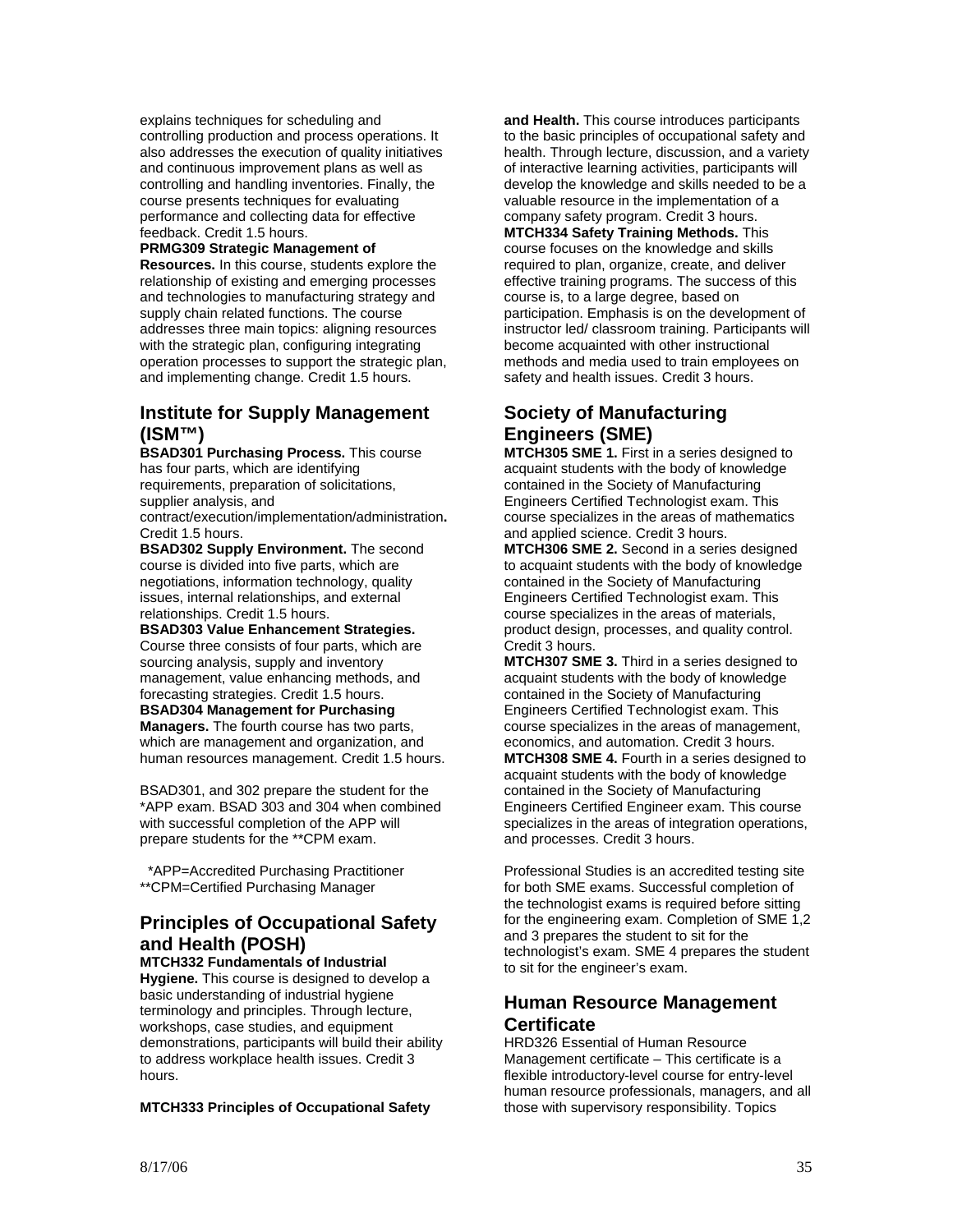include reviewing key pieces of federal legislation on sexual harassment, age discrimination and Family and Medical Leave Act (FMLA), exploring the role of the Equal Employment Opportunity Commission (EEOC) and understanding its investigation process, improving employee recruitment and selection while avoiding legal pitfalls, and understanding the importance of effectively communicating base pay, incentive compensation and benefits information to all levels of staff.

# **Professional Studies and SC Online Staff and Administration ADMINISTRATION**

# **Mary Bulla**

Director of Academic Programs 316/684-5335 Ext 117 mary.bulla@sckans.edu

### **Linda Bussman**

Director of Enrollment Management 316/684-5335 Ext 214 linda.bussman@sckans.edu

### **Candyce Duggan**

Director of SC Online 316/684-5335 Ext 112 candyce.duggan@sckans.edu

### **Dr. Jeni McRay**

Director of Graduate Programs 316.684.5335 ext 203 jeni.mcray@sckans.edu

### **Dr. Karen Pedersen**

Vice-President for Professional Studies & SC Online 316/684-5335 Ext 114 karen.pederse@sckans.edu

### **Joni Rankin**

Director of Learner Services 316.684.5335 ext 213 Joni.rankin@sckans.edu

### **STAFF**

### **Jennifer Atkinson**

Fort Riley Site Coordinator Southwestern College 785-784-9930 www.sckans.edu/ps

### **Karen Cannady**

Academic Program Representative 316/684-5335 Ext 101 karen.cannady@sckans.edu

### **Kathy Camden**

Financial Aid Counselor 316/684-5335 Ext 209 kathy.camden@sckans.edu

### **Marie Greene**

Academic Advisor West Wichita 316/946-1116 or 800/813-4378 marie.greene@sckans.edu

**Kelley Krahn**  Recruiter 316/684-5335 Ext. 124 kelley.krahn@sckans.edu

### **Heather Kesterson**

Coordinator of Learner Services 405/733-3301 or 866/342-3301 heather.kesters@sckans.edu or servicemembers@sckans.edu

### **Cathi Mohr**

Program Representative 316/684-5335 Ext 120 or 888/684-5335 Ext 120 cathi.mohr@sckans.edu or prostudy@sckans.edu

### **Nancy Morse**

Office Manager 316/684-5335 Ext 111 nancy.morse@sckans.edu

Coordinator of Learner Services - McConnell AFB 316/759-4172 - *Military*  316/681-1467 - *Civilian*

### **Jessica Sikich**

Academic Advisor 114 S Douglas Midwest City, OK 405/733-3301 or 866/342-3301 okc@sckans.edu